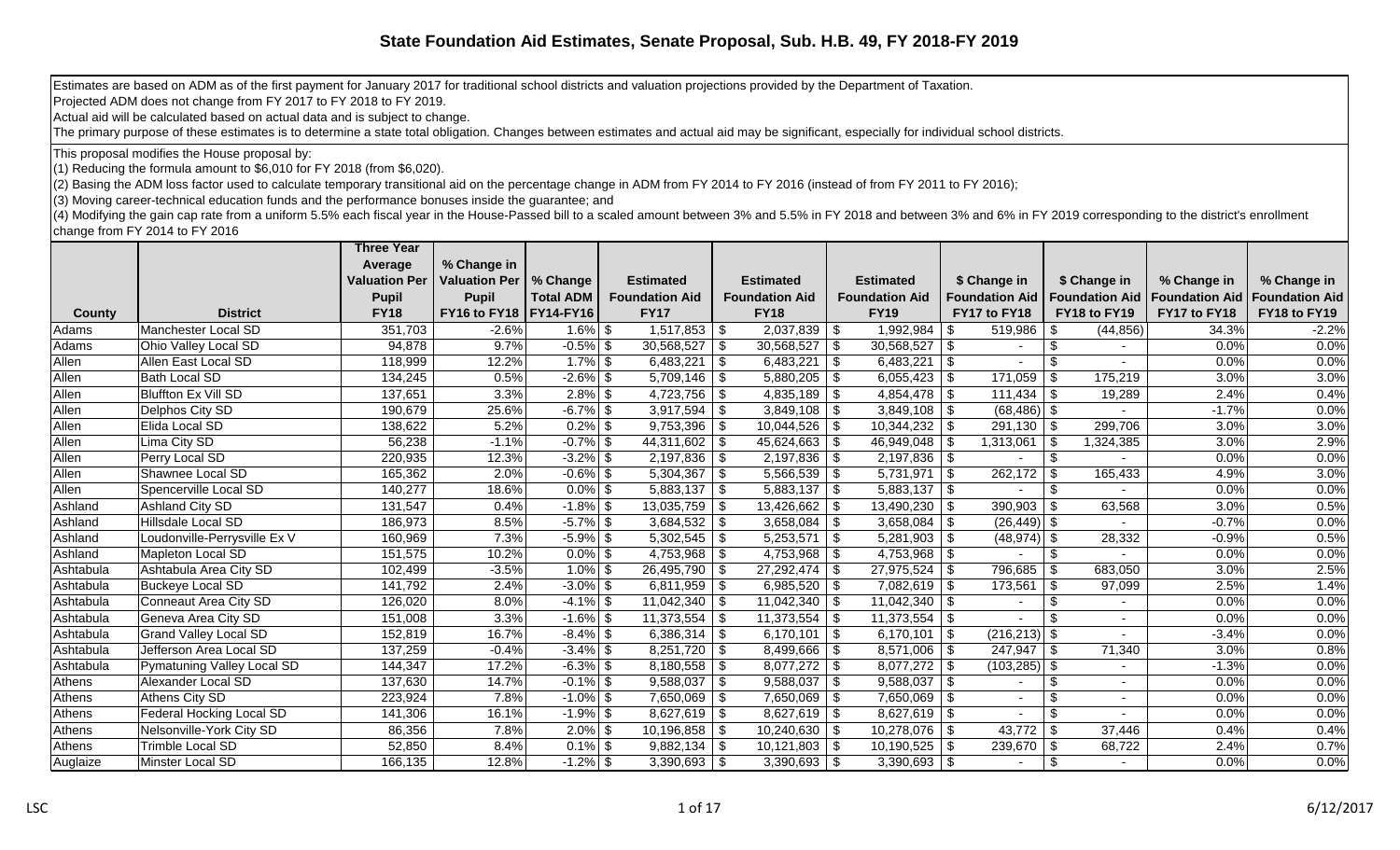|                |                               | <b>Three Year</b>    |                          |                  |                             |                                               |                                 |                                 |                                                       |                       |                       |
|----------------|-------------------------------|----------------------|--------------------------|------------------|-----------------------------|-----------------------------------------------|---------------------------------|---------------------------------|-------------------------------------------------------|-----------------------|-----------------------|
|                |                               | Average              | % Change in              |                  |                             |                                               |                                 |                                 |                                                       |                       |                       |
|                |                               | <b>Valuation Per</b> | <b>Valuation Per</b>     | % Change         | <b>Estimated</b>            | <b>Estimated</b>                              | <b>Estimated</b>                | \$ Change in                    | \$ Change in                                          | % Change in           | % Change in           |
|                |                               | <b>Pupil</b>         | <b>Pupil</b>             | <b>Total ADM</b> | <b>Foundation Aid</b>       | <b>Foundation Aid</b>                         | <b>Foundation Aid</b>           | <b>Foundation Aid</b>           | <b>Foundation Aid</b>                                 | <b>Foundation Aid</b> | <b>Foundation Aid</b> |
| County         | <b>District</b>               | <b>FY18</b>          | FY16 to FY18   FY14-FY16 |                  | <b>FY17</b>                 | <b>FY18</b>                                   | <b>FY19</b>                     | FY17 to FY18                    | FY18 to FY19                                          | FY17 to FY18          | FY18 to FY19          |
| Auglaize       | New Bremen Local SD           | 155,197              | 13.2%                    | $-7.7\%$ \$      | $3,266,266$ \ \$            | $3,179,196$ \\$                               | 3,179,196                       | $(87,070)$ \$<br>\$             |                                                       | $-2.7%$               | 0.0%                  |
| Auglaize       | New Knoxville Local SD        | 163,165              | 18.2%                    | $-2.3\%$ \$      | $2,498,994$ \$              | $2,533,247$ \$                                | 2,526,801                       | \$                              | (6, 446)                                              | 1.4%                  | $-0.3%$               |
| Auglaize       | St Marys City SD              | 130,819              | 7.1%                     | $-0.2\%$ \$      | $10,782,899$ \$             | $10,782,899$ \$                               | $10,782,899$ \$                 | $\overline{\phantom{a}}$        | \$                                                    | 0.0%                  | 0.0%                  |
| Auglaize       | Wapakoneta City SD            | 122,198              | 10.4%                    | $0.4\%$ \$       | $16,930,151$ \$             | 16,930,151                                    | $\sqrt{3}$<br>16,930,151        | $\frac{1}{3}$<br>$\sim$         | $\frac{1}{2}$<br>$\sim$                               | 0.0%                  | 0.0%                  |
| Auglaize       | Waynesfield-Goshen Local SD   | 155,948              | 39.0%                    | $-4.3\%$ \$      | $3,801,972$ \$              | $3,801,972$ \$                                | 3,801,972                       | \$<br>$\sim$                    | \$                                                    | 0.0%                  | 0.0%                  |
| Belmont        | Barnesville Ex Vill SD        | 167,828              | 25.9%                    | $2.2\%$ \$       | $5,897,173$ \$              | $5,897,173$ \$                                | $5,897,173$ \$                  | $\sim$                          | \$                                                    | 0.0%                  | 0.0%                  |
| <b>Belmont</b> | Bellaire Local SD             | 115,089              | 28.3%                    | $-1.9\%$ \$      | $9,478,096$ \$              | $9,478,096$ \$                                | 9,478,096                       | - \$<br>$\sim$                  | \$                                                    | 0.0%                  | 0.0%                  |
| <b>Belmont</b> | Bridgeport Ex Vill SD         | 106,508              | 11.4%                    | $-1.6\%$ \$      | $5,398,399$ \$              | 5,398,399                                     | $\sqrt{s}$<br>5,398,399         | -\$<br>$\sim$                   | $\boldsymbol{\mathsf{S}}$<br>$\overline{\phantom{0}}$ | 0.0%                  | 0.0%                  |
| Belmont        | Martins Ferry City SD         | 100,470              | 17.8%                    | $-3.4\%$ \$      | 10,436,607                  | \$<br>10,436,607                              | $\sqrt{3}$<br>10,436,607        | \$<br>$\sim$                    | \$<br>$\sim$                                          | 0.0%                  | 0.0%                  |
| Belmont        | Shadyside Local SD            | 139,198              | 11.3%                    | $-5.0\%$ \$      | $3,308,304$ \$              | 3,308,304                                     | 3,308,304<br>$\vert$ \$         | -\$<br>$\overline{\phantom{a}}$ | \$<br>$\overline{\phantom{0}}$                        | 0.0%                  | 0.0%                  |
| <b>Belmont</b> | St Clairsville-Richland City  | 258,533              | 14.2%                    | $0.9\%$ \$       | $3,368,234$ \$              | $3,368,234$ \$                                | 3,368,234                       | \$<br>$\blacksquare$            | \$                                                    | 0.0%                  | 0.0%                  |
| Belmont        | Union Local SD                | 145,186              | 28.9%                    | $5.0\%$ \$       | $7,800,956$ \$              | 7,800,956                                     | $\sqrt{s}$<br>7,800,956         | \$                              | \$                                                    | 0.0%                  | 0.0%                  |
| <b>Brown</b>   | Eastern Local SD              | 136,751              | 7.5%                     | $1.9\%$ \$       | $7,614,853$ \$              | $7,614,853$ \$                                | 7,614,853                       | l \$<br>$\sim$                  | \$<br>$\sim$                                          | 0.0%                  | 0.0%                  |
| <b>Brown</b>   | Fayetteville-Perry Local SD   | 129,886              | 9.2%                     | $-2.3\%$ \$      | $4,624,463$ \$              | $4,624,463$ \$                                | $4,635,788$ \$                  |                                 | $\boldsymbol{\mathsf{S}}$<br>11,325                   | 0.0%                  | 0.2%                  |
| <b>Brown</b>   | Georgetown Ex Vill SD         | 106,659              | 2.0%                     | $2.0\%$ \$       | $6,840,896$ \$              | $7,044,905$ \$                                | 7,140,504                       | $204,010$ \$<br>- \$            | 95,599                                                | 3.0%                  | 1.4%                  |
| <b>Brown</b>   | Ripley-Union-Lewis Local SD   | 110,543              | 15.6%                    | $-3.7\%$ \$      | 7,211,445                   | $\overline{\boldsymbol{\theta}}$<br>7,211,445 | $\sqrt{3}$<br>7,211,445         | \$                              | \$                                                    | 0.0%                  | 0.0%                  |
| Brown          | <b>Western Brown Local SD</b> | 78,309               | 9.7%                     | $-0.7\%$ \$      | $24,769,644$ \$             | $24,769,644$ \ \$                             | 24,769,644                      | - \$<br>$\sim$                  | $\boldsymbol{\mathsf{S}}$                             | 0.0%                  | 0.0%                  |
| <b>Butler</b>  | Edgewood City SD              | 121,174              | $-4.2%$                  | $3.1\%$ \$       | $15,983,488$ \ \$           | $16,486,123$ \ \$                             | 16,994,936                      | $502,636$ \ \$<br>-\$           | 508,813                                               | 3.1%                  | 3.1%                  |
| <b>Butler</b>  | Fairfield City SD             | 139,224              | $-1.4%$                  | $0.2\%$ \$       | $31,207,977$ \\$            | 32,150,734                                    | $\vert$ \$<br>$33,109,360$ \ \$ | $942,757$ \ \$                  | 958,626                                               | 3.0%                  | 3.0%                  |
| <b>Butler</b>  | Hamilton City SD              | 72,644               | $-5.8%$                  | $0.4\%$ \$       | $72,543,743$ \$             | 74,739,196                                    | $\sqrt{s}$<br>76,954,493        | $2,195,453$ \$<br>- \$          | 2,215,297                                             | 3.0%                  | 3.0%                  |
| <b>Butler</b>  | Lakota Local SD               | 160,922              | 2.1%                     | $-1.4\%$ \$      | 47,101,987 \$               | 47,624,161                                    | $47,678,123$ \$<br>  \$         |                                 | 53,962                                                | 1.1%                  | 0.1%                  |
| <b>Butler</b>  | Madison Local SD              | 97,880               | $-1.8%$                  | $1.9\%$ \$       | $8,423,531$ \$              | $8,677,239$ \$                                | 8,935,982                       | -\$<br>$253,708$ \$             | 258,742                                               | 3.0%                  | 3.0%                  |
| <b>Butler</b>  | Middletown City SD            | 88,425               | $-4.3%$                  | $-1.2%$          | $\sqrt[6]{3}$<br>37,427,845 | 38,564,980<br>\$                              | 39,706,578<br>$\vert$ \$        | $1,137,136$ \$<br>- \$          | 1,141,598                                             | 3.0%                  | 3.0%                  |
| <b>Butler</b>  | Monroe Local SD               | 112,821              | $-8.3%$                  | $4.2\%$ \$       | $7,086,001$ \$              | $7,388,368$ \$                                | $7,692,762$ \$                  | $302,368$ \$                    | 304,394                                               | 4.3%                  | 4.1%                  |
| <b>Butler</b>  | New Miami Local SD            | 73,849               | 1.1%                     | $-3.0\%$ \$      | $5,846,126$ \$              | $6,021,283$ \$                                | $6,169,258$ \$                  | $175,157$ \$                    | 147,975                                               | 3.0%                  | 2.5%                  |
| <b>Butler</b>  | Ross Local SD                 | 141,286              | 0.9%                     | $0.2\%$ \$       | $10,372,408$ \$             | $10,517,698$ \$                               | $10,526,352$ \$                 | $145,290$ \ \$                  | 8,653                                                 | 1.4%                  | 0.1%                  |
| <b>Butler</b>  | Talawanda City SD             | 230,789              | 1.5%                     | $-0.4\%$ \$      | $7,955,023$ \$              | 7,955,023                                     | 7,955,023<br>$\sqrt{s}$         | -\$                             | \$                                                    | 0.0%                  | 0.0%                  |
| Carroll        | Brown Local SD                | 168,937              | 2.0%                     | $-9.2\%$ \$      | $3,068,454$ \$              | $3,108,270$ \$                                | 3,115,484                       | 39,816<br>- \$                  | \$<br>7,214                                           | 1.3%                  | 0.2%                  |
| Carroll        | Carrollton Ex Vill SD         | 252,223              | 50.0%                    | $-1.9\%$ \$      | 10,770,641                  | \$<br>10,770,641                              | 10,770,641<br>l \$              | -\$<br>$\sim$                   | \$<br>$\sim$                                          | 0.0%                  | 0.0%                  |
| Champaign      | Graham Local SD               | 146,949              | 15.4%                    | $-4.5\%$ \$      | $10,238,068$ \ \$           | 10,238,068                                    | $\vert$ \$<br>$10,238,068$   \$ | $\overline{a}$                  | \$<br>$\overline{a}$                                  | 0.0%                  | 0.0%                  |
| Champaign      | Mechanicsburg Ex Vill SD      | 133,765              | 15.8%                    | $-1.9\%$ \$      | $5,013,978$ \$              | $5,013,978$ \$                                | 5,013,978                       | \$<br>$\sim$                    | \$                                                    | 0.0%                  | 0.0%                  |
| Champaign      | Triad Local SD                | 135,649              | 9.6%                     | $-2.3\%$ \$      | $5,549,291$ \$              | 5,549,291                                     | 5,549,291<br>l \$               | -\$<br>$\blacksquare$           | \$                                                    | 0.0%                  | 0.0%                  |
| Champaign      | Urbana City SD                | 118,762              | $-0.1%$                  | $-1.2\%$ \$      | $10,947,256$ \$             | $11,275,658$ \ \$                             | 11,348,255                      | $328,402$ \$<br>\$              | 72,596                                                | 3.0%                  | 0.6%                  |
| Champaign      | West Liberty-Salem Local SD   | 140,307              | 14.7%                    | $-5.8\%$ \$      | $5,909,410$ \$              | 5,860,277                                     | $\vert$ \$<br>5,860,277         | $(49, 133)$ \$<br>-\$           |                                                       | $-0.8%$               | 0.0%                  |
| Clark          | Clark-Shawnee Local SD        | 163,863              | 3.0%                     | $-2.1\%$ \$      | $6,856,618$ \$              | $6,858,040$ \$                                | $6,885,883$ \$                  |                                 | 27,843                                                | 0.0%                  | 0.4%                  |
| Clark          | Greenon Local SD              | 150,834              | 2.8%                     | $-4.1\%$ \$      | $6,219,781$ \$              | 6,219,781                                     | $6,219,781$ \$<br>$\vert$ \$    |                                 | -\$                                                   | 0.0%                  | 0.0%                  |
| Clark          | Northeastern Local SD         | 141,943              | 3.3%                     | $-1.8\%$ \$      | $12,909,826$ \$             | $13,026,969$ \\$                              | $13,090,000$ \$                 |                                 | 63,032                                                | 0.9%                  | 0.5%                  |
| Clark          | Northwestern Local SD         | 137,155              | 3.9%                     | $-4.3\%$ \$      | 6,901,174                   | \$<br>6,954,880 $\sqrt{5}$                    | 6,992,523                       | $53,706$ \\$<br>- \$            | 37,644                                                | 0.8%                  | 0.5%                  |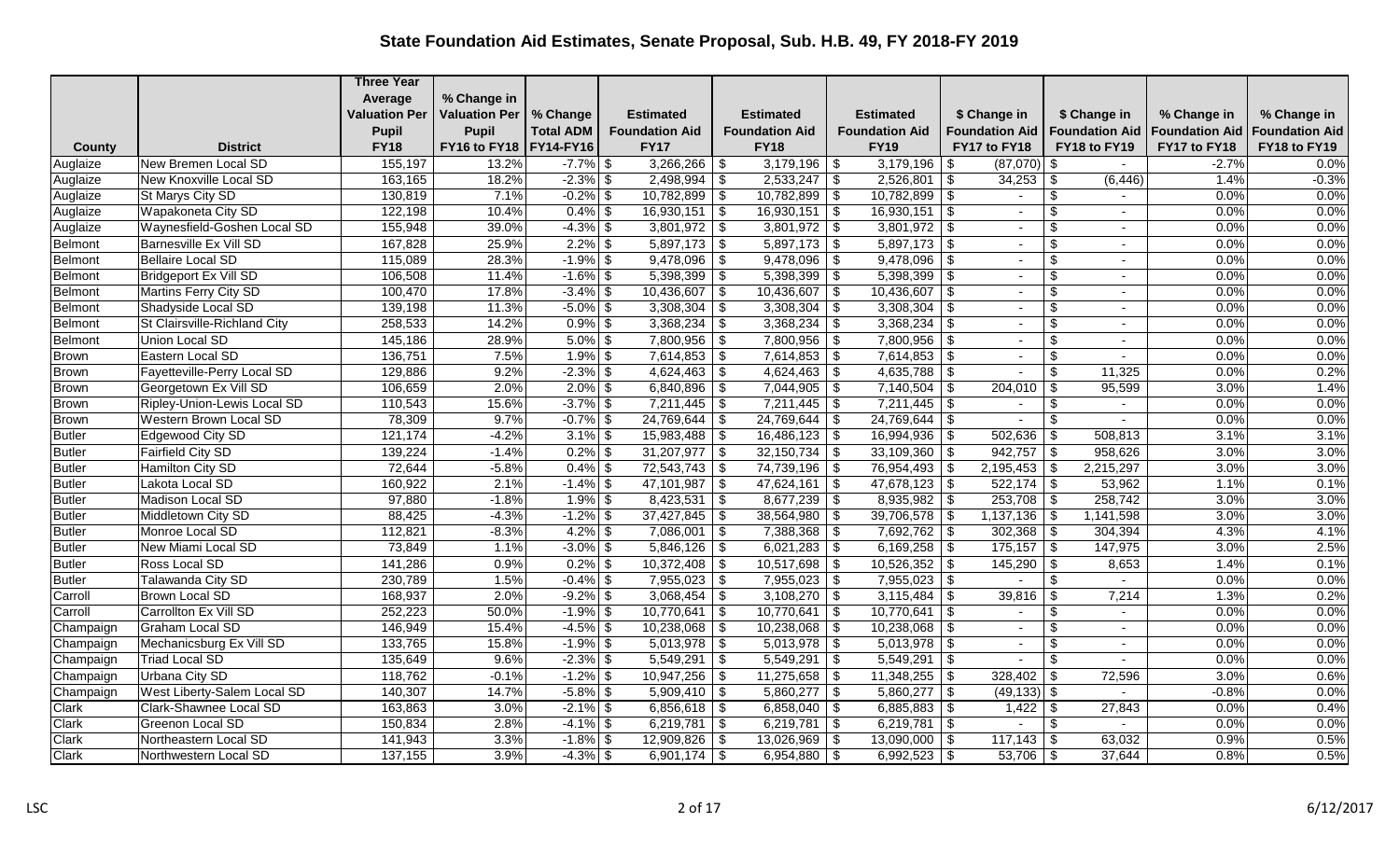|              |                                 | <b>Three Year</b>    |                          |                  |                       |                           |                              |                                 |                                    |                       |                       |
|--------------|---------------------------------|----------------------|--------------------------|------------------|-----------------------|---------------------------|------------------------------|---------------------------------|------------------------------------|-----------------------|-----------------------|
|              |                                 | Average              | % Change in              |                  |                       |                           |                              |                                 |                                    |                       |                       |
|              |                                 | <b>Valuation Per</b> | <b>Valuation Per</b>     | % Change         | <b>Estimated</b>      | <b>Estimated</b>          | <b>Estimated</b>             | \$ Change in                    | \$ Change in                       | % Change in           | % Change in           |
|              |                                 | <b>Pupil</b>         | <b>Pupil</b>             | <b>Total ADM</b> | <b>Foundation Aid</b> | <b>Foundation Aid</b>     | <b>Foundation Aid</b>        | <b>Foundation Aid</b>           | <b>Foundation Aid</b>              | <b>Foundation Aid</b> | <b>Foundation Aid</b> |
| County       | <b>District</b>                 | <b>FY18</b>          | FY16 to FY18   FY14-FY16 |                  | <b>FY17</b>           | <b>FY18</b>               | <b>FY19</b>                  | FY17 to FY18                    | FY18 to FY19                       | FY17 to FY18          | FY18 to FY19          |
| <b>Clark</b> | Southeastern Local SD           | 168,426              | 11.2%                    | $1.9\%$ \$       | $3,905,337$ \$        | 3,905,337                 | 3,905,337<br>  \$            | - \$<br>$\sim$                  | \$                                 | 0.0%                  | 0.0%                  |
| Clark        | Springfield City SD             | 63,053               | $-4.1%$                  | $1.3\%$ \$       | $72,121,999$ \$       | $74,288,056$ \$           | 76,499,909                   | 2,166,057<br>\$                 | 2,211,853<br>-\$                   | 3.0%                  | 3.0%                  |
| Clark        | Tecumseh Local SD               | 90,748               | 1.9%                     | $0.6\%$ \$       | $18,764,491$ \\$      | $19,173,305$ \$           | 19,315,356                   | -\$<br>$408,814$ \\$            | 142,051                            | 2.2%                  | 0.7%                  |
| Clermont     | Batavia Local SD                | 93,506               | $-2.1%$                  | $7.7\%$ \$       | $10,262,605$ \$       | $10,826,547$ \$           | $11,472,112$ \$              | $563,942$ \\$                   | 645,565                            | 5.5%                  | 6.0%                  |
| Clermont     | <b>Bethel-Tate Local SD</b>     | 102,264              | 4.1%                     | $-3.6\%$ \$      | $9,639,169$ \$        | $9,873,135$ \$            | 9,944,374                    | $233,966$ \ \$<br>\$            | 71,239                             | 2.4%                  | 0.7%                  |
| Clermont     | Clermont-Northeastern Local     | 177,467              | 8.8%                     | $-1.7\%$ \$      | $5,823,705$ \$        | $5,823,705$ \$            | $5,823,705$ \$               | $\sim$                          | $\sqrt[6]{3}$<br>$\sim$            | 0.0%                  | 0.0%                  |
| Clermont     | Felicity-Franklin Local SD      | 91,476               | 10.2%                    | $-8.0\%$ \$      | $7,947,093$ \$        | $8,081,782$ \$            | 8,222,374                    | $134,689$ \$<br>-\$             | 140,592                            | 1.7%                  | 1.7%                  |
| Clermont     | Goshen Local SD                 | 94,393               | 0.3%                     | $-3.0\%$ \$      | $16,716,779$ \$       | $17,202,610$ \$           | $17,266,172$ \$              | $485,830$ \$                    | 63,562                             | 2.9%                  | 0.4%                  |
| Clermont     | Milford Ex Vill SD              | 140,748              | 1.2%                     | $0.2\%$ \$       | $22,041,783$ \$       | 22,703,531                | 23,320,985<br>$\vert$ \$     | \$                              | 617,454                            | 3.0%                  | 2.7%                  |
| Clermont     | New Richmond Ex Vill SD         | 244,179              | $-2.7%$                  | $1.4\%$ \$       | $4,024,554$ \$        | $4,938,228$ \$            | $4,788,853$ \$               | $913,674$ \$                    | (149, 376)                         | 22.7%                 | $-3.0%$               |
| Clermont     | West Clermont Local SD          | 144,985              | $-1.7%$                  | $-1.5\%$ \$      | 28,860,366 \$         | $29,733,731$ \$           | 30,620,274                   | \$<br>$873,365$ \$              | 886,542                            | 3.0%                  | 3.0%                  |
| Clermont     | Williamsburg Local SD           | 123,333              | 1.8%                     | $1.2\%$ \$       | $5,235,440$ \$        | $5,392,475$ \$            | 5,553,071                    | -\$<br>$157,035$   \$           | 160,595                            | 3.0%                  | 3.0%                  |
| Clinton      | <b>Blanchester Local SD</b>     | 102,410              | 11.7%                    | $-4.9\%$ \$      | $10,716,153$ \$       | $10,716,153$ \$           | $10,716,153$ \$              | $\sim$                          | $\sqrt[6]{3}$<br>$\sim$            | 0.0%                  | 0.0%                  |
| Clinton      | Clinton-Massie Local SD         | 157,832              | 15.7%                    | $-2.0\%$ \$      | $8,623,840$ \$        | $8,623,840$ \$            | 8,623,840                    | -\$<br>$\blacksquare$           | \$                                 | 0.0%                  | 0.0%                  |
| Clinton      | East Clinton Local SD           | 138,351              | 22.1%                    | $-4.7\%$ \$      | $8,651,573$ \$        | $8,651,573$ \$            | $8,651,573$ \$               | $\blacksquare$                  | $\sqrt[6]{\frac{1}{2}}$            | 0.0%                  | 0.0%                  |
| Clinton      | Wilmington City SD              | 157,549              | 9.7%                     | $-3.4\%$ \$      | $11,247,119$ \$       |                           | 11,921,497                   | 330,089<br>\$.                  | \$<br>344,289                      | 2.9%                  | 3.0%                  |
| Columbiana   | Beaver Local SD                 | 135,220              | 8.1%                     | $-4.0\%$ \$      | $9,424,949$ \$        | $9,424,949$ \$            | $9,424,949$ \$               | $\sim$                          | $\overline{\mathcal{F}}$<br>$\sim$ | 0.0%                  | 0.0%                  |
| Columbiana   | Columbiana Ex Vill SD           | 175,430              | 2.8%                     | $2.2\%$ \$       | $3,078,156$ \$        | $3,170,029$ \$            | 3,264,412                    | $91,873$ \$<br>-\$              | 94,384                             | 3.0%                  | 3.0%                  |
| Columbiana   | Crestview Local SD              | 117,802              | 5.3%                     | $5.8\%$ \$       | $5,767,659$ \$        |                           | $5,857,727$ \\$              | $77,074$ \ \$                   | 12,994                             | 1.3%                  | 0.2%                  |
| Columbiana   | East Liverpool City SD          | 67,246               | 5.7%                     | $-4.7\%$ \$      | $20,444,058$ \\$      | $20,706,449$ \$           | 20,943,694                   | -\$                             | 237,245                            | 1.3%                  | 1.1%                  |
| Columbiana   | East Palestine City SD          | 102,161              | 5.1%                     | $-1.9\%$ \$      | $8,024,502$ \$        | 8,194,841                 | $8,251,524$ \$<br>$\vert$ \$ | $170,340$ \$                    | 56,682                             | 2.1%                  | 0.7%                  |
| Columbiana   | Leetonia Ex Vill SD             | 100,854              | 5.1%                     | $-0.2\%$ \$      | $5,887,474$ \$        | $6,063,168$ \$            | 6,106,648                    | \$<br>$175,694$ \\$             | 43,480                             | 3.0%                  | 0.7%                  |
| Columbiana   | Lisbon Ex Vill SD               | 104,843              | 1.3%                     | $0.9\%$ \$       | $5,735,673$ \$        | $5,907,662$ \$            | 6,041,264                    | $171,989$ \$<br>-\$             | 133,602                            | 3.0%                  | 2.3%                  |
| Columbiana   | Salem City SD                   | 131,721              | $-0.6%$                  | $1.5\%$ \$       | $8,836,508$ \$        | $9,102,175$ \$            | $9,371,789$ \$               | $265,667$ \ \$                  | 269,615                            | 3.0%                  | 3.0%                  |
| Columbiana   | Southern Local SD               | 121,534              | 35.8%                    | $-1.8\%$ \$      | $7,556,127$ \$        | $7,556,127$ \$            | $7,556,127$ \\$              |                                 | \$                                 | 0.0%                  | 0.0%                  |
| Columbiana   | United Local SD                 | 139,619              | 19.7%                    | $-7.2\%$ \$      | $6,782,665$ \$        | $6,631,025$ \$            | $6,631,025$ \\$              | $(151, 639)$ \$                 | $\sim$                             | $-2.2%$               | 0.0%                  |
| Columbiana   | Wellsville Local SD             | 56,152               | 0.9%                     | $-4.1\%$ \$      | $8,405,622$ \$        | $8,657,082$ \$            | 8,915,640                    | - \$<br>$251,460$ \ \$          | 258,559                            | 3.0%                  | 3.0%                  |
| Coshocton    | Coshocton City SD               | 97,117               | 1.6%                     | $-0.1\%$ \$      | $11,587,152$ \$       | $11,896,494$ \$           | $12,005,071$ \$              | $309,342$ \$                    | 108,577                            | 2.7%                  | 0.9%                  |
| Coshocton    | Ridgewood Local SD              | 120,710              | 12.9%                    | $-0.3\%$ \$      | $8,230,136$ \$        | $8,230,136$ \$            | 8,230,136                    | \$<br>$\blacksquare$            | \$                                 | 0.0%                  | 0.0%                  |
| Coshocton    | <b>River View Local SD</b>      | 216,216              | 8.2%                     | $-3.5\%$ \$      | $8,370,805$ \$        | $8,370,805$ \$            | 8,370,805                    | -\$<br>$\overline{\phantom{a}}$ | $\boldsymbol{\theta}$              | 0.0%                  | 0.0%                  |
| Crawford     | <b>Buckeye Central Local SD</b> | 159,064              | 30.3%                    | $-1.2\%$ \$      | $4,939,928$ \$        | $4,939,928$ \$            | 4,939,928                    | -\$<br>$\blacksquare$           | $\overline{\boldsymbol{\theta}}$   | 0.0%                  | 0.0%                  |
| Crawford     | <b>Bucyrus City SD</b>          | 77,229               | 3.4%                     | $-4.1\%$ \$      | $11,697,709$ \\$      | 12,038,991                | l \$<br>12,203,449           | \$                              | 164,458                            | 2.9%                  | 1.4%                  |
| Crawford     | Colonel Crawford Local SD       | 166,020              | 13.5%                    | $-2.6\%$ \$      | $3,775,404$ \$        | $3,886,882$ \$            | 3,949,826                    | \$                              | 62,944                             | 3.0%                  | 1.6%                  |
| Crawford     | Crestline Ex Vill SD            | 85,293               | 9.1%                     | $-2.7\%$ \$      | $6,233,387$ \$        |                           | $6,611,077$ \\$              | $185,757$ \ \$                  | 191,934                            | 3.0%                  | 3.0%                  |
| Crawford     | <b>Galion City SD</b>           | 79,616               | 4.5%                     | $-4.3\%$ \$      | $13,612,317$ \$       | $13,910,415$ \$           | $14,028,160$ \\$             | $298,098$ \ \$                  | 117,745                            | 2.2%                  | 0.8%                  |
| Crawford     | Wynford Local SD                | 162,173              | 24.5%                    | $-2.8\%$ \$      | $5,895,499$ \$        | $5,895,499$ \$            | 5,895,499                    | \$<br>$\blacksquare$            | \$                                 | 0.0%                  | 0.0%                  |
| Cuyahoga     | Bay Village City SD             | 214,602              | 6.7%                     | $-0.8\%$ \$      | $4,478,469$ \\$       | $4,478,\overline{469}$ \$ | $4,478,469$ \\$              | $\sim$                          | \$<br>$\sim$                       | 0.0%                  | 0.0%                  |
| Cuyahoga     | Beachwood City SD               | 505,337              | $-2.4%$                  | $1.3\%$ \$       | $1,029,487$ \$        | $1,029,487$ \$            |                              | $\blacksquare$                  | \$                                 | 0.0%                  | 0.0%                  |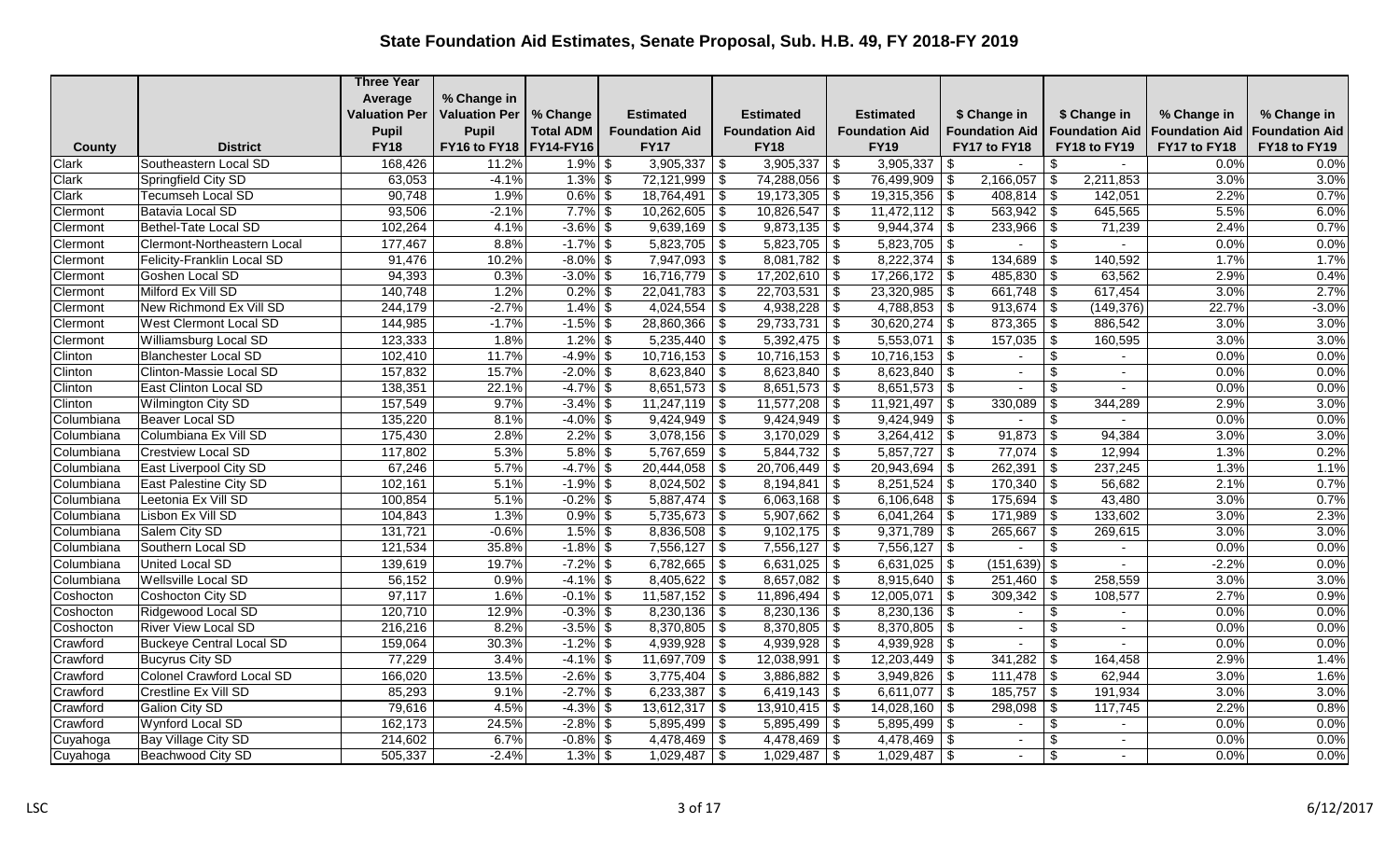|          |                                     | <b>Three Year</b>    |                          |                   |                       |                                               |                                          |                              |                                                       |                       |                       |
|----------|-------------------------------------|----------------------|--------------------------|-------------------|-----------------------|-----------------------------------------------|------------------------------------------|------------------------------|-------------------------------------------------------|-----------------------|-----------------------|
|          |                                     | Average              | % Change in              |                   |                       |                                               |                                          |                              |                                                       |                       |                       |
|          |                                     | <b>Valuation Per</b> | <b>Valuation Per</b>     | % Change          | <b>Estimated</b>      | <b>Estimated</b>                              | <b>Estimated</b>                         | \$ Change in                 | \$ Change in                                          | % Change in           | % Change in           |
|          |                                     | <b>Pupil</b>         | <b>Pupil</b>             | <b>Total ADM</b>  | <b>Foundation Aid</b> | <b>Foundation Aid</b>                         | <b>Foundation Aid</b>                    | <b>Foundation Aid</b>        | <b>Foundation Aid</b>                                 | <b>Foundation Aid</b> | <b>Foundation Aid</b> |
| County   | <b>District</b>                     | <b>FY18</b>          | FY16 to FY18   FY14-FY16 |                   | <b>FY17</b>           | <b>FY18</b>                                   | <b>FY19</b>                              | FY17 to FY18                 | FY18 to FY19                                          | FY17 to FY18          | FY18 to FY19          |
| Cuyahoga | <b>Bedford City SD</b>              | 192,920              | 4.0%                     | $-4.1\%$ \$       | $7,646,437$ \$        | 8,066,851                                     | 8,303,649<br>  \$                        | 420,414<br>- \$              | 236,798<br>l \$                                       | 5.5%                  | 2.9%                  |
| Cuyahoga | Berea City SD                       | 211,082              | 5.1%                     | $-4.5\%$ \$       | $9,360,489$ \$        | $10,187,853$ \$                               | 10,490,441                               | \$                           | 302,588                                               | 8.8%                  | 3.0%                  |
| Cuyahoga | Brecksville-Broadview Height        | 265,316              | 4.7%                     | $-3.6\%$ \$       | $4,718,544$ \$        | $4,718,544$ \\$                               | $4,718,544$ \\$                          |                              | $\frac{1}{2}$                                         | 0.0%                  | 0.0%                  |
| Cuyahoga | <b>Brooklyn City SD</b>             | 220,705              | 6.6%                     | $-6.7\%$ \$       | $919,525$ \$          | $1,034,010$ \$                                | $1,064,608$ \$                           |                              | 30,598                                                | 12.5%                 | 3.0%                  |
| Cuyahoga | Chagrin Falls Ex Vill SD            | 265,907              | 2.4%                     | $2.4\%$ \$        | $1,682,203$ \$        | $1,682,203$ \$                                | 1,682,203                                | -\$                          | \$                                                    | 0.0%                  | 0.0%                  |
| Cuyahoga | <b>Cleveland Hts-Univ Hts City</b>  | 170,099              | $-5.4%$                  | $-2.0\%$ \$       | $20,356,587$ \$       | 21,004,823                                    | $21,626,980$ \$<br>$\vert$ \$            | 648,236                      | 622,157<br>  \$                                       | 3.2%                  | 3.0%                  |
| Cuyahoga | <b>Cleveland Municipal SD</b>       | 86,990               | $-1.3%$                  | 0.2%              | \$<br>434,703,492 \$  | 447,770,349                                   | \$<br>454,835,004                        | 13,066,857                   | - \$<br>7,064,655                                     | 3.0%                  | 1.6%                  |
| Cuyahoga | Cuyahoga Heights Local SD           | 462,631              | 14.1%                    | $-6.8\%$ \$       | $504,575$ \$          | 495,317                                       | $\vert$ \$<br>$495,317$ \$               | $(9,259)$ \$                 |                                                       | $-1.8%$               | 0.0%                  |
| Cuyahoga | <b>East Cleveland City SD</b>       | 64,412               | $-5.9%$                  | $-5.8\%$ \$       | $31,775,066$ \$       | $31,517,336$ \$                               | 31,517,336                               | $(257, 730)$ \$<br>-\$       | $\sim$                                                | $-0.8%$               | 0.0%                  |
| Cuyahoga | Euclid City SD                      | 75,395               | $-4.7%$                  | $3.2\%$ \$        | $41,460,144$ \$       | 42,787,707                                    | 44,137,047<br>$\vert$ \$                 | $1,327,563$ \$<br>-\$        | 1,349,339                                             | 3.2%                  | 3.2%                  |
| Cuyahoga | <b>Fairview Park City SD</b>        | 198,971              | 3.4%                     | $2.3\%$ \$        | $2,542,738$ \$        | $2,618,874$ \$                                | $2,696,823$ \$                           | $76,136$ \$                  | 77,949                                                | 3.0%                  | 3.0%                  |
| Cuyahoga | Garfield Heights City SD            | 73,122               | $-11.9%$                 | $-0.6\sqrt{8}$ \$ | $22,635,616$ \$       | 23,323,149                                    | $\vert$ \$<br>$24,018,707$ \\$           | $687,533$ \$                 | 695,558                                               | 3.0%                  | 3.0%                  |
| Cuyahoga | Independence Local SD               | 444,489              | $-3.6%$                  | $-4.0\%$ \$       | $611,473$ \$          | $620,525$ \$                                  | $611,473$ \$                             | $9,052$ \$                   | (9,052)                                               | 1.5%                  | $-1.5%$               |
| Cuyahoga | Lakewood City SD                    | 168,478              | 8.7%                     | $-6.0\%$ \$       | $17,594,190$ \$       | 17,418,791                                    | $\vert$ \$<br>17,418,791                 | $(175,399)$ \$<br>l \$       |                                                       | $-1.0%$               | 0.0%                  |
| Cuyahoga | Maple Heights City SD               | 63,766               | $-10.7%$                 | $0.1\%$ \$        | $24,746,631$ \$       | 25,505,983                                    | $\sqrt{s}$<br>26,257,332                 | -\$<br>$759,352$ \$          | 751,349                                               | 3.1%                  | 2.9%                  |
| Cuyahoga | Mayfield City SD                    | 328,745              | $-2.2%$                  | $-0.1\sqrt{8}$ \$ | $2,684,865$ \$        | 2,684,865                                     | $\sqrt{3}$<br>2,684,865                  | -\$                          | $\overline{\mathbf{s}}$                               | 0.0%                  | 0.0%                  |
| Cuyahoga | North Olmsted City SD               | 201,829              | 1.0%                     | $-4.3\%$ \$       | $8,249,949$ \$        | $8,498,636$ \$                                | $8,751,776$ \\$                          | 248,687                      | \$<br>253,139                                         | 3.0%                  | 3.0%                  |
| Cuyahoga | North Royalton City SD              | 249,663              | 7.2%                     | $-4.4\%$ \$       | $5,797,760$ \$        | $5,797,760$ \$                                | $5,797,760$ \\$                          |                              | \$                                                    | 0.0%                  | 0.0%                  |
| Cuyahoga | Olmsted Falls City SD               | 142,806              | 3.0%                     | $-4.0\%$ \$       | $12,839,152$ \$       | $12,925,030$ \ \$                             | $12,967,879$ \\$                         | 85,877                       | \$<br>42,849                                          | 0.7%                  | 0.3%                  |
| Cuyahoga | Orange City SD                      | 518,365              | 6.8%                     | $-2.8\%$ \$       | $1,573,168$ \$        | $1,573,168$ \$                                | $1,573,168$ \\$                          |                              | $\boldsymbol{\mathsf{S}}$                             | 0.0%                  | 0.0%                  |
| Cuyahoga | Parma City SD                       | 166,568              | 1.0%                     | $-1.8\%$ \$       | $33,086,198$ \$       | 34,075,085                                    | 35,064,681<br>$\vert$ \$                 | 988,887<br>-\$               | 989,596<br>\$                                         | 3.0%                  | 2.9%                  |
| Cuyahoga | Richmond Heights Local SD           | 215,555              | $-5.3%$                  | $-9.4\%$ \$       | $1,644,737$ \$        | $1,747,143$ \$                                | 1,798,938                                | $102,406$ \ \$<br>\$         | 51,795                                                | 6.2%                  | 3.0%                  |
| Cuyahoga | Rocky River City SD                 | 292,529              | 10.6%                    | $2.0\%$ \$        | $1,479,998$ \$        | $1,479,998$ \$                                | 1,479,998                                | \$<br>$\blacksquare$         | \$                                                    | 0.0%                  | 0.0%                  |
| Cuyahoga | Shaker Heights City SD              | 156,739              | 7.3%                     | $-1.0\%$ \$       | $17,267,312$ \$       | $17,267,312$ \$                               | $17,267,312$ \\$                         | $\sim$                       | \$<br>$\sim$                                          | 0.0%                  | 0.0%                  |
| Cuyahoga | Solon City SD                       | 258,822              | 7.0%                     | $-3.8\%$ \$       | $3,501,453$ \$        | $3,501,453$ \$                                | $3,501,453$ \$                           | $\blacksquare$               | -\$                                                   | 0.0%                  | 0.0%                  |
| Cuyahoga | South Euclid-Lyndhurst City         | 206,051              | 2.3%                     | $-4.8\%$ \$       | $8,501,999$ \$        | $8,501,999$ \$                                | $8,501,999$ \\$                          | $\sim$                       | \$                                                    | 0.0%                  | 0.0%                  |
| Cuyahoga | Strongsville City SD                | 264,673              | 5.1%                     | $-6.2\%$ \$       | 9,179,820             | $\overline{\boldsymbol{\theta}}$<br>9,066,499 | $\overline{\phantom{a}}$<br>9,066,499    | $(113, 322)$ \$<br>- \$      |                                                       | $-1.2%$               | 0.0%                  |
| Cuyahoga | <b>Warrensville Heights City SD</b> | 173,303              | $-8.6%$                  | $1.1\%$ \$        | $10,287,590$ \$       | 10,604,285                                    | $\overline{10,920,278}$ \$<br>$\vert$ \$ | 316,694                      | 315,993<br>l \$                                       | 3.1%                  | 3.0%                  |
| Cuyahoga | <b>Westlake City SD</b>             | 396,280              | 9.5%                     | $-6.6\%$ \$       | $2,557,446$ \$        | $2,515,888$ \$                                | 2,515,888                                | $(41,558)$ \$<br>-\$         | $\sim$                                                | $-1.6%$               | 0.0%                  |
| Darke    | Ansonia Local SD                    | 143,504              | 25.0%                    | $5.9\%$ \$        | $4,575,742$ \\$       | $4,575,742$ \$                                | $4,575,742$ \\$                          | $\overline{a}$               | $\frac{1}{2}$                                         | 0.0%                  | 0.0%                  |
| Darke    | Arcanum Butler Local SD             | 133,052              | 11.3%                    | $-3.5\%$ \$       | $5,800,963$ \$        | $5,800,963$ \$                                | 5,800,963                                | \$<br>$\sim$                 | \$                                                    | 0.0%                  | 0.0%                  |
| Darke    | Franklin-Monroe Local SD            | 172,473              | 27.8%                    | $4.2\%$ \$        | $3,359,192$ \$        | $3,359,192$ \$                                | $3,359,192$ \$                           | $\sim$                       | \$<br>$\sim$                                          | 0.0%                  | 0.0%                  |
| Darke    | <b>Greenville City SD</b>           | 154,913              | 9.5%                     | $-3.0\%$ \$       | $13,074,037$ \$       | $13,074,037$ \$                               | $13,074,037$ \\$                         |                              | $\boldsymbol{\mathsf{S}}$<br>$\overline{\phantom{0}}$ | 0.0%                  | 0.0%                  |
| Darke    | Mississinawa Valley Local SD        | 155,475              | 38.6%                    | $-9.4\%$ \$       | $4,788,654$ \$        | 4,575,627                                     | \$<br>4,575,627                          | \$<br>$(213, 027)$ \$        |                                                       | $-4.4%$               | 0.0%                  |
| Darke    | Tri-Village Local SD                | 175,287              | 31.6%                    | $1.8\%$ \$        | $4,207,966$ \$        | 4,207,966                                     | 4,207,966<br>$\sqrt{s}$                  | -\$<br>$\sim$                | \$                                                    | 0.0%                  | 0.0%                  |
| Darke    | Versailles Ex Vill SD               | 121,853              | 18.5%                    | $-1.1\%$ \$       | $8,365,369$ \$        | $8,365,369$ \$                                | $8,365,369$ \$                           | $\sim$                       | \$                                                    | 0.0%                  | 0.0%                  |
| Defiance | Ayersville Local SD                 | 184,604              | 14.5%                    | $-1.1\%$ \$       | $2,645,251$ \$        | 2,645,251                                     | l \$<br>2,645,251                        | $\vert$ \$<br>$\blacksquare$ | \$                                                    | 0.0%                  | 0.0%                  |
| Defiance | Central Local SD                    | 157,988              | 26.1%                    | $-0.6\%$ \$       | $6,544,565$ \$        | $6,544,565$ \$                                | 6,544,565                                | -\$                          | \$                                                    | 0.0%                  | 0.0%                  |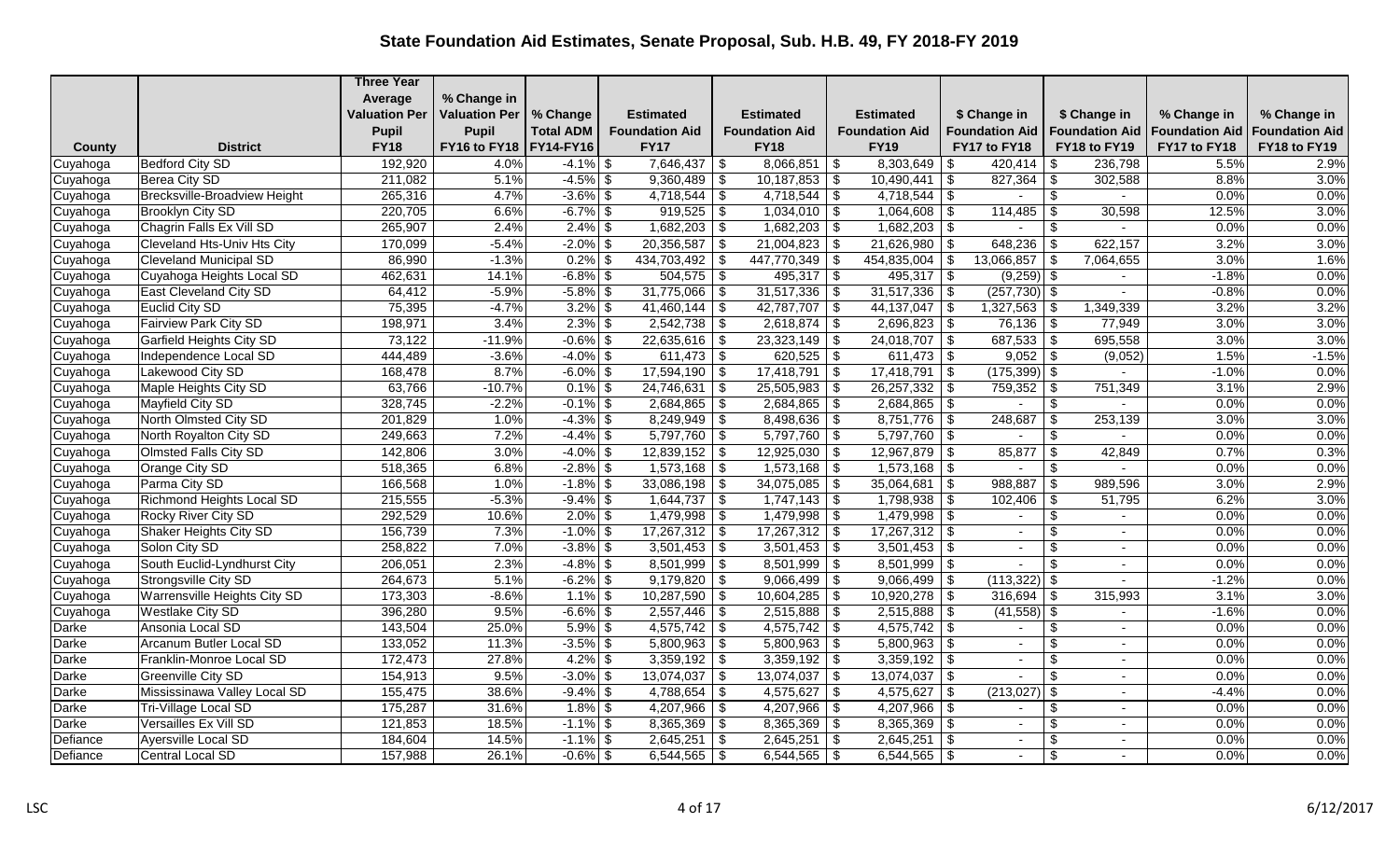|           |                                    | <b>Three Year</b>    |                          |                  |                        |                           |                               |                              |                           |                       |                       |
|-----------|------------------------------------|----------------------|--------------------------|------------------|------------------------|---------------------------|-------------------------------|------------------------------|---------------------------|-----------------------|-----------------------|
|           |                                    | Average              | % Change in              |                  |                        |                           |                               |                              |                           |                       |                       |
|           |                                    | <b>Valuation Per</b> | <b>Valuation Per</b>     | % Change         | <b>Estimated</b>       | <b>Estimated</b>          | <b>Estimated</b>              | \$ Change in                 | \$ Change in              | % Change in           | % Change in           |
|           |                                    | <b>Pupil</b>         | <b>Pupil</b>             | <b>Total ADM</b> | <b>Foundation Aid</b>  | <b>Foundation Aid</b>     | <b>Foundation Aid</b>         | <b>Foundation Aid</b>        | <b>Foundation Aid</b>     | <b>Foundation Aid</b> | <b>Foundation Aid</b> |
| County    | <b>District</b>                    | <b>FY18</b>          | FY16 to FY18   FY14-FY16 |                  | <b>FY17</b>            | <b>FY18</b>               | <b>FY19</b>                   | FY17 to FY18                 | FY18 to FY19              | FY17 to FY18          | FY18 to FY19          |
| Defiance  | Defiance City SD                   | 90,323               | 4.3%                     | $-0.4\%$ \$      | $16,473,395$ \$        | $16,898,332$ \$           | 17,007,548                    | 424,937<br>-96               | 109,216<br>\$             | 2.6%                  | 0.6%                  |
| Defiance  | Hicksville Ex Vill SD              | 111,347              | 13.0%                    | $-3.1\%$ \$      | $6,438,132$ \$         | $6,438,132$ \$            | 6,438,132                     | \$<br>$\sim$                 | $\boldsymbol{\mathsf{S}}$ | 0.0%                  | 0.0%                  |
| Defiance  | Northeastern Local SD              | 258,889              | 16.9%                    | $-4.1\%$ \$      | $2,880,852$ \$         | $2,880,852$ \$            | $2,880,852$ \$                | $\blacksquare$               | \$<br>$\sim$              | 0.0%                  | 0.0%                  |
| Delaware  | Big Walnut Local SD                | 225,385              | 9.0%                     | $6.6\%$ \$       | $6,359,488$ \$         | $6,359,488$ \ \$          | 6,359,488                     | -\$<br>$\sim$                | \$                        | 0.0%                  | 0.0%                  |
| Delaware  | <b>Buckeye Valley Local SD</b>     | 268,000              | 13.6%                    | $0.5\%$ \$       | $4,644,191$ \$         | 4,644,191                 | $\vert$ \$<br>4,644,191       | $\vert$ \$                   | $\overline{\mathcal{S}}$  | 0.0%                  | 0.0%                  |
| Delaware  | Delaware City SD                   | 127,428              | $-0.7%$                  | $1.8\%$ \$       | $16,296,616$ \$        | 16,789,150                | 17,288,517<br>$\sqrt{3}$      | 492,535<br>  \$              | 499,367<br>  \$           | 3.0%                  | 3.0%                  |
| Delaware  | Olentangy Local SD                 | 175,977              | 1.7%                     | $7.1\%$ \$       | $10,836,293$ \$        | $11,429,276$ \$           | 12,090,960                    | $592,983$ \$<br>-\$          | 661,684                   | 5.5%                  | 5.8%                  |
| Erie      | Berlin-Milan Local SD              | 162,818              | 6.3%                     | $-9.5\%$ \$      | $5,254,583$ \$         |                           | 5,269,954                     | $(35,539)$ \$<br>- \$        | 50,910                    | $-0.7%$               | 1.0%                  |
| Erie      | Huron City SD                      | 239,397              | 5.6%                     | $-1.3\%$ \$      | $2,290,192$ \$         | $2,290,192$ \$            | 2,290,192                     | -\$                          | \$                        | 0.0%                  | 0.0%                  |
| Erie      | Kelleys Island Local SD            | 38,530,430           | 52.8%                    | $-16.7\%$ \$     | $11,135$ \$            | $11,469$ \$               | $11,813$ \$                   | $334$ \ \$                   | 344                       | 3.0%                  | 3.0%                  |
| Erie      | Margaretta Local SD                | 172,519              | 12.3%                    | $-8.2\%$ \$      | $4,361,666$ \$         | $\overline{4,221,415}$ \$ | $4,260,619$ \$                | $(140,251)$ \$               | 39,204                    | $-3.2%$               | 0.9%                  |
| Erie      | Perkins Local SD                   | 246,267              | 8.4%                     | $-5.7\%$ \$      | $3,571,581$ \$         | 3,545,561                 | \$<br>$3,545,561$ \\$         | $(26,020)$ \$                |                           | $-0.7%$               | 0.0%                  |
| Erie      | Sandusky City SD                   | 120,151              | 1.9%                     | $0.9\%$ \$       | $21,198,325$ \$        | 21,830,567                | \$<br>$22,471,871$ \$         |                              | 641,303                   | 3.0%                  | 2.9%                  |
| Erie      | Vermilion Local SD                 | 225,965              | 7.5%                     | $-6.4\%$ \$      | $4,545,769$ \$         | 4,482,091                 | \$<br>4,482,091               | $(63, 678)$ \$<br>-\$        | $\sim$                    | $-1.4%$               | 0.0%                  |
| Fairfield | Amanda-Clearcreek Local SD         | 117,284              | 12.0%                    | $-4.9%$ \$       | $9,726,202$ \$         | $9,726,202$ \$            | 9,726,202                     | -\$<br>$\sim$                | \$                        | 0.0%                  | 0.0%                  |
| Fairfield | Berne Union Local SD               | 157,020              | 6.9%                     | $2.2\%$ \$       | $4,242,692$ \$         | $4,242,692$ \$            | 4,242,692                     | \$                           | $\overline{\mathbf{s}}$   | 0.0%                  | 0.0%                  |
| Fairfield | <b>Bloom Carroll Local SD</b>      | 177,497              | 2.5%                     | $4.6\%$ \$       | 4,699,112   \$         | $4,914,709$ \$            | 5,138,937                     | 215,597<br>- \$              | \$<br>224,228             | 4.6%                  | 4.6%                  |
| Fairfield | Fairfield Union Local SD           | 132,801              | 4.1%                     | $-1.9\%$ \$      | $9,204,679$ \$         | $9,375,783$ \$            | 9,388,804                     | \$<br>$171,104$ \ \$         | 13,022                    | 1.9%                  | 0.1%                  |
| Fairfield | Lancaster City SD                  | 136,617              | $-1.3%$                  | $0.9\%$ \$       | $26,923,158$ \$        | $27,735,045$ \$           | 28,553,258                    | \$<br>$811,887$ \ \$         | 818,213                   | 3.0%                  | 3.0%                  |
| Fairfield | Liberty Union-Thurston Local       | 136,240              | 6.0%                     | $-1.4\%$ \$      | $6,340,775$ \$         | $6,340,775$ \$            | $6,340,775$ \\$               |                              | $\sqrt[6]{3}$             | 0.0%                  | 0.0%                  |
| Fairfield | Pickerington Local SD              | 111,343              | 2.1%                     | $0.2\%$ \$       | $51,847,986$ \$        | 52,982,999                | 53,105,352<br>$\vert$ \$      | $1,135,013$ \$<br>- \$       | 122,353                   | 2.2%                  | 0.2%                  |
| Fairfield | <b>Walnut Township Local SD</b>    | 271,003              | 11.8%                    | $-4.9\%$ \$      | $1,404,279$ \$         | $1,404,279$ \$            | $1,404,279$ \\$               | $\sim$                       | $\boldsymbol{\mathsf{S}}$ | 0.0%                  | 0.0%                  |
| Fayette   | Miami Trace Local SD               | 220,536              | 13.7%                    | $1.0\%$ \$       | $11,237,510$ \$        | $11,237,510$ \$           | $11,237,510$ \$               | $\overline{\phantom{a}}$     | \$                        | 0.0%                  | 0.0%                  |
| Fayette   | <b>Washington Court House City</b> | 84,366               | $-0.4%$                  | $-2.3\%$ \$      | $16,049,326$ \$        | $16,530,765$ \$           | $17,025,020$ \$               |                              | 494,255                   | 3.0%                  | 3.0%                  |
| Franklin  | <b>Bexley City SD</b>              | 205,743              | $-1.5%$                  | $6.0\%$ \$       | $3,909,194$ \$         | $4,129,079$ \\$           | $4,356,953$ \\$               | $219,885$ \ \$               | 227,875                   | 5.6%                  | 5.5%                  |
| Franklin  | Canal Winchester Local SD          | 109,706              | $-1.1%$                  | $2.1\%$ \$       | 17,907,966 \$          | $18,449,299$ \$           | 18,997,081                    | $\vert$ \$                   | 547,782                   | 3.0%                  | 3.0%                  |
| Franklin  | Columbus City SD                   | 123,183              | $-2.9%$                  | $4.1\%$ \$       | $318,725,889$ \$       | 331,748,655               | 345,109,258<br>  \$           | $13,022,765$ \\$<br>- \$     | 13,360,603                | 4.1%                  | 4.0%                  |
| Franklin  | Dublin City SD                     | 199,065              | $-1.2%$                  | $4.5\%$ \$       | $19,696,604$ \$        | $20,618,935$ \$           | $\sqrt{21,544,483}$ \ \$      | $922,332$ \$                 | 925,547                   | 4.7%                  | 4.5%                  |
| Franklin  | Gahanna-Jefferson City SD          | 186,152              | $-1.2%$                  | $3.0\%$ \$       | $14,047,480$ \$        | $14,494,596$ \$           | 14,925,532                    | $447,116$ \\$<br>\$          | 430,936                   | 3.2%                  | 3.0%                  |
| Franklin  | <b>Grandview Heights City SD</b>   | 280,525              | 5.5%                     | $2.1\%$ \$       | $1,484,020$ \$         | $1,484,020$ \$            | $1,484,020$ \$                | $\sim$                       | $\sqrt[6]{3}$             | 0.0%                  | 0.0%                  |
| Franklin  | <b>Groveport Madison Local SD</b>  | 107,035              | 2.2%                     | $-0.2\%$ \$      | $39,033,712$ \$        | $40,203,245$ \$           | 41,405,539                    | $1,169,533$ \$<br>-\$        | 1,202,294                 | 3.0%                  | 3.0%                  |
| Franklin  | Hamilton Local SD                  | 64,735               | 0.9%                     | $-0.5\%$ \$      | $22,694,609$ \$        | $23,372,989$ \$           | 24,069,654                    | 678,380 $\frac{1}{3}$<br>-\$ | 696,665                   | 3.0%                  | 3.0%                  |
| Franklin  | <b>Hilliard City SD</b>            | 152,205              | 0.7%                     | $1.7\%$ \$       | 47,290,102 \$          | $48,718,323$ \$           | 50,161,855                    | $1,428,221$ \$<br>\$         | 1,443,532                 | 3.0%                  | 3.0%                  |
| Franklin  | New Albany-Plain Local SD          | 189,426              | 6.5%                     | $3.4\%$ \$       | $3,400,010$ \$         | $3,508,645$ \$            | 3,624,492                     | $108,634$ \ \$<br>l \$       | 115,848                   | 3.2%                  | 3.3%                  |
| Franklin  | Reynoldsburg City SD               | 98,274               | $-6.1%$                  | $1.3\%$ \$       | $35,647,197$ \$        | 36,733,487                | $37,826,667$ \$<br>$\vert$ \$ | $1,086,290$ \$               | 1,093,179                 | 3.0%                  | 3.0%                  |
| Franklin  | South-Western City SD              | 103,446              | $-3.9%$                  | 5.9%             | \$<br>$126,382,413$ \$ | 133,369,822 \$            | 141,071,708                   | $6,987,408$ \$<br>- \$       | 7,701,887                 | 5.5%                  | 5.8%                  |
| Franklin  | <b>Upper Arlington City SD</b>     | 295,729              | 3.4%                     | $2.2\%$ \$       | $3,408,539$ \$         | $3,408,539$ \$            | $3,408,539$ \\$               | $\blacksquare$               | \$                        | 0.0%                  | 0.0%                  |
| Franklin  | <b>Westerville City SD</b>         | 151,816              | $-2.9%$                  | $1.9\%$ \$       | $41,859,355$ \$        | $43,163,404$ \$           | 44,435,844                    | \$<br>$1,304,049$ \ \$       | 1,272,440                 | 3.1%                  | 2.9%                  |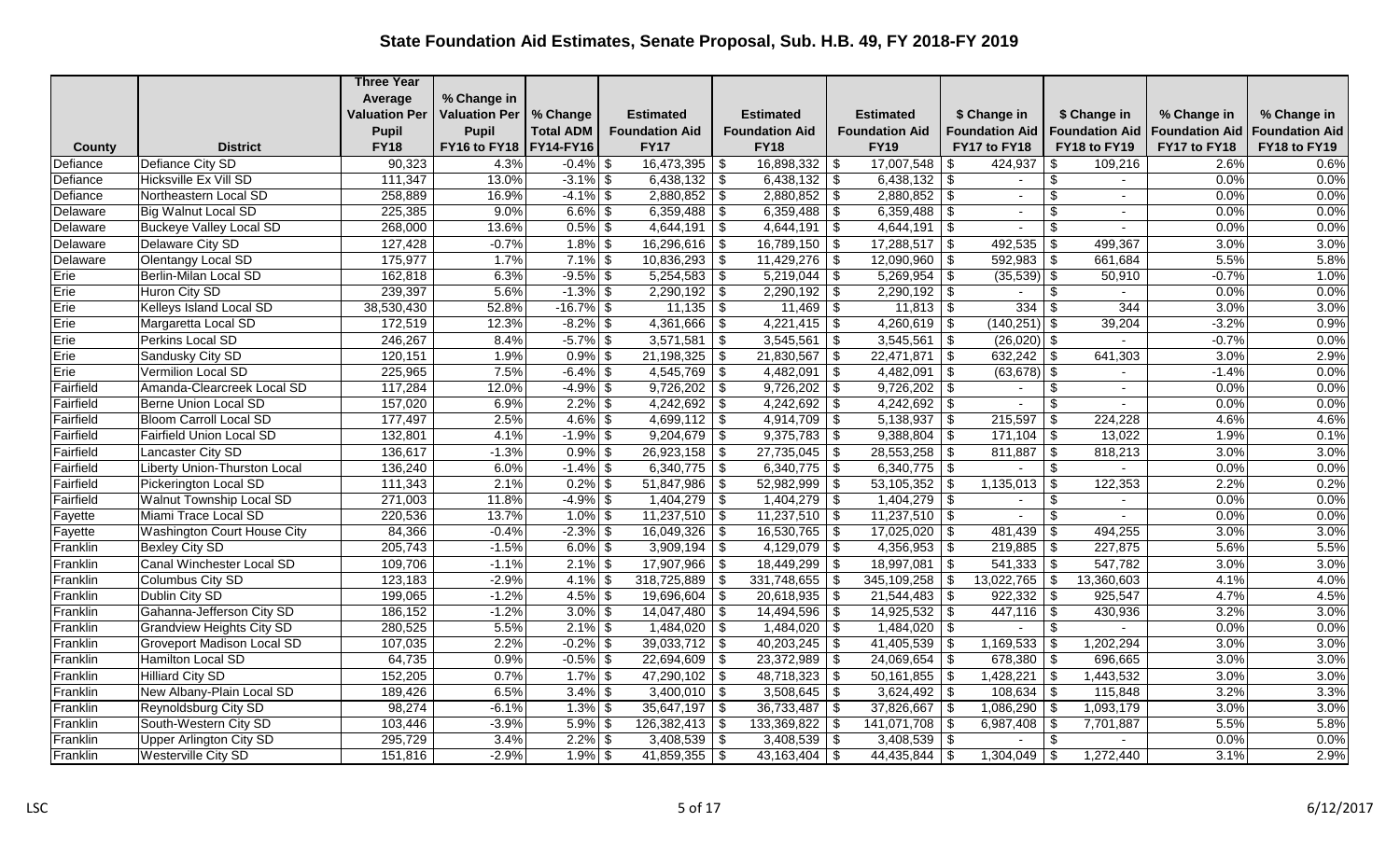|          |                               | <b>Three Year</b>    |                      |                  |                       |                         |                               |                               |                                     |                       |                       |
|----------|-------------------------------|----------------------|----------------------|------------------|-----------------------|-------------------------|-------------------------------|-------------------------------|-------------------------------------|-----------------------|-----------------------|
|          |                               | Average              | % Change in          |                  |                       |                         |                               |                               |                                     |                       |                       |
|          |                               | <b>Valuation Per</b> | <b>Valuation Per</b> | % Change         | <b>Estimated</b>      | <b>Estimated</b>        | <b>Estimated</b>              | \$ Change in                  | \$ Change in                        | % Change in           | % Change in           |
|          |                               | <b>Pupil</b>         | <b>Pupil</b>         | <b>Total ADM</b> | <b>Foundation Aid</b> | <b>Foundation Aid</b>   | <b>Foundation Aid</b>         | <b>Foundation Aid</b>         | <b>Foundation Aid</b>               | <b>Foundation Aid</b> | <b>Foundation Aid</b> |
| County   | <b>District</b>               | <b>FY18</b>          | FY16 to FY18         | FY14-FY16        | <b>FY17</b>           | <b>FY18</b>             | <b>FY19</b>                   | FY17 to FY18                  | FY18 to FY19                        | FY17 to FY18          | FY18 to FY19          |
| Franklin | <b>Whitehall City SD</b>      | 56,431               | $-5.4%$              | $7.0\%$ \$       | $24,665,777$ \\$      | $26,019,663$ \$         | 27,572,512                    | 1,353,886<br>- \$             | 1,552,849<br>\$                     | 5.5%                  | 6.0%                  |
| Franklin | Worthington City SD           | 185,665              | $-0.8%$              | $3.6\%$ \$       | $19,094,994$ \$       | $20,245,326$ \$         | 20,958,820                    | \$                            | 713,494                             | 6.0%                  | 3.5%                  |
| Fulton   | Archbold-Area Local SD        | 174,259              | 9.3%                 | $0.8\%$ \$       | $3,751,112$ \$        | $3,889,275$ \$          | $4,004,756$ \\$               | $138,162$ \$                  | 115,481                             | 3.7%                  | 3.0%                  |
| Fulton   | Evergreen Local SD            | 199,774              | 16.7%                | $0.2\%$ \$       | $5,042,104$ \$        | $5,042,104$ \ \$        | $5,042,104$ \\$               | $\sim$                        | \$<br>$\sim$                        | 0.0%                  | 0.0%                  |
| Fulton   | Fayette Local SD              | 151,261              | 24.9%                | $-3.2\%$ \$      | $3,449,017$ \$        | 3,449,017               | $\sqrt{s}$<br>$3,449,017$ \\$ |                               | $\overline{\mathcal{S}}$            | 0.0%                  | 0.0%                  |
| Fulton   | Pettisville Local SD          | 174,353              | 27.5%                | $-8.8\%$ \$      | $2,207,493$ \$        | 2,139,497               | 2,134,581<br>l \$             | $(67,996)$ \$<br>\$           | (4,916)                             | $-3.1%$               | $-0.2%$               |
| Fulton   | Pike-Delta-York Local SD      | 133,228              | 7.7%                 | $-0.1\%$ \$      | $7,133,787$ \$        | $7,206,790$ \$          | 7,228,623                     | $73,003$ \$<br>-\$            | 21,833                              | 1.0%                  | 0.3%                  |
| Fulton   | Swanton Local SD              | 137,409              | 4.0%                 | $1.1\%$ \$       | $5,422,256$ \$        | $5,517,218$ \$          | $5,544,088$ \\$               | $94,961$ \$                   | 26,871                              | 1.8%                  | 0.5%                  |
| Fulton   | Wauseon Ex Vill SD            | 106,113              | 5.6%                 | $-0.9\%$ \$      | $11,327,014$ \$       | $11,377,766$ \$         | 11,462,239                    | $\overline{50,752}$ \$<br>\$. | 84,473                              | 0.4%                  | 0.7%                  |
| Gallia   | <b>Gallia County Local SD</b> | 225,733              | 8.8%                 | $-1.4\%$ \$      | $12,108,476$ \$       | $12,108,476$ \$         | $12,108,476$ \\$              | $\sim$                        | $\frac{1}{2}$<br>$\sim$             | 0.0%                  | 0.0%                  |
| Gallia   | Gallipolis City SD            | 122,636              | 2.6%                 | $0.4\%$ \$       | $11,581,505$ \$       | $11,581,505$ \$         | 11,581,505                    | -\$<br>$\overline{a}$         | \$<br>$\overline{a}$                | 0.0%                  | 0.0%                  |
| Geauga   | <b>Berkshire Local SD</b>     | 238,967              | 1.5%                 | $-8.5\%$ \$      | $4,801,950$ \$        | 4,635,810 $\frac{1}{9}$ | 4,635,810 $\frac{1}{9}$       | $(166, 140)$ \$               |                                     | $-3.5%$               | 0.0%                  |
| Geauga   | Cardinal Local SD             | 283,798              | 13.0%                | $-9.2\%$ \$      | $2,543,856$ \$        | 2,435,861               | 2,435,861<br>$\sqrt{s}$       | $(107,995)$ \$<br>l \$        |                                     | $-4.2%$               | 0.0%                  |
| Geauga   | Chardon Local SD              | 222,041              | 2.5%                 | $-3.6\%$ \$      | $5,462,990$ \$        | $5,462,990$ \$          | $5,462,990$ \$                |                               | \$                                  | 0.0%                  | 0.0%                  |
| Geauga   | Kenston Local SD              | 278,594              | 5.9%                 | $-5.5\%$ \$      | $3,710,016$ \$        | $3,690,338$ \$          | 3,690,338                     | $(19,678)$ \$<br>\$           |                                     | $-0.5%$               | 0.0%                  |
| Geauga   | Newbury Local SD              | 362,059              | 15.8%                | $-16.3\%$ \$     | $1,103,217$ \$        | $1,048,056$ \ \$        | 1,048,056                     | $(55, 161)$ \$<br>-\$         |                                     | $-5.0%$               | 0.0%                  |
| Geauga   | West Geauga Local SD          | 349,003              | 4.2%                 | $-2.9\%$ \$      | $3,412,267$ \$        | 3,412,267               | $3,412,267$ \\$<br>$\vert$ \$ | $\sim$                        | $\boldsymbol{\mathsf{S}}$<br>$\sim$ | 0.0%                  | 0.0%                  |
| Greene   | <b>Beavercreek City SD</b>    | 212,854              | $-2.0%$              | $5.5\%$ \$       | $12,196,646$ \$       | $12,879,514$ \$         | 13,576,046                    | 682,867<br>-\$                | $\sqrt[6]{3}$<br>696,532            | 5.6%                  | 5.4%                  |
| Greene   | Cedar Cliff Local SD          | 206,976              | 2.7%                 | $0.1\%$ \$       | $2,527,423$ \$        | $\sqrt{2,527,423}$ \ \$ | $2,527,423$ \\$               | $\sim$                        | \$                                  | 0.0%                  | 0.0%                  |
| Greene   | Fairborn City SD              | 129,715              | $-1.8%$              | $-1.0\%$ \$      | $20,384,067$ \$       | $20,997,781$ \$         | 21,316,720                    | -\$                           | 318,940                             | 3.0%                  | 1.5%                  |
| Greene   | <b>Greeneview Local SD</b>    | 186,551              | 10.1%                | $-3.8\%$ \$      | $5,414,691$ \$        | 5,414,691               | $5,414,691$ \$<br>$\vert$ \$  | $\blacksquare$                | $\sqrt[6]{3}$                       | 0.0%                  | 0.0%                  |
| Greene   | Sugarcreek Local SD           | 194,591              | $-2.4%$              | $2.3\%$ \$       | $5,701,712$ \$        | $5,787,718$ \$          | $5,701,712$ \$                | $86,007$ \$                   | (86,007)                            | 1.5%                  | $-1.5%$               |
| Greene   | Xenia Community City SD       | 136,764              | 0.6%                 | $-0.1\%$ \$      | $21,184,538$ \$       | 21,772,732              | $21,810,160$ \$<br>$\vert$ \$ |                               | 37,428                              | 2.8%                  | 0.2%                  |
| Greene   | Yellow Springs Ex Vill SD     | 223,849              | 1.6%                 | $-7.5\%$ \$      | $1,326,678$ \$        | $1,366,856$ \$          | $1,407,557$ \\$               |                               | 40,701                              | 3.0%                  | 3.0%                  |
| Guernsey | Cambridge City SD             | 110,343              | 12.7%                | $-6.8\%$ \$      | $13,506,085$ \$       | $13,258,075$ \\$        | 13,258,075                    | $(248,009)$ \$<br>\$          |                                     | $-1.8%$               | 0.0%                  |
| Guernsey | East Guernsey Local SD        | 198,521              | 50.6%                | $-4.3\%$ \$      | $6,086,973$ \$        | $6,086,973$ \$          | $6,086,973$ \$                | $\sim$                        | \$                                  | 0.0%                  | 0.0%                  |
| Guernsey | Rolling Hills Local SD        | 156,427              | 16.8%                | $-1.9\%$ \$      | $9,117,998$ \$        | $9,117,998$ \$          | 9,117,998                     | -\$                           | \$                                  | 0.0%                  | 0.0%                  |
| Hamilton | Cincinnati City SD            | 138,643              | 2.4%                 | $3.4\%$ \$       | $192,717,611$ \$      | 197,958,964             | 198,434,400<br>$\vert$ \$     | 5,241,353<br>- \$             | \$<br>475,435                       | 2.7%                  | 0.2%                  |
| Hamilton | Deer Park Community City SD   | 183,079              | 5.0%                 | $0.4\%$ \$       | $3,364,122$ \$        | $3,364,122$ \$          | 3,364,122                     | -\$                           | \$                                  | 0.0%                  | 0.0%                  |
| Hamilton | Finneytown Local SD           | 119,132              | $-4.4%$              | $1.3\%$ \$       | $6,885,102$ \$        | $7,093,725$ \$          | $7,305,712$ \$                | 208,623                       | 211,987<br>  \$                     | 3.0%                  | 3.0%                  |
| Hamilton | Forest Hills Local SD         | 180,067              | 4.0%                 | $-1.1\%$ \$      | $18,201,396$ \$       | $18,201,396$ \$         | 18,201,396                    | -\$<br>$\blacksquare$         | \$                                  | 0.0%                  | 0.0%                  |
| Hamilton | Indian Hill Ex Vill SD        | 595,733              | $-3.2%$              | $3.4\%$ \$       | $1,297,472$ \$        | $1,341,079$ \\$         | $1,297,472$ \\$               | $43,608$ \ \$                 | (43,608)                            | 3.4%                  | $-3.3%$               |
| Hamilton | Lockland City SD              | 97,717               | $-2.5%$              | $1.2\%$ \$       | $3,931,619$ \$        | $4,049,685$ \$          | 4,170,727                     | $118,066$ \ \$<br>\$          | 121,043                             | 3.0%                  | 3.0%                  |
| Hamilton | Loveland City SD              | 172,715              | 3.6%                 | $-0.3\%$ \$      | $12,906,752$ \$       | $12,906,752$ \$         | 12,906,752                    | \$                            | $\frac{1}{2}$                       | 0.0%                  | 0.0%                  |
| Hamilton | Madeira City SD               | 220,800              | 3.6%                 | $6.8\%$ \$       | $2,653,153$ \$        | $2,653,153$ \$          | $2,653,153$ \$                | $\blacksquare$                | $\boldsymbol{\mathsf{S}}$<br>$\sim$ | 0.0%                  | 0.0%                  |
| Hamilton | Mariemont City SD             | 209,959              | 6.2%                 | $3.2\%$ \$       | $3,093,272$ \$        | $3,093,272$ \$          | 3,093,272                     | -\$                           | \$                                  | 0.0%                  | 0.0%                  |
| Hamilton | Mount Healthy City SD         | 69,653               | $-7.4%$              | $5.8\%$ \$       | $27,326,615$ \$       | $28,829,958$ \$         | 30,491,691                    | $1,503,343$ \$<br>-\$         | 1,661,733                           | 5.5%                  | 5.8%                  |
| Hamilton | North College Hill City SD    | 63,296               | $-8.2%$              | $5.2\%$ \$       | $11,752,675$ \$       | $12,367,383$ \$         | 13,011,702                    | 614,708 $\sqrt{5}$<br>-\$     | 644,320                             | 5.2%                  | 5.2%                  |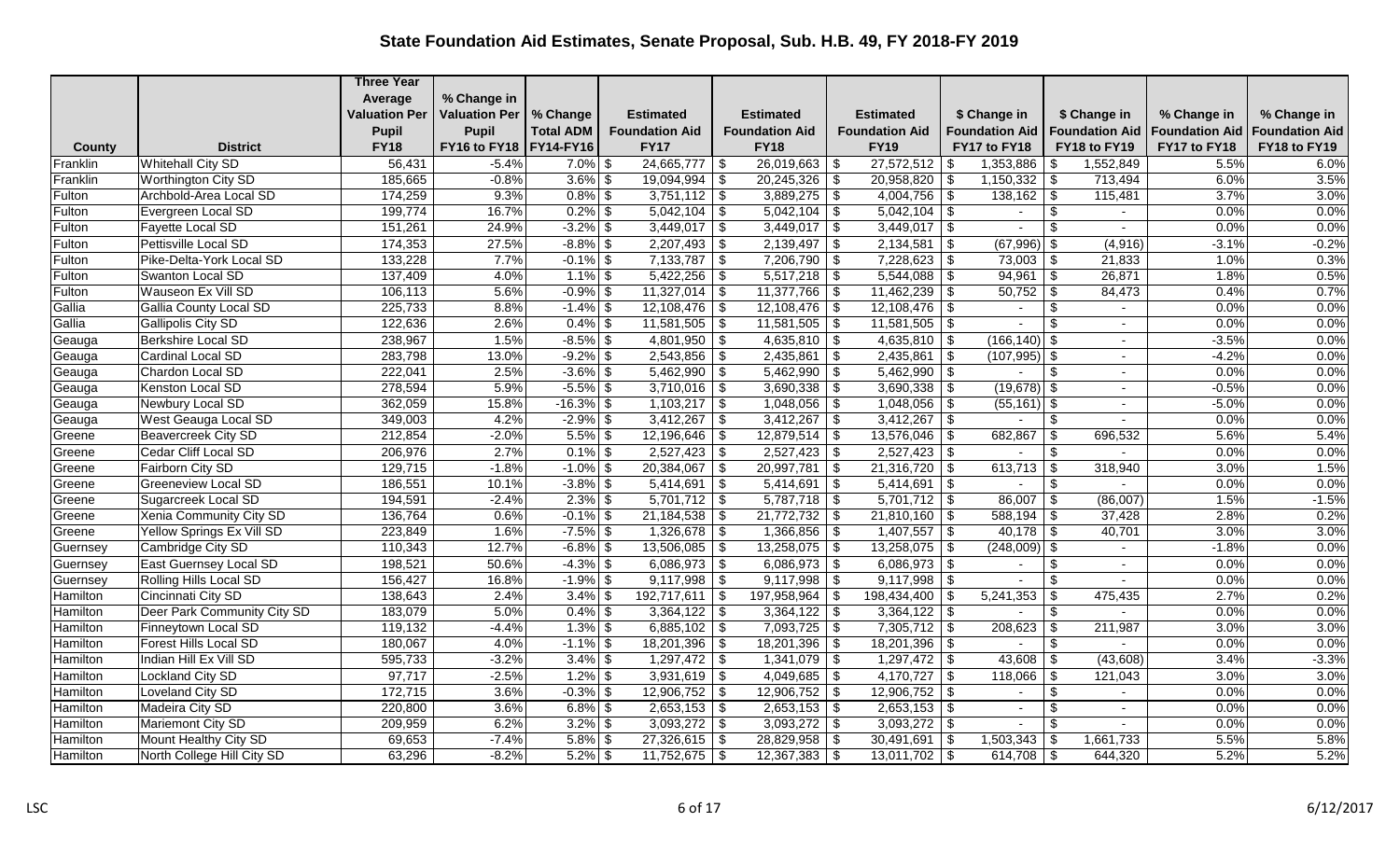|          |                                     | <b>Three Year</b>    |                          |                  |                         |                           |                                |                                            |                                 |                       |                       |
|----------|-------------------------------------|----------------------|--------------------------|------------------|-------------------------|---------------------------|--------------------------------|--------------------------------------------|---------------------------------|-----------------------|-----------------------|
|          |                                     | Average              | % Change in              |                  |                         |                           |                                |                                            |                                 |                       |                       |
|          |                                     | <b>Valuation Per</b> | <b>Valuation Per</b>     | % Change         | <b>Estimated</b>        | <b>Estimated</b>          | <b>Estimated</b>               | \$ Change in                               | \$ Change in                    | % Change in           | % Change in           |
|          |                                     | <b>Pupil</b>         | <b>Pupil</b>             | <b>Total ADM</b> | <b>Foundation Aid</b>   | <b>Foundation Aid</b>     | <b>Foundation Aid</b>          | <b>Foundation Aid</b>                      | <b>Foundation Aid</b>           | <b>Foundation Aid</b> | <b>Foundation Aid</b> |
| County   | <b>District</b>                     | <b>FY18</b>          | FY16 to FY18   FY14-FY16 |                  | <b>FY17</b>             | <b>FY18</b>               | <b>FY19</b>                    | FY17 to FY18                               | FY18 to FY19                    | FY17 to FY18          | FY18 to FY19          |
| Hamilton | Northwest Local SD                  | 160,318              | 3.1%                     | $-2.0\%$ \$      | 28,545,867 \$           | 28,545,867                | 28,545,867<br>  \$             | \$<br>$\overline{\phantom{a}}$             | \$                              | 0.0%                  | 0.0%                  |
| Hamilton | Norwood City SD                     | 171,665              | $-2.3%$                  | $-3.1\%$ \$      | $7,514,419$ \$          |                           | 7,947,631                      | $\overline{\$}$<br>$\overline{232,013}$ \$ | 201,199                         | 3.1%                  | 2.6%                  |
| Hamilton | Oak Hills Local SD                  | 135,950              | $-1.7%$                  | $-2.4\%$ \$      | $26,607,076$ \$         | $27,412,161$ \$           | $28,228,420$ \$                | $805,085$ \$                               | 816,258                         | 3.0%                  | 3.0%                  |
| Hamilton | Princeton City SD                   | 254,335              | $-5.3%$                  | $5.4\%$ \$       | $5,440,972$ \$          | $6,363,614$ \$            | $6,705,707$ \$                 | $922,642$ \$                               | 342,093                         | 17.0%                 | 5.4%                  |
| Hamilton | Reading Community City SD           | 127,827              | $-1.1%$                  | $-0.9\%$ \$      | $4,780,470$ \$          | 4,924,857                 | 5,071,594<br>  \$              | 144,387<br>-\$                             | 146,738<br>  \$                 | 3.0%                  | 3.0%                  |
| Hamilton | Southwest Local SD                  | 145,188              | 1.7%                     | $3.9\%$ \$       | $13,569,247$ \$         | $13,685,746$ \$           | $13,732,040$ \$                | $116,500$ \$                               | 46,294                          | 0.9%                  | 0.3%                  |
| Hamilton | St Bernard-Elmwood Place Cit        | 116,934              | 6.9%                     | $-3.8\%$ \$      | $4,791,727$ \$          | $4,933,875$ \$            | 5,081,037                      | \$                                         | 147,162                         | 3.0%                  | 3.0%                  |
| Hamilton | Sycamore Community City SD          | 317,367              | 0.5%                     | $-0.5\%$ \$      | $3,431,055$ \$          | 3,477,337                 | 3,431,055<br>  \$              | -\$                                        | (46, 283)                       | 1.3%                  | $-1.3%$               |
| Hamilton | Three Rivers Local SD               | 190,862              | $-4.2%$                  | $-1.6\%$ \$      | $4,079,723$ \$          | $4,889,225$ \$            | 4,812,554                      | $809,502$ \$<br>\$                         | (76, 671)                       | 19.8%                 | $-1.6%$               |
| Hamilton | Winton Woods City SD                | 109,888              | $-4.5%$                  | $4.0\%$ \$       | $18,349,663$ \$         | $19,096,453$ \$           | 19,866,807                     | $746,790$ \$<br>-\$                        | 770,354                         | 4.1%                  | 4.0%                  |
| Hamilton | Wyoming City SD                     | 155,395              | 6.2%                     | $-0.2\%$ \$      | $5,713,118$ \$          | $5,713,118$ \$            | 5,713,118                      | -\$<br>$\blacksquare$                      | $\boldsymbol{\mathsf{S}}$       | 0.0%                  | 0.0%                  |
| Hancock  | Arcadia Local SD                    | 245,737              | 28.1%                    | $-4.7\%$ \$      | $2,085,878$ \$          | $2,085,878$ \$            | $2,085,878$ \\$                |                                            | \$                              | 0.0%                  | 0.0%                  |
| Hancock  | Arlington Local SD                  | 156,704              | 8.6%                     | $5.8\%$ \$       | $3,416,299$ \$          | $3,430,186$ \$            | 3,416,299                      | 13,887<br>\$                               | (13, 887)<br>-\$                | 0.4%                  | $-0.4%$               |
| Hancock  | Cory-Rawson Local SD                | 194,746              | 9.9%                     | $-4.5\%$ \$      | $3,444,686$ \$          | $3,444,686$ \$            | $3,444,686$ \ \$               |                                            | $\boldsymbol{\mathsf{S}}$       | 0.0%                  | 0.0%                  |
| Hancock  | Findlay City SD                     | 137,134              | 3.8%                     | $-1.2\%$ \$      | $22,962,962$ \$         | $23,065,450$ \$           | 23,123,071                     | - \$                                       | 57,620                          | 0.4%                  | 0.2%                  |
| Hancock  | Liberty Benton Local SD             | 157,570              | 12.0%                    | $0.4\%$ \$       | $5,057,772$ \$          | $5,057,772$ \$            | 5,057,772                      | -\$<br>$\sim$                              | \$                              | 0.0%                  | 0.0%                  |
| Hancock  | McComb Local SD                     | 169,292              | 12.6%                    | $1.3\%$ \$       | $4,582,222$ \$          | $4,582,222$ \$            | 4,582,222                      | \$<br>$\sim$                               | \$<br>$\sim$                    | 0.0%                  | 0.0%                  |
| Hancock  | Riverdale Local SD                  | 147,930              | 12.2%                    | $0.0\%$ \$       | $6,308,378$ \$          | $6,308,378$ \ \ \$        | 6,308,378                      | -\$                                        | \$                              | 0.0%                  | 0.0%                  |
| Hancock  | Van Buren Local SD                  | 260,856              | 1.7%                     | $1.0\%$ \$       | $876,815$ \$            | 1,030,751                 | $\vert$ \$<br>$1,061,111$   \$ | $153,936$ \$                               | 30,359                          | 17.6%                 | 2.9%                  |
| Hancock  | Vanlue Local SD                     | 199,188              | 17.8%                    | $-1.2\%$ \$      | $1,662,575$ \$          | $1,686,000$ \$            | 1,686,490                      | $23,425$ \$<br>\$                          | 490                             | 1.4%                  | 0.0%                  |
| Hardin   | Ada Ex Vill SD                      | 122,374              | 6.7%                     | $-2.0\%$ \$      | $5,227,255$ \$          | 5,291,771                 | 5,336,290<br>$\vert$ \$        | $64,516$ \$<br>\$                          | 44,518                          | 1.2%                  | 0.8%                  |
| Hardin   | Hardin Northern Local SD            | 214,510              | 29.8%                    | $1.5\%$ \$       | $2,836,296$ \$          | $2,836,296$ \$            | 2,836,296                      | \$.<br>$\blacksquare$                      | \$                              | 0.0%                  | 0.0%                  |
| Hardin   | Kenton City SD                      | 127,064              | 17.9%                    | $-2.1\%$ \$      | $11,300,497$ \$         | 11,300,497                | 11,300,497<br>  \$             | \$<br>$\blacksquare$                       | \$                              | 0.0%                  | 0.0%                  |
| Hardin   | Ridgemont Local SD                  | 218,418              | 21.2%                    | $-3.4\%$ \$      | $\boxed{2,771,084}$ \\$ | $\overline{2,771,084}$ \$ | 2,771,084                      | \$<br>$\mathbf{r}$                         | $\mathbf{\$}$                   | 0.0%                  | 0.0%                  |
| Hardin   | <b>Upper Scioto Valley Local SD</b> | 184,088              | 27.6%                    | $-7.0\%$ \$      | $4,253,195$ \$          | $4,167,280$ \$            | $4,167,280$ \$                 | $(85,915)$ \$                              |                                 | $-2.0%$               | 0.0%                  |
| Harrison | Conotton Valley Union Local         | 188,292              | 11.6%                    | $-8.6\%$ \$      | $2,336,762$ \$          | $2,283,534$ \$            | 2,265,051                      | $(53,229)$ \$<br>l \$                      | (18, 483)                       | $-2.3%$               | $-0.8%$               |
| Harrison | Harrison Hills City SD              | 217,198              | 40.0%                    | $-4.2\%$ \$      | $10,019,441$ \$         | 10,019,441                | \$<br>10,019,441               | \$                                         | \$                              | 0.0%                  | 0.0%                  |
| Henry    | Holgate Local SD                    | 173,166              | 29.0%                    | $-8.6\%$ \$      | $3,033,021$ \$          | $2,923,019$ \$            | 2,923,019                      | $(110,003)$ \$<br>-\$                      |                                 | $-3.6%$               | 0.0%                  |
| Henry    | <b>Liberty Center Local SD</b>      | 140,634              | 17.4%                    | $-3.9\%$ \$      | $5,838,482$ \$          | $5,838,482$ \$            | 5,838,482                      | -\$<br>$\sim$                              | \$<br>$\sim$                    | 0.0%                  | 0.0%                  |
| Henry    | Napoleon City SD                    | 154,024              | 11.4%                    | $-4.7\%$ \$      | $8,896,292$ \$          | $8,896,292$ \$            | 8,896,292                      | \$<br>$\sim$                               | $\frac{1}{2}$<br>$\overline{a}$ | 0.0%                  | 0.0%                  |
| Henry    | Patrick Henry Local SD              | 225,732              | 32.7%                    | $-2.3\%$ \$      | $4,492,296$ \$          | $4,492,296$ \\$           | 4,492,296                      | \$                                         | \$                              | 0.0%                  | 0.0%                  |
| Highland | <b>Bright Local SD</b>              | 133,292              | 14.8%                    | $-6.4\%$ \$      | $5,828,919$ \$          | $5,748,627$ \$            | 5,748,627                      | $(80, 292)$ \$<br>\$                       | $\sim$                          | $-1.4%$               | 0.0%                  |
| Highland | Fairfield Local SD                  | 91,084               | 14.9%                    | $-3.2\%$ \$      | $7,884,158$ \$          | $7,884,158$ \\$           | 7,884,158                      | \$<br>$\sim$                               | \$<br>$\sim$                    | 0.0%                  | 0.0%                  |
| Highland | Greenfield Ex Vill SD               | 91,608               | 11.9%                    | $-0.6\%$ \$      | $15,799,897$ \$         | 15,799,897                | \$<br>15,799,897               | -\$<br>$\blacksquare$                      | \$                              | 0.0%                  | 0.0%                  |
| Highland | <b>Hillsboro City SD</b>            | 120,811              | 13.8%                    | $-1.8\%$ \$      | $15,151,286$ \$         | $15,151,286$ \$           | 15,151,286                     | \$<br>$\sim$                               | \$                              | 0.0%                  | 0.0%                  |
| Highland | Lynchburg-Clay Local SD             | 99,442               | 15.8%                    | $-1.1\%$ \$      | $10,390,538$ \$         | $10,390,538$ \$           | 10,390,538                     | -\$<br>$\blacksquare$                      | \$                              | 0.0%                  | 0.0%                  |
| Hocking  | Logan-Hocking Local SD              | 131,581              | 7.7%                     | $-4.1\%$ \$      | $21,074,222$ \ \$       | $21,074,222$ \$           | 21,074,222                     | - \$<br>$\sim$                             | \$<br>$\sim$                    | 0.0%                  | 0.0%                  |
| Holmes   | East Holmes Local SD                | 304,225              | 18.0%                    | $-4.4\%$ \$      | $4,156,183$ \$          | $4,156,183$ \$            | 4,156,183                      | -\$                                        | \$                              | 0.0%                  | 0.0%                  |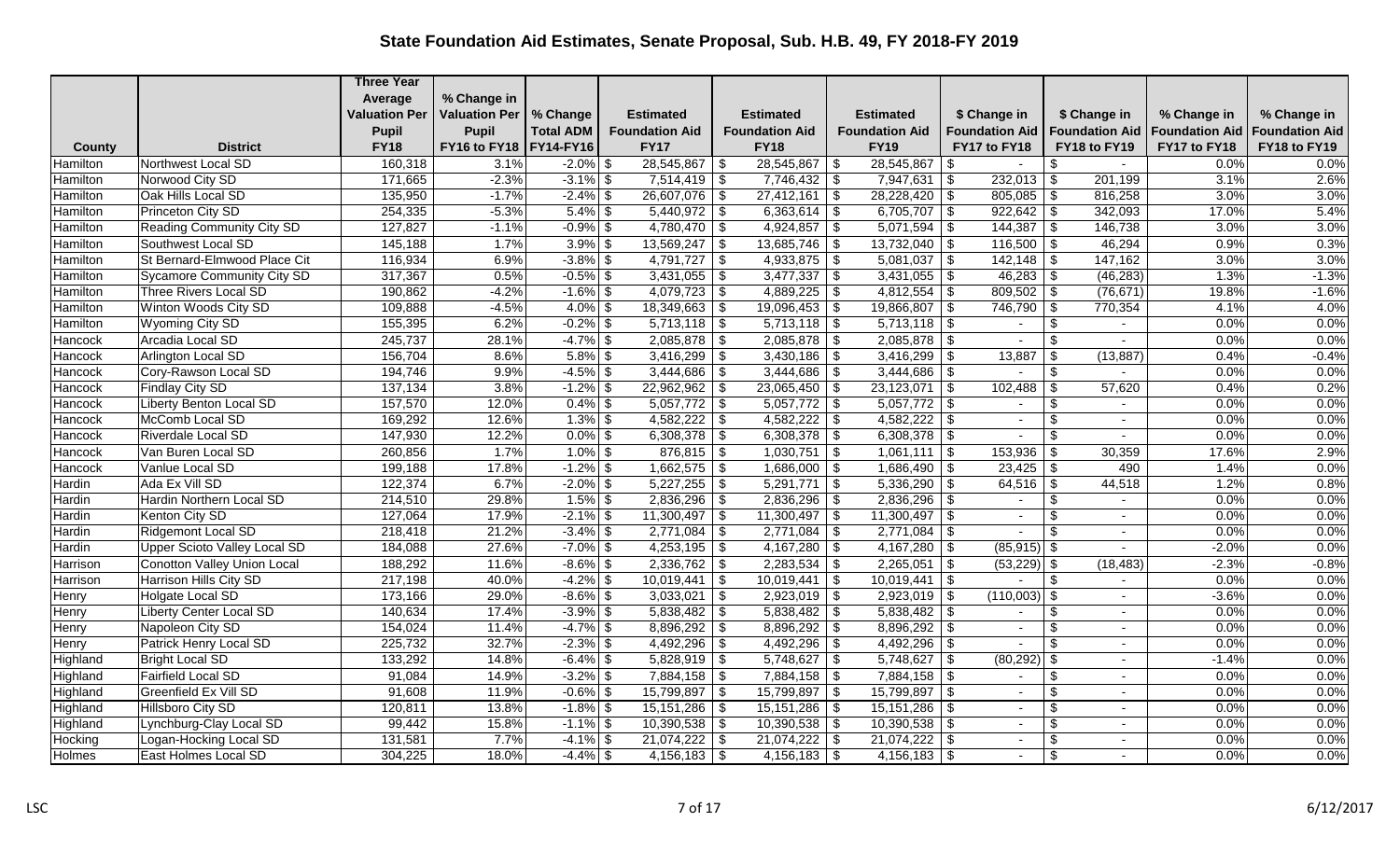|           |                                 | <b>Three Year</b>    |                          |                  |                       |                              |                          |                            |                       |                       |                       |
|-----------|---------------------------------|----------------------|--------------------------|------------------|-----------------------|------------------------------|--------------------------|----------------------------|-----------------------|-----------------------|-----------------------|
|           |                                 | Average              | % Change in              |                  |                       |                              |                          |                            |                       |                       |                       |
|           |                                 | <b>Valuation Per</b> | <b>Valuation Per</b>     | % Change         | <b>Estimated</b>      | <b>Estimated</b>             | <b>Estimated</b>         | \$ Change in               | \$ Change in          | % Change in           | % Change in           |
|           |                                 | <b>Pupil</b>         | <b>Pupil</b>             | <b>Total ADM</b> | <b>Foundation Aid</b> | <b>Foundation Aid</b>        | <b>Foundation Aid</b>    | <b>Foundation Aid</b>      | <b>Foundation Aid</b> | <b>Foundation Aid</b> | <b>Foundation Aid</b> |
| County    | <b>District</b>                 | <b>FY18</b>          | FY16 to FY18   FY14-FY16 |                  | <b>FY17</b>           | <b>FY18</b>                  | <b>FY19</b>              | FY17 to FY18               | FY18 to FY19          | FY17 to FY18          | FY18 to FY19          |
| Holmes    | <b>West Holmes Local SD</b>     | 170,438              | 11.1%                    | $-5.5\%$ \$      | $10,633,089$ \$       | $10,584,308$ \ \$            | 10,584,308               | $(48, 782)$ \$<br>- \$     |                       | $-0.5%$               | 0.0%                  |
| Huron     | Bellevue City SD                | 137,675              | 12.8%                    | $-2.2\%$ \$      | $9,763,822$ \$        | $9,763,822$ \$               | 9,763,822                | \$                         | \$                    | 0.0%                  | 0.0%                  |
| Huron     | Monroeville Local SD            | 165,838              | 16.1%                    | $-1.4\%$ \$      | $3,021,013$ \$        | $3,021,013$ \$               | $3,021,013$ \$           | $\sim$                     | \$                    | 0.0%                  | 0.0%                  |
| Huron     | New London Local SD             | 111,483              | 14.0%                    | $-2.3\%$ \$      | $6,924,080$ \$        | $6,924,080$ \$               | 6,924,080 $\frac{1}{9}$  | $\sim$                     | \$                    | 0.0%                  | 0.0%                  |
| Huron     | Norwalk City SD                 | 109,459              | 4.6%                     | $-1.6\%$ \$      | $14,777,122$ \$       | $14,820,609$ \ \$            | $14,879,700$ \\$         | 43,487                     | \$<br>59,091          | 0.3%                  | 0.4%                  |
| Huron     | South Central Local SD          | 117,611              | 16.8%                    | $-5.0\%$ \$      | $6,022,995$ \$        | $6,022,084$ \$               | $6,022,084$ \$           | $(910)$ \$                 | $\sim$                | 0.0%                  | 0.0%                  |
| Huron     | <b>Western Reserve Local SD</b> | 126,485              | 12.5%                    | $-5.2\%$ \$      | $6,486,495$ \$        | $6,473,412$ \$               | 6,473,412 $\frac{1}{9}$  | $(13,083)$ \$              |                       | $-0.2%$               | 0.0%                  |
| Huron     | <b>Willard City SD</b>          | 113,813              | 3.4%                     | $-2.2\%$ \$      | $9,778,828$ \$        | 9,926,331                    | \$<br>$10,012,582$ \$    |                            | 86,252                | 1.5%                  | 0.9%                  |
| Jackson   | Jackson City SD                 | 117,129              | 9.9%                     | $-3.2\%$ \$      | $14,148,663$ \$       | $14,148,663$ \$              | 14,148,663               | l \$<br>$\blacksquare$     | \$                    | 0.0%                  | 0.0%                  |
| Jackson   | Oak Hill Union Local SD         | 100,057              | 14.9%                    | $-0.7\%$ \$      | $10,115,684$ \$       | $10,115,684$ \$              | $10,115,684$ \\$         | $\sim$                     | -\$<br>$\sim$         | 0.0%                  | 0.0%                  |
| Jackson   | <b>Wellston City SD</b>         | 74,914               | 10.3%                    | $0.8\%$ \$       | $13,844,522$ \$       | $13,844,522$ \ \$            | 13,849,176               | \$<br>$\sim$               | \$<br>4,655           | 0.0%                  | 0.0%                  |
| Jefferson | <b>Buckeye Local SD</b>         | 194,056              | 10.9%                    | $-3.5\%$ \$      | $9,349,045$ \$        | $9,349,045$ \$               | $9,349,045$ \\$          | $\sim$                     | \$<br>$\sim$          | 0.0%                  | 0.0%                  |
| Jefferson | Edison Local SD                 | 202,981              | 18.9%                    | $-5.8\%$ \$      | $7,747,590$ \$        | $7,686,659$ \$               | $7,686,659$ \$           | $(60, 931)$ \$             |                       | $-0.8%$               | 0.0%                  |
| Jefferson | Indian Creek Local SD           | 147,578              | 4.9%                     | $0.2\%$ \$       | $9,221,264$ \$        | $9,221,264$ \$               | $9,221,264$ \$           | $\blacksquare$             | \$                    | 0.0%                  | 0.0%                  |
| Jefferson | Steubenville City SD            | 89,580               | 6.1%                     | $-3.0\%$ \$      | $14,347,074$ \$       | $14,397,184$ \$              | 14,526,198               | $50,110$ \$<br>-\$         | 129,014               | 0.3%                  | 0.9%                  |
| Jefferson | <b>Toronto City SD</b>          | 92,518               | 14.1%                    | $-2.9%$ \$       | $5,956,791$ \$        | 6,133,115                    | 6,202,516<br>$\vert$ \$  | $176,324$ \ \$<br>- \$     | 69,401                | 3.0%                  | 1.1%                  |
| Knox      | Centerburg Local SD             | 133,632              | 8.5%                     | $-2.3\%$ \$      | $5,820,039$ \$        | $5,820,039$ \$               | $5,820,039$ \$           | $\sim$                     | -\$<br>$\sim$         | 0.0%                  | 0.0%                  |
| Knox      | Danville Local SD               | 146,324              | 25.2%                    | $-7.3\%$ \$      | $3,986,329$ \$        | 3,895,961                    | \$<br>3,895,961          | $(90,368)$ \$<br>\$        |                       | $-2.3%$               | 0.0%                  |
| Knox      | East Knox Local SD              | 220,119              | 11.8%                    | $-5.5\%$ \$      | $3,947,051$ \$        | 3,926,427                    | \$<br>$3,926,427$ \$     | $(20,625)$ \$              |                       | $-0.5%$               | 0.0%                  |
| Knox      | Fredericktown Local SD          | 139,125              | 4.8%                     | $3.2\%$ \$       | $5,861,517$ \$        | $6,048,864$ \$               | $6,127,711$ \ \$         |                            | 78,847                | 3.2%                  | 1.3%                  |
| Knox      | Mount Vernon City SD            | 142,143              | 4.7%                     | $-0.9\%$ \$      | $16,545,788$ \\$      | $16,695,692$ \$              | $16,708,507$ \\$         | $149,904$ \ \$             | 12,815                | 0.9%                  | 0.1%                  |
| Lake      | Fairport Harbor Ex Vill SD      | 133,341              | 4.4%                     | $0.2\%$ \$       | $2,320,428$ \$        | $2,389,763$ \$               | $2,461,122$ \$           | $69,335$ \$                | 71,359                | 3.0%                  | 3.0%                  |
| Lake      | Kirtland Local SD               | 270,101              | 2.4%                     | $-2.1\%$ \$      | $1,014,613$ \$        | $1,014,613$ \$               | $1,014,613$ \\$          | $\sim$                     | Ŝ.<br>$\sim$          | 0.0%                  | 0.0%                  |
| Lake      | Madison Local SD                | 131,842              | 5.0%                     | $-6.6\%$ \$      | $12,981,922$ \$       | $12,777,660$ \$              | $12,777,660$ \ \$        | $(204, 263)$ \$            | $\mathbf{r}$          | $-1.6%$               | 0.0%                  |
| Lake      | Mentor Ex Vill SD               | 223,435              | 4.3%                     | $-1.7\%$ \$      | $15,928,844$ \$       | $15,928,844$ \ \$            | $15,928,844$ \ \$        |                            | \$                    | 0.0%                  | 0.0%                  |
| Lake      | Painsville City Local SD        | 54,545               | $-1.2%$                  | $2.3\%$ \$       | $26,490,983$ \$       | $27,285,060$ \$              | $28,101,934$ \ \$        |                            | 816,873               | 3.0%                  | 3.0%                  |
| Lake      | Perry Local SD                  | 239,072              | 2.4%                     | $-2.2\%$ \$      | $1,071,810$ \$        | 1,337,427                    | $\vert$ \$<br>1,376,876  | $265,618$ \$<br>  \$       | 39,449                | 24.8%                 | 2.9%                  |
| Lake      | <b>Riverside Local SD</b>       | 218,995              | 7.0%                     | $-5.3\%$ \$      | $8,399,950$ \$        | $8,374,877$ \$               | $8,374,877$ \\$          | $(25,072)$ \$              |                       | $-0.3%$               | 0.0%                  |
| Lake      | <b>Wickliffe City SD</b>        | 198,730              | 4.7%                     | $-2.4\%$ \$      | $2,173,848$ \$        | $2,347,793$ \$               | 2,416,531                | $173,945$ \$<br>- \$       | 68,738                | 8.0%                  | 2.9%                  |
| Lake      | Willoughby-Eastlake City SD     | 192,554              | 4.4%                     | $-3.6\%$ \$      | $15,517,609$ \$       | 15,968,187                   | $\vert$ \$<br>16,438,435 | $450,577$ \ \\$<br>l \$    | 470,248               | 2.9%                  | 2.9%                  |
| awrence   | Chesapeake Union Ex Vill SD     | 94,286               | 4.8%                     | $-1.3\%$ \$      | 8,705,094             | $\sqrt{3}$<br>8,855,941      | 8,898,340<br>l \$        | $150,847$ \$<br>-\$        | 42,399                | 1.7%                  | 0.5%                  |
| Lawrence  | Dawson-Bryant Local SD          | 74,040               | 11.1%                    | $-4.8\%$ \$      | $10,595,660$ \$       | $\overline{10,671,152}$   \$ | $10,713,107$ \$          | $75,492$ \$                | 41,955                | 0.7%                  | 0.4%                  |
| _awrence  | Fairland Local SD               | 124,277              | 7.2%                     | $-2.4\%$ \$      | $8,320,971$ \$        | $8,320,971$ \$               | $8,320,971$ \$           |                            | \$                    | 0.0%                  | 0.0%                  |
| _awrence  | Ironton City SD                 | 103,481              | 6.2%                     | $-1.5\%$ \$      | $10,013,116$ \$       | $10,067,796$ \$              | 10,129,386               | $54,680$ \ \$<br>-\$       | 61,590                | 0.5%                  | 0.6%                  |
| Lawrence  | Rock Hill Local SD              | 185,516              | 74.7%                    | $-2.5\%$ \$      | $12,227,079$ \$       | $12,227,079$ \$              | $12,227,079$ \$          |                            | \$<br>$\sim$          | 0.0%                  | 0.0%                  |
| Lawrence  | South Point Local SD            | 100,985              | 3.9%                     | $-3.9\%$ \$      | $12,528,288$ \$       | $12,665,303$ \$              | 12,698,801               | $\vert$ \$<br>$137,015$ \$ | 33,498                | 1.1%                  | 0.3%                  |
| Lawrence  | Symmes Valley Local SD          | 90,795               | 17.6%                    | $-7.6\%$ \$      | $7,611,749$ \$        | $7,517,723$ \\$              | $7,551,074$ \\$          | $(94, 027)$ \$             | 33,351                | $-1.2%$               | 0.4%                  |
| Licking   | Granville Ex Vill SD            | 180,104              | 1.1%                     | $-2.3\%$ \$      | $6,146,389$ \$        | $6,187,870$ \$               | 6,146,389                | - \$                       | (41, 482)             | 0.7%                  | $-0.7%$               |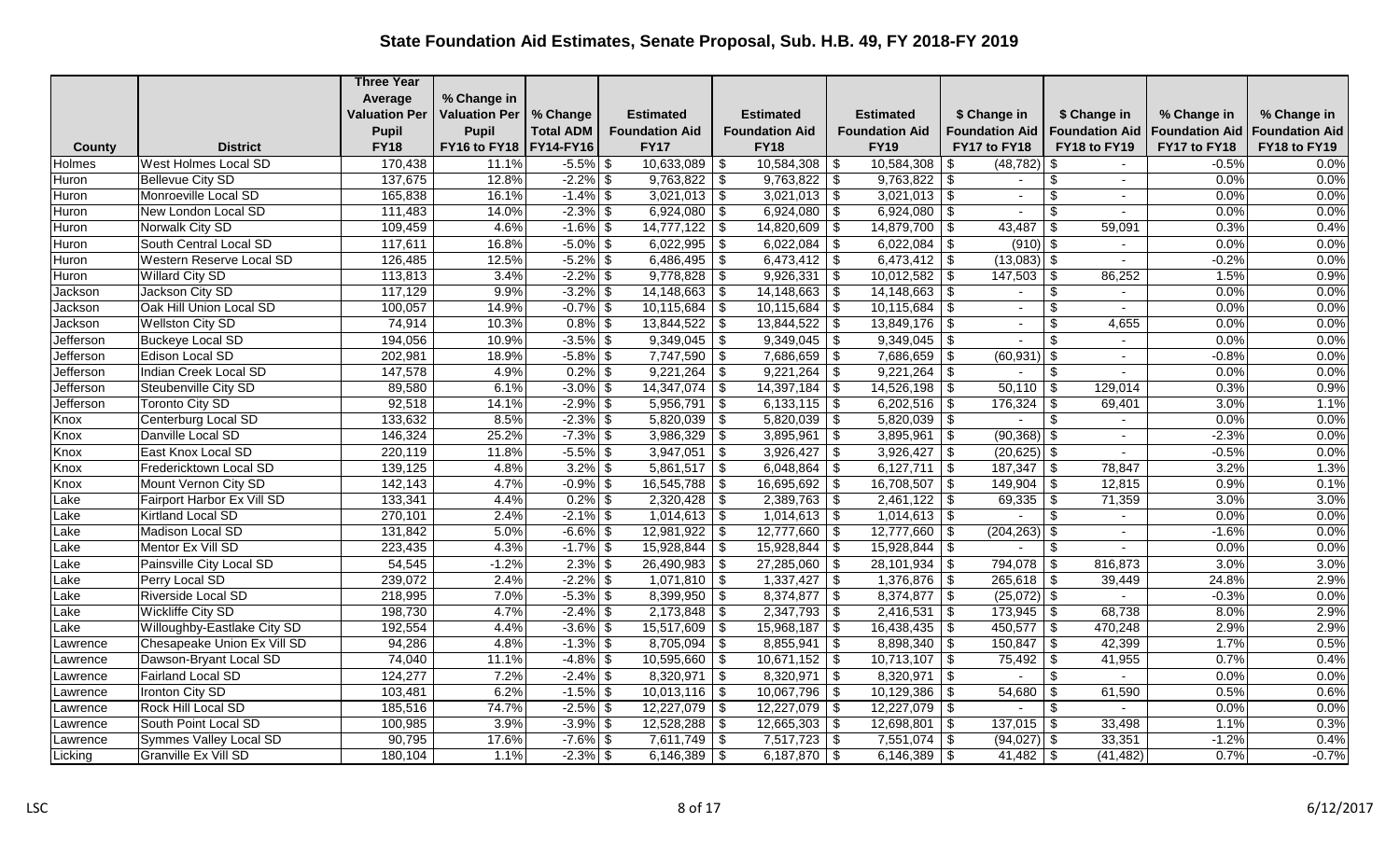|              |                              | <b>Three Year</b>    |                          |                   |                         |                           |                                |                                 |                                     |                       |                       |
|--------------|------------------------------|----------------------|--------------------------|-------------------|-------------------------|---------------------------|--------------------------------|---------------------------------|-------------------------------------|-----------------------|-----------------------|
|              |                              | Average              | % Change in              |                   |                         |                           |                                |                                 |                                     |                       |                       |
|              |                              | <b>Valuation Per</b> | <b>Valuation Per</b>     | % Change          | <b>Estimated</b>        | <b>Estimated</b>          | <b>Estimated</b>               | \$ Change in                    | \$ Change in                        | % Change in           | % Change in           |
|              |                              | <b>Pupil</b>         | <b>Pupil</b>             | <b>Total ADM</b>  | <b>Foundation Aid</b>   | <b>Foundation Aid</b>     | <b>Foundation Aid</b>          | <b>Foundation Aid</b>           | <b>Foundation Aid</b>               | <b>Foundation Aid</b> | <b>Foundation Aid</b> |
| County       | <b>District</b>              | <b>FY18</b>          | FY16 to FY18   FY14-FY16 |                   | <b>FY17</b>             | <b>FY18</b>               | <b>FY19</b>                    | FY17 to FY18                    | FY18 to FY19                        | FY17 to FY18          | FY18 to FY19          |
| Licking      | <b>Heath City SD</b>         | 147,583              | 1.3%                     | $2.3\%$ \$        | $5,980,839$ \$          | $6,159,578$ \ \ \$        | 6,343,282                      | 178,738                         | 183,704<br>-\$                      | 3.0%                  | 3.0%                  |
| Licking      | Johnstown-Monroe Local SD    | 171,530              | 2.0%                     | $-2.2\%$ \$       | $4,682,096$ \$          | $4,749,109$ \$            | 4,717,150                      | $67,013$ \$<br>\$               | (31, 959)                           | 1.4%                  | $-0.7%$               |
| Licking      | Lakewood Local SD            | 222,565              | 5.2%                     | $-4.0\%$ \$       | $5,117,066$ \$          | $5,117,066$ \$            | $5,117,066$ \ \$               | $\blacksquare$                  | $\frac{1}{2}$                       | 0.0%                  | 0.0%                  |
| Licking      | Licking Heights Local SD     | 120,390              | $-5.4%$                  | $11.0\sqrt{8}$ \$ | $11,274,867$ \$         | $11,901,921$ \$           | $12,608,858$ \ \\$             | $627,054$ \ \$                  | 706,937                             | 5.6%                  | 5.9%                  |
| Licking      | Licking Valley Local SD      | 119,391              | 3.6%                     | $-0.8\%$ \$       | $9,847,642$ \$          | $9,988,605$ \$            | 10,049,577                     | $140,962$ \ \$<br>\$            | 60,972                              | 1.4%                  | 0.6%                  |
| Licking      | <b>Newark City SD</b>        | 110,187              | $-2.7%$                  | $-1.5\%$ \$       | $36,144,053$ \$         | 37,230,614                | 38, 342, 457<br>$\sqrt{3}$     | 1,086,561<br>-\$                | 1,111,844<br>  \$                   | 3.0%                  | 3.0%                  |
| Licking      | North Fork Local SD          | 152,114              | 6.0%                     | $-2.5\%$ \$       | $8,003,233$ \$          | $8,019,626$ \$            | 8,010,576                      | $16,393$ \$<br>-\$              | (9,050)                             | 0.2%                  | $-0.1%$               |
| Licking      | Northridge Local SD          | 225,271              | 18.9%                    | $-4.8\%$ \$       | $4,539,808$ \$          | $4,539,808$ \$            | $4,539,808$ \$                 | $\sim$                          | \$                                  | 0.0%                  | 0.0%                  |
| Licking      | Southwest Licking Local SD   | 142,648              | 3.5%                     | $6.2\%$ \$        | $15,070,139$ \$         | $15,892,963$ \$           | 16,144,419                     | $822,824$ \$<br>\$              | 251,456                             | 5.5%                  | 1.6%                  |
| Logan        | <b>Bellefontaine City SD</b> | 100,433              | $-0.6%$                  | $-1.8\%$ \$       | $14,405,736$ \\$        | $14,839,494$ \\$          | 15,074,096                     | -\$                             | 234,602                             | 3.0%                  | 1.6%                  |
| ogan         | Benjamin Logan Local SD      | 200,170              | 9.4%                     | $-3.2\%$ \$       | 6,477,452 $\frac{1}{9}$ | $6,477,452$ \$            | 6,477,452                      | \$<br>$\sim$                    | $\boldsymbol{\mathsf{S}}$           | 0.0%                  | 0.0%                  |
| Logan        | Indian Lake Local SD         | 250,893              | 9.5%                     | $-3.2\%$ \$       | $4,510,638$ \$          |                           | 4,510,638                      | -\$<br>$\overline{\phantom{a}}$ | \$                                  | 0.0%                  | 0.0%                  |
| Logan        | Riverside Local SD           | 109,412              | 6.5%                     | $-1.5\%$ \$       | $5,265,805$ \$          | $\overline{5,342,658}$ \$ | 5,347,299                      | $76,853$ \$<br>\$               | 4,641                               | 1.5%                  | 0.1%                  |
| Lorain       | Amherst Ex Vill SD           | 141,288              | 0.8%                     | $-1.6\%$ \$       | $14,643,280$ \$         | $14,643,280$ \$           | 14,643,280                     | -\$                             | \$                                  | 0.0%                  | 0.0%                  |
| orain        | Avon Lake City SD            | 220,799              | 3.9%                     | $1.0\%$ \$        | $2,765,657$ \$          | $3,136,860$ \$            | 3,229,729                      | $371,203$ \$<br>\$              | 92,869                              | 13.4%                 | 3.0%                  |
| orain        | Avon Local SD                | 184,092              | 5.1%                     | $2.2\%$ \$        | $4,632,023$ \$          | $4,767,523$ \$            | 4,908,339                      | $135,500$ \$<br>\$.             | 140,816                             | 2.9%                  | 3.0%                  |
| Lorain       | <b>Clearview Local SD</b>    | 71,123               | 1.8%                     | $-5.2\%$ \$       | $10,686,258$ \\$        | $11,004,990$ \$           | 11,332,174                     | $318,732$ \$<br>-\$             | 327,184                             | 3.0%                  | 3.0%                  |
| orain        | Columbia Local SD            | 253,244              | 11.7%                    | $-7.8\%$ \$       | $2,195,127$ \$          | $2,132,602$ \$            | 2,132,602                      | $(62, 525)$ \$<br>\$            |                                     | $-2.8%$               | 0.0%                  |
| orain        | Elyria City SD               | 111,733              | 3.1%                     | $-4.5\%$ \$       | $38,857,969$ \$         | $39,424,824$ \$           | 39,675,725                     | \$<br>$566,855$ \ \$            | 250,901                             | 1.5%                  | 0.6%                  |
| orain        | <b>Firelands Local SD</b>    | 198,375              | 11.7%                    | $-5.9\%$ \$       | $6,901,660$ \$          | $6,841,924$ \$            |                                | $(59, 736)$ \$                  |                                     | $-0.9%$               | 0.0%                  |
| orain        | Keystone Local SD            | 165,447              | 9.0%                     | $-5.3\%$ \$       | $6,156,702$ \$          | $6,137,643$ \$            | $6,137,643$ \$                 | $(19,059)$ \$                   | $\sim$                              | $-0.3%$               | 0.0%                  |
| orain        | Lorain City SD               | 56,453               | $-1.1%$                  | $-0.2\%$ \$       | $86,174,852$ \$         | $88,744,044$ \\$          | 91,366,430                     | $2,569,192$ \$                  | 2,622,386                           | 3.0%                  | 3.0%                  |
| orain        | Midview Local SD             | 164,199              | 8.3%                     | $-2.3\%$ \$       | $10,632,093$ \$         | $10,632,093$ \$           | $10,632,093$ \$                | $\blacksquare$                  | \$                                  | 0.0%                  | 0.0%                  |
| orain        | North Ridgeville City SD     | 174,885              | 4.8%                     | $2.5\%$ \$        | $11,113,140$ \$         | $11,444,286$ \$           | $11,419,015$ \$                |                                 | (25, 272)                           | 3.0%                  | $-0.2%$               |
| _orain       | Oberlin City SD              | 181,533              | 5.7%                     | $-1.6\%$ \$       | $3,807,021$ \$          | 3,807,021                 | $\vert$ \$<br>3,807,021        | $\vert$ \$                      | \$                                  | 0.0%                  | 0.0%                  |
| orain        | Sheffield-Sheffield Lake Cit | 185,356              | 0.1%                     | $-2.9\%$ \$       | $4,663,194$ \$          | $4,766,456$ \$            | 4,754,201   \$                 |                                 | (12, 255)                           | 2.2%                  | $-0.3%$               |
| orain        | <b>Wellington Ex Vill SD</b> | 160,366              | 13.5%                    | $-9.1\%$ \$       | $5,204,359$ \$          | 4,993,391                 | l \$<br>4,993,391              | -\$<br>$(210,968)$ \$           |                                     | $-4.1%$               | 0.0%                  |
| <b>Lucas</b> | Anthony Wayne Local SD       | 208,107              | 8.9%                     | $-1.9\%$ \$       | $8,071,271$ \$          | $8,071,271$ \$            | $8,071,271$ \$                 | $\sim$                          | $\boldsymbol{\mathsf{S}}$<br>$\sim$ | 0.0%                  | 0.0%                  |
| Lucas        | Maumee City SD               | 163,771              | 5.6%                     | $-2.7\%$ \$       | $5,488,924$ \$          | $5,747,376$ \\$           | 5,918,036                      | \$<br>$258,452$ \$              | 170,660                             | 4.7%                  | 3.0%                  |
| <b>Lucas</b> | Oregon City SD               | 141,624              | 6.4%                     | $-0.8\%$ \$       | $12,068,350$ \$         | $12,406,509$ \$           | 12,765,084                     | $338,159$ \$<br>\$              | 358,576                             | 2.8%                  | 2.9%                  |
| <b>ucas</b>  | Ottawa Hills Local SD        | 162,922              | 2.3%                     | $-4.2\%$ \$       | $2,468,914$ \$          | $2,542,987$ \$            | 2,618,601                      | $74,073$ \$<br>$\sqrt{s}$       | 75,613                              | 3.0%                  | 3.0%                  |
| <b>Lucas</b> | Springfield Local SD         | 159,982              | 6.3%                     | $-4.9\%$ \$       | $8,388,209$ \$          | $8,635,169$ \$            | $8,891,833$   \$               | $246,960$ \ \$                  | 256,663                             | 2.9%                  | 3.0%                  |
| <b>Lucas</b> | Sylvania City SD             | 175,946              | 3.1%                     | $0.6\sqrt{3}$     | 17,508,046 \$           | $18,027,396$ \$           | 18,548,561                     | $519,351$ \$<br>\$              | 521,165                             | 3.0%                  | 2.9%                  |
| .ucas        | <b>Toledo City SD</b>        | 69,557               | $-1.6%$                  | $-1.1\%$ \$       | $248,008,052$ \$        | 255,112,067               | \$<br>256,782,210              | $7,104,015$ \$<br>-\$           | 1,670,143                           | 2.9%                  | 0.7%                  |
| Lucas        | Washington Local SD          | 103,108              | $-3.1%$                  | $1.7\%$ \$        | $28,569,283$ \$         | 29,469,061                | $30,314,497$ \\$<br>$\vert$ \$ | $899,778$ \$                    | 845,435                             | 3.1%                  | 2.9%                  |
| Madison      | Jefferson Local SD           | 170,744              | 9.5%                     | $-3.4\%$ \$       | $4,338,544$ \$          | 4,338,544   \$            | 4,338,544                      | \$<br>$\blacksquare$            | \$                                  | 0.0%                  | 0.0%                  |
| Madison      | Jonathan Alder Local SD      | 168,037              | 9.8%                     | $4.8\sqrt{5}$     | $7,782,313$ \$          | $7,782,313$ \$            | $7,782,313$ \\$                | $\sim$                          | -\$                                 | 0.0%                  | 0.0%                  |
| Madison      | London City SD               | 150,460              | 4.7%                     | $-1.6\%$ \$       | $8,165,939$ \$          | $8,245,399$ \$            | 8,236,890                      | $79,459$ \ \$<br>-\$            | (8,509)                             | 1.0%                  | $-0.1%$               |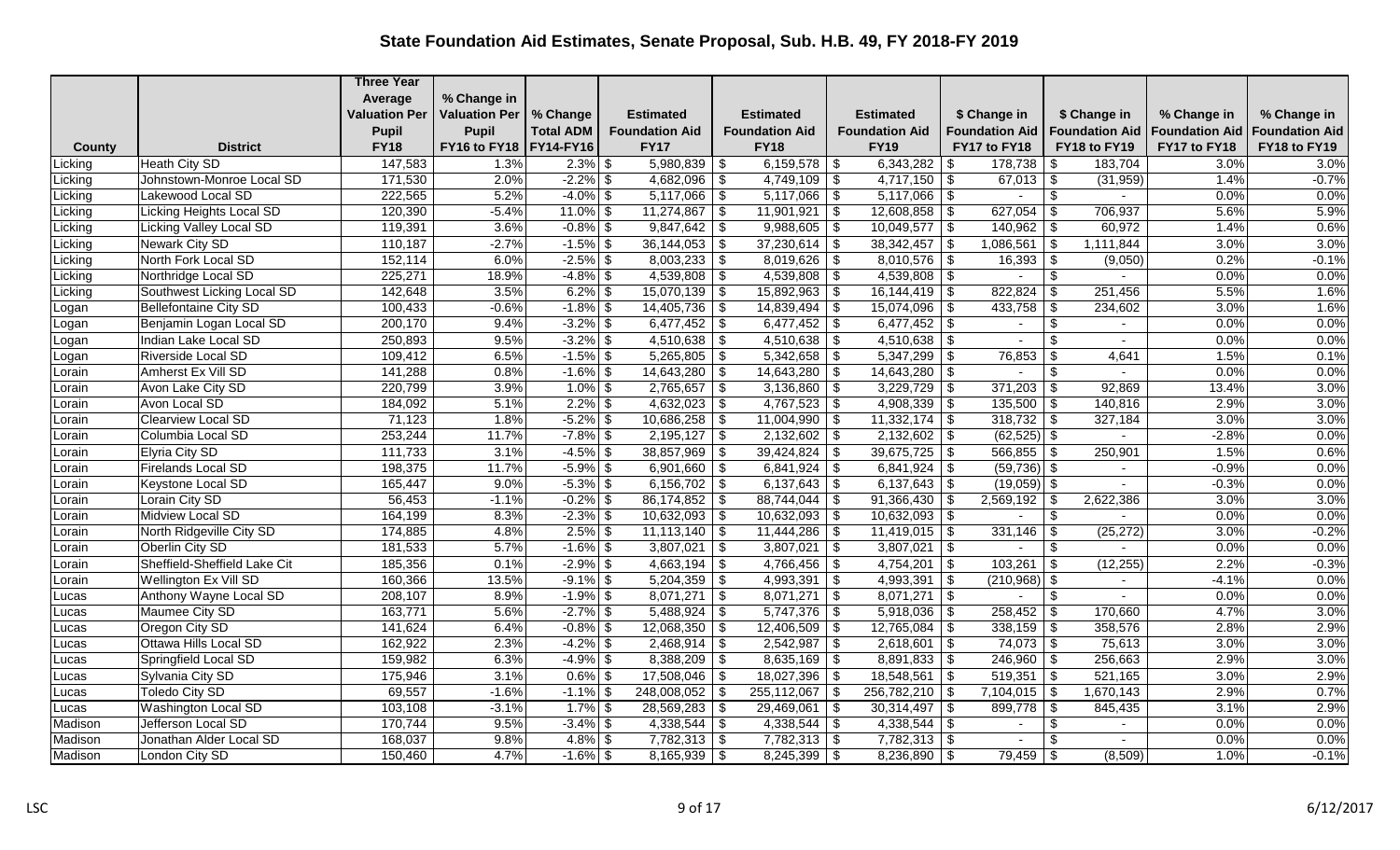|          |                              | <b>Three Year</b>    |                      |                  |                       |                         |                              |                                 |                                                   |                       |                       |
|----------|------------------------------|----------------------|----------------------|------------------|-----------------------|-------------------------|------------------------------|---------------------------------|---------------------------------------------------|-----------------------|-----------------------|
|          |                              | Average              | % Change in          |                  |                       |                         |                              |                                 |                                                   |                       |                       |
|          |                              | <b>Valuation Per</b> | <b>Valuation Per</b> | % Change         | <b>Estimated</b>      | <b>Estimated</b>        | <b>Estimated</b>             | \$ Change in                    | \$ Change in                                      | % Change in           | % Change in           |
|          |                              | <b>Pupil</b>         | <b>Pupil</b>         | <b>Total ADM</b> | <b>Foundation Aid</b> | <b>Foundation Aid</b>   | <b>Foundation Aid</b>        | Foundation Aid                  | <b>Foundation Aid</b>                             | <b>Foundation Aid</b> | <b>Foundation Aid</b> |
| County   | <b>District</b>              | <b>FY18</b>          | FY16 to FY18         | <b>FY14-FY16</b> | <b>FY17</b>           | <b>FY18</b>             | <b>FY19</b>                  | FY17 to FY18                    | FY18 to FY19                                      | FY17 to FY18          | FY18 to FY19          |
| Madison  | Madison-Plains Local SD      | 261,856              | 24.8%                | $0.9\%$ \$       | $5,094,481$ \$        | 5,094,481               | 5,094,481<br>  \$            | \$<br>$\overline{\phantom{a}}$  | \$                                                | 0.0%                  | 0.0%                  |
| Mahoning | <b>Austintown Local SD</b>   | 126,953              | 6.1%                 | $-3.7\%$ \$      | $21,541,862$ \$       | $21,541,862$ \$         | 21,541,862                   | \$<br>$\sim$                    | $\boldsymbol{\mathsf{S}}$<br>$\sim$               | 0.0%                  | 0.0%                  |
| Mahoning | Boardman Local SD            | 186,916              | 4.6%                 | $-3.5\%$ \$      | $8,945,435$ \$        | $9,470,512$ \$          | $9,752,375$ \$               | 525,077                         | \$<br>281,863                                     | 5.9%                  | 3.0%                  |
| Mahoning | Campbell City SD             | 48,543               | 2.7%                 | $-5.7\%$ \$      | $14,542,481$ \$       | $14,976,731$ \$         | 15,412,106                   | -\$                             | 435,374                                           | 3.0%                  | 2.9%                  |
| Mahoning | Canfield Local SD            | 197,415              | 2.1%                 | $-0.1\%$ \$      | $6,058,265$ \$        | $6,058,303$ \$          | 6,058,265                    | $38$ \ $\sqrt$$<br>-\$          | (38)                                              | 0.0%                  | 0.0%                  |
| Mahoning | Jackson-Milton Local SD      | 260,986              | 11.5%                | $-9.3\%$ \$      | $2,200,331$ \$        | $2,105,102$ \$          | $2,105,102$ \$               | $(95,230)$ \$                   | $\sim$                                            | $-4.3%$               | 0.0%                  |
| Mahoning | Lowellville Local SD         | 142,552              | 17.5%                | $-7.2\%$ \$      | $2,108,737$ \$        | 2,062,641               | \$<br>2,062,641              | $(46,097)$ \$<br>-\$            |                                                   | $-2.2%$               | 0.0%                  |
| Mahoning | Poland Local SD              | 184,638              | 7.4%                 | $-2.2\%$ \$      | $5,393,131$ \$        | 5,393,131               | \$<br>$5,393,131$ \\$        | $\sim$                          | \$                                                | 0.0%                  | 0.0%                  |
| Mahoning | Sebring Local SD             | 82,740               | 14.2%                | $-10.1\%$ \$     | $5,567,574$ \$        | 5,591,267               | 5,615,465<br>  \$            | $23,693$ \$<br>-\$              | 24,198                                            | 0.4%                  | 0.4%                  |
| Mahoning | South Range Local SD         | 177,459              | 14.6%                | $-8.7\%$ \$      | $4,670,993$ \$        | 4,496,977               | 4,496,977<br>$\vert$ \$      | $(174, 016)$ \$<br>l \$         | $\sim$                                            | $-3.7%$               | 0.0%                  |
| Mahoning | Springfield Local SD         | 167,440              | 9.0%                 | $-0.4\%$ \$      | $4,652,684$ \$        | 4,652,684 \\$           | 4,652,684                    | -\$                             | $\frac{1}{2}$                                     | 0.0%                  | 0.0%                  |
| Mahoning | <b>Struthers City SD</b>     | 80,098               | 4.3%                 | $-3.4\%$ \$      | $12,625,234$ \$       | $12,841,075$ \$         | 12,962,073                   | -\$<br>215,841                  | \$<br>120,998                                     | 1.7%                  | 0.9%                  |
| Mahoning | West Branch Local SD         | 131,362              | 8.4%                 | $-3.6\%$ \$      | $11,014,761$ \$       | 11,014,761              | 11,014,761<br>$\vert$ \$     | $\vert$ \$<br>$\sim$            | $\boldsymbol{\mathsf{S}}$<br>$\sim$               | 0.0%                  | 0.0%                  |
| Mahoning | Western Reserve Local SD     | 189,988              | 10.3%                | $-1.7\%$ \$      | $2,292,417$ \$        | $2,292,417$ \$          | $2,292,417$ \$               | $\blacksquare$                  | \$                                                | 0.0%                  | 0.0%                  |
| Mahoning | Youngstown City SD           | 52,947               | 4.0%                 | $-4.0\%$ \$      | 89,780,608 \$         | $89,780,608$ \$         | $90,291,206$ \\$             | $\sim$                          | \$<br>510,599                                     | 0.0%                  | 0.6%                  |
| Marion   | Elgin Local SD               | 167,430              | 18.7%                | $-6.0\%$ \$      | $6,131,881$ \$        | 6,070,027               | \$<br>6,070,027              | $(61, 854)$ \$<br>\$            |                                                   | $-1.0%$               | 0.0%                  |
| Marion   | <b>Marion City SD</b>        | 66,177               | 1.8%                 | $-0.8\%$ \$      | $42,308,404$ \$       | $43,566,388$ \$         | 44,856,640                   | 1,257,984<br>-\$                | 1,290,252<br>$\vert$ \$                           | 3.0%                  | 3.0%                  |
| Marion   | Pleasant Local SD            | 156,166              | $-0.5%$              | $2.5\%$ \$       | $4,060,137$ \$        | 4,183,840               | $\sqrt{3}$<br>4,297,128      | $123,702$ \$<br>\$              | 113,288                                           | 3.0%                  | 2.7%                  |
| Marion   | Ridgedale Local SD           | 212,304              | 9.7%                 | $-3.9\%$ \$      | $2,993,867$ \$        | 2,993,867               | $\sqrt{s}$<br>$2,993,867$ \$ | $\sim$                          | $\boldsymbol{\mathsf{S}}$                         | 0.0%                  | 0.0%                  |
| Marion   | <b>River Valley Local SD</b> | 170,330              | 9.5%                 | $-3.4\%$ \$      | $7,124,885$ \$        | $7,124,885$ \$          | 7,124,885                    | -\$<br>$\blacksquare$           | \$                                                | 0.0%                  | 0.0%                  |
| Medina   | <b>Black River Local SD</b>  | 157,470              | 9.6%                 | $-4.7\%$ \$      | $6,981,460$ \$        | $6,981,460$ \$          | $6,981,460$ \$               | $\sim$                          | \$<br>$\sim$                                      | 0.0%                  | 0.0%                  |
| Medina   | <b>Brunswick City SD</b>     | 136,300              | 1.8%                 | $-1.8\%$ \$      | 26,834,605   \$       | $27,403,716$ \$         | 27,483,530                   | \$<br>$569,111$   \$            | 79,814                                            | 2.1%                  | 0.3%                  |
| Medina   | <b>Buckeye Local SD</b>      | 197,476              | 0.2%                 | $-3.1\%$ \$      | $4,862,574$ \$        | 4,936,548 $\frac{1}{3}$ | 4,862,574                    | $73,974$ \\$<br>-\$             | (73, 974)                                         | 1.5%                  | $-1.5%$               |
| Medina   | <b>Cloverleaf Local SD</b>   | 192,028              | 3.7%                 | $-7.4\%$ \$      | $8,966,478$ \$        | $8,755,613$ \$          | 8,755,613                    | $(210, 865)$ \$<br>-\$          |                                                   | $-2.4%$               | 0.0%                  |
| Medina   | <b>Highland Local SD</b>     | 233,024              | 5.5%                 | $0.3\%$ \$       | $4,897,163$ \$        | $4,897,163$ \$          | $4,897,163$ \\$              |                                 | \$                                                | 0.0%                  | 0.0%                  |
| Medina   | Medina City SD               | 169,996              | 1.7%                 | $-2.8\%$ \$      | $18,372,081$ \$       | $18,790,923$ \$         | 18,786,838                   | 418,842   \$<br>-\$             | (4,084)                                           | 2.3%                  | 0.0%                  |
| Medina   | Wadsworth City SD            | 133,656              | 2.6%                 | $-1.7\%$ \$      | $18,764,785$ \$       | $18,966,893$ \$         | 18,934,319                   | -\$                             | (32, 574)                                         | 1.1%                  | $-0.2%$               |
| Meigs    | Eastern Local SD             | 106,570              | 12.3%                | $2.5\%$ \$       | $6,626,682$ \$        | $6,626,682$ \$          | $6,626,682$ \$               | $\sim$                          | $\sqrt[6]{3}$<br>$\sim$                           | 0.0%                  | 0.0%                  |
| Meigs    | Meigs Local SD               | 85,701               | 5.9%                 | $0.6\%$ \$       | $16,916,244$ \$       | $16,974,288$ \$         | 17,013,424                   | 58,044<br>-\$                   | -\$<br>39,136                                     | 0.3%                  | 0.2%                  |
| Meigs    | Southern Local SD            | 122,470              | 2.7%                 | $1.0\%$ \$       | $5,626,804$ \$        | $5,768,518$ \$          | 5,742,201                    | -\$<br>141,714                  | $\vert$ \$<br>(26, 317)                           | 2.5%                  | $-0.5%$               |
| Mercer   | Celina City SD               | 156,606              | 9.4%                 | $-0.4\%$ \$      | $12,352,239$ \$       | $12,352,239$ \$         | 12,352,239                   | \$.<br>$\blacksquare$           | \$                                                | 0.0%                  | 0.0%                  |
| Mercer   | Coldwater Ex Vill SD         | 131,990              | 14.0%                | $-2.7\%$ \$      | $6,916,616$ \$        | $6,916,616$ \$          | $6,916,616$ \$               | $\sim$                          | \$<br>$\sim$                                      | 0.0%                  | 0.0%                  |
| Mercer   | Fort Recovery Local SD       | 136,157              | 22.1%                | $-4.9%$ \$       | $5,717,054$ \$        | $5,717,054$ \$          | 5,717,054                    | \$<br>$\sim$                    | \$                                                | 0.0%                  | 0.0%                  |
| Mercer   | Marion Local SD              | 144,688              | 22.7%                | $-1.9\%$ \$      | $5,099,676$ \$        | $5,099,676$ \$          | 5,099,676                    | -\$<br>$\overline{\phantom{a}}$ | $\boldsymbol{\theta}$<br>$\overline{\phantom{a}}$ | 0.0%                  | 0.0%                  |
| Mercer   | Parkway Local SD             | 194,087              | 26.6%                | $-1.3\%$ \$      | $5,421,302$ \$        | $5,421,302$ \$          | 5,421,302                    | -\$                             | \$                                                | 0.0%                  | 0.0%                  |
| Mercer   | St Henry Consolidated Local  | 146,170              | 21.0%                | $-5.7\%$ \$      | $5,514,866$ \$        | $5,474,625$ \$          | 5,474,625                    | $(40,241)$ \$<br>-\$            | $\sim$                                            | $-0.7%$               | 0.0%                  |
| Miami    | <b>Bethel Local SD</b>       | 112,149              | $-15.0%$             | $24.2\%$ \$      | $4,103,941$ \$        | $4,335,370$ \$          | $4,593,315$ \$               | $231,429$ \ \$                  | 257,945                                           | 5.6%                  | 5.9%                  |
| Miami    | <b>Bradford Ex Vill SD</b>   | 102,548              | 16.0%                | $-9.1\%$ \$      | 4,136,867   \$        | $4,116,492$ \\$         |                              | $(20, 375)$ \$                  | 27,593                                            | $-0.5%$               | 0.7%                  |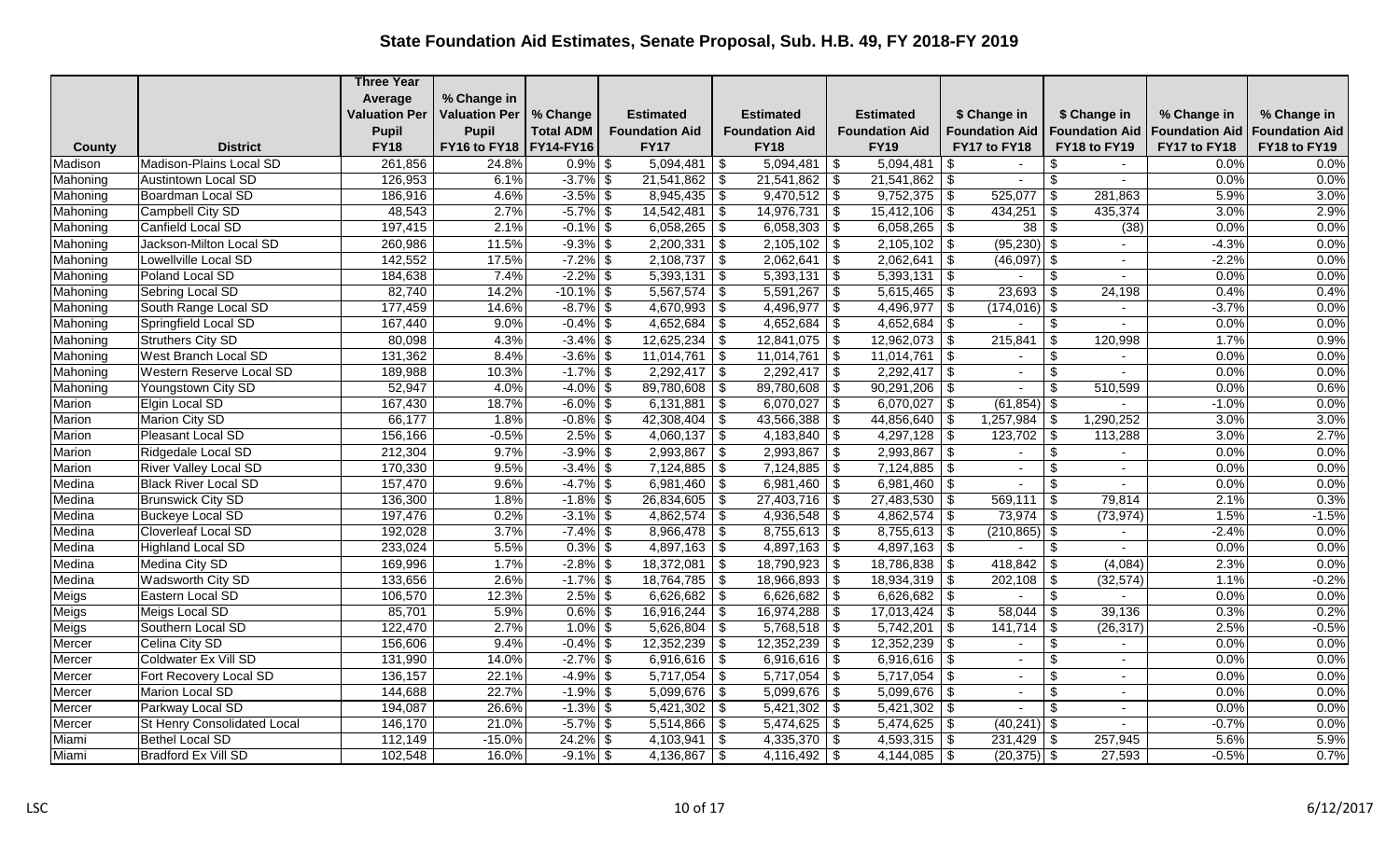|            |                                | <b>Three Year</b>    |                          |                  |                       |                       |                                |                        |                                     |                       |                       |
|------------|--------------------------------|----------------------|--------------------------|------------------|-----------------------|-----------------------|--------------------------------|------------------------|-------------------------------------|-----------------------|-----------------------|
|            |                                | Average              | % Change in              |                  |                       |                       |                                |                        |                                     |                       |                       |
|            |                                | <b>Valuation Per</b> | <b>Valuation Per</b>     | % Change         | <b>Estimated</b>      | <b>Estimated</b>      | <b>Estimated</b>               | \$ Change in           | \$ Change in                        | % Change in           | % Change in           |
|            |                                | <b>Pupil</b>         | <b>Pupil</b>             | <b>Total ADM</b> | <b>Foundation Aid</b> | <b>Foundation Aid</b> | <b>Foundation Aid</b>          | <b>Foundation Aid</b>  | <b>Foundation Aid</b>               | <b>Foundation Aid</b> | <b>Foundation Aid</b> |
| County     | <b>District</b>                | <b>FY18</b>          | FY16 to FY18   FY14-FY16 |                  | <b>FY17</b>           | <b>FY18</b>           | <b>FY19</b>                    | FY17 to FY18           | FY18 to FY19                        | FY17 to FY18          | FY18 to FY19          |
| Miami      | Covington Ex Vill SD           | 123,290              | 5.8%                     | $-1.8\%$ \$      | $4,347,250$ \\$       | $4,438,067$ \ \ \$    | 4,471,866                      | 90,817<br>\$           | 33,799<br>  \$                      | 2.1%                  | 0.8%                  |
| Miami      | Miami East Local SD            | 159,589              | $-0.8%$                  | $6.7\%$ \$       | $5,239,776$ \$        | $5,388,297$ \$        | 5,372,304                      | \$                     | (15,993)                            | 2.8%                  | $-0.3%$               |
| Miami      | Milton-Union Ex Vill SD        | 127,161              | 0.3%                     | $-2.8\%$ \$      | $6,156,923$ \$        | $6,342,356$ \$        | $6,531,364$ \$                 | $185,432$ \$           | 189,009                             | 3.0%                  | 3.0%                  |
| Miami      | Newton Local SD                | 145,510              | 6.4%                     | $-1.6\%$ \$      | $3,013,491$ \$        | $3,078,733$ \$        | $3,079,584$ \$                 |                        | 851                                 | 2.2%                  | 0.0%                  |
| Miami      | Piqua City SD                  | 106,388              | 0.6%                     | $-1.8\%$ \$      | $17,409,453$ \$       | $17,932,062$ \$       | 18,322,028                     | $522,610$ \ \$<br>\$   | 389,966                             | 3.0%                  | 2.2%                  |
| Miami      | Tipp City Ex Vill SD           | 154,570              | 1.9%                     | $0.9\%$ \$       | $7,799,790$ \$        | $7,966,368$ \$        | $7,990,244$ \$                 | $166,578$ \$           | 23,876                              | 2.1%                  | 0.3%                  |
| Miami      | Troy City SD                   | 141,297              | 1.0%                     | $-0.3\%$ \$      | $14,554,940$ \$       | 14,992,298            | $\sqrt{S}$<br>15,438,924       | \$                     | 446,625                             | 3.0%                  | 3.0%                  |
| Monroe     | Switzerland Of Ohio Local SD   | 213,324              | 30.0%                    | $-5.2\%$ \$      | $13,532,667$ \$       | 13,512,118            | $\sqrt{s}$<br>$13,512,118$ \\$ | $(20, 550)$ \$         | $\sim$                              | $-0.2%$               | 0.0%                  |
| Montgomery | <b>Brookville Local SD</b>     | 128,813              | $-0.9%$                  | $2.6\%$ \$       | $6,044,545$ \$        | $6,227,010$ \$        | 6,412,445                      | l \$                   | 185,435                             | 3.0%                  | 3.0%                  |
| Montgomery | Centerville City SD            | 218,845              | $-0.7%$                  | $-5.0\%$ \$      | $12,642,283$ \$       | $13,062,362$ \$       | $12,750,248$ \\$               | $420,079$ \$           | (312, 114)                          | 3.3%                  | $-2.4%$               |
| Montgomery | Dayton City SD                 | 63,153               | $-3.8%$                  | $-0.1\%$ \$      | 180,328,588 \$        | 185,754,178           | $\vert$ \$<br>191,260,576      | $5,425,589$ \$         | 5,506,398                           | 3.0%                  | 3.0%                  |
| Montgomery | Huber Heights City SD          | 103,812              | $-0.2%$                  | $-2.4%$          | \$<br>$33,530,577$ \$ | 34,538,501            | \$<br>35,196,388               | $1,007,924$ \$<br>- \$ | 657,886                             | 3.0%                  | 1.9%                  |
| Montgomery | Jefferson Township Local SD    | 169,702              | 2.7%                     | $-8.0\%$ \$      | $3,589,119$ \$        | $3,480,080$ \$        | $3,480,080$ \$                 | $(109,039)$ \$         | $\sim$                              | $-3.0%$               | 0.0%                  |
| Montgomery | Kettering City SD              | 164,053              | $-4.7%$                  | $1.0\%$ \$       | $15,170,945$ \$       | $15,941,102$ \$       | $16,402,692$ \$                | $770,157$ \$           | 461,591                             | 5.1%                  | 2.9%                  |
| Montgomery | Mad River Local SD             | 68,724               | $-1.5%$                  | $-3.0\%$ \$      | $25,545,853$ \$       | 26,308,854            | $\sqrt{s}$<br>26,733,897       | l \$<br>$763,001$ \$   | 425,043                             | 3.0%                  | 1.6%                  |
| Montgomery | Miamisburg City SD             | 150,685              | $-2.7%$                  | $-2.1\%$ \$      | $15,265,655$ \$       | $15,734,982$ \$       | 16,199,520                     | $469,328$ \$<br>\$     | 464,538                             | 3.1%                  | 3.0%                  |
| Montgomery | New Lebanon Local SD           | 101,268              | 1.7%                     | $0.8\%$ \$       | $7,155,074$ \$        | $7,369,376$ \$        | $7,589,308$ \$                 | $214,302$ \$           | 219,932                             | 3.0%                  | 3.0%                  |
| Montgomery | Northmont City SD              | 118,361              | 1.8%                     | $1.0\%$ \$       | $23,547,172$ \$       | $24,253,200$ \$       | 24,510,630                     | $706,027$ \$<br>-\$    | 257,430                             | 3.0%                  | 1.1%                  |
| Montgomery | Northridge Local SD            | 88,802               | $-8.3%$                  | $-6.5\%$ \$      | $11,429,206$ \\$      | $11,773,233$ \$       | $12,125,106$ \\$               | $344,027$ \ \$         | 351,873                             | 3.0%                  | 3.0%                  |
| Montgomery | Oakwood City SD                | 144,611              | 1.5%                     | $-0.4\%$ \$      | $6,359,793$ \$        | 6,550,734             | $\sqrt{3}$<br>$6,567,150$ \$   | $190,941$ \$           | 16,416                              | 3.0%                  | 0.3%                  |
| Montgomery | Trotwood-Madison City SD       | 63,686               | $-9.7%$                  | $-5.5\%$ \$      | $27,034,199$ \$       | $27,849,062$ \$       | $28,681,015$ \$                | $\sqrt{814,863}$ \$    | 831,953                             | 3.0%                  | 3.0%                  |
| Montgomery | Valley View Local SD           | 124,812              | 4.1%                     | $0.9\%$ \$       | $8,863,887$ \$        | $8,971,628$ \$        | $8,962,500$ \$                 | $107,741$ \$           | (9, 128)                            | 1.2%                  | $-0.1%$               |
| Montgomery | Vandalia-Butler City SD        | 198,006              | 4.6%                     | $-2.6\%$ \$      | $4,986,070$ \$        | 5,353,677             | $\sqrt{s}$<br>$5,512,716$ \\$  | $367,606$ \ \$         | 159,040                             | 7.4%                  | 3.0%                  |
| Montgomery | <b>West Carrollton City SD</b> | 97,770               | $-1.4%$                  | $-1.9\%$ \$      | $18,973,245$ \$       | $19,545,040$ \$       | $20,125,870$ \$                | $571,796$ \$           | 580,830                             | 3.0%                  | 3.0%                  |
| Morgan     | Morgan Local SD                | 124,051              | 11.3%                    | $-4.0\%$ \$      | $14,716,583$ \$       | $14,716,583$ \$       | $14,716,583$ \$                | $\sim$                 | $\sqrt[6]{2}$                       | 0.0%                  | 0.0%                  |
| Morrow     | Cardington-Lincoln Local SD    | 124,281              | 15.7%                    | $-3.8\%$ \$      | $7,017,875$ \$        | $7,017,875$ \$        | $7,017,875$ \$                 | $\sim$                 | -\$<br>$\sim$                       | 0.0%                  | 0.0%                  |
| Morrow     | <b>Highland Local SD</b>       | 127,428              | 6.1%                     | $0.3\%$ \$       | $9,756,309$ \$        | 9,796,483             | $\sqrt{3}$<br>9,807,605        | - \$<br>40,174         | -\$<br>11,122                       | 0.4%                  | 0.1%                  |
| Morrow     | Mount Gilead Ex Vill SD        | 129,527              | 10.8%                    | $-0.7\%$ \$      | $7,315,914$ \$        | 7,315,914             | $7,315,914$ \$<br>$\vert$ \$   | $\sim$                 | $\boldsymbol{\mathsf{S}}$<br>$\sim$ | 0.0%                  | 0.0%                  |
| Morrow     | Northmor Local SD              | 168,643              | 14.1%                    | $-0.7\%$ \$      | $5,239,309$ \$        | 5,239,309             | $\vert$ \$<br>5,239,309        | -\$<br>$\sim$          | \$                                  | 0.0%                  | 0.0%                  |
| Muskingum  | East Muskingum Local SD        | 143,865              | 5.6%                     | $1.4\%$ \$       | $9,188,670$ \$        | $9,188,670$ \$        | $9,188,670$ \\$                | $\overline{a}$         | $\frac{1}{2}$<br>$\overline{a}$     | 0.0%                  | 0.0%                  |
| Muskingum  | Franklin Local SD              | 140,918              | 4.7%                     | $-1.5\%$ \$      | $12,411,526$ \$       |                       | 12,411,526                     | -\$                    | $\boldsymbol{\mathsf{S}}$           | 0.0%                  | 0.0%                  |
| Muskingum  | Maysville Local SD             | 93,783               | 2.1%                     | $0.9\%$ \$       | $12,998,143$ \$       | $13,386,895$ \$       | 13,786,020                     | 388,752<br>  \$        | 399,125<br>-\$                      | 3.0%                  | 3.0%                  |
| Muskingum  | Tri-Valley Local SD            | 126,039              | 17.7%                    | $-0.5\%$ \$      | $17,446,111$ \$       | 17,446,111            | $\vert$ \$<br>$17,446,111$ \\$ | $\sim$                 | \$                                  | 0.0%                  | 0.0%                  |
| Muskingum  | <b>West Muskingum Local SD</b> | 194,746              | 1.1%                     | $1.8\%$ \$       | $5,313,677$ \$        | 5,313,677             | l \$<br>$5,313,677$ \\$        |                        | $\boldsymbol{\mathsf{S}}$           | 0.0%                  | 0.0%                  |
| Muskingum  | Zanesville City SD             | 86,127               | 4.6%                     | $-2.6\%$ \$      | $29,869,077$ \$       | $30,761,830$ \$       | $31,681,617$ \$                | $892,753$ \$           | 919,787                             | 3.0%                  | 3.0%                  |
| Noble      | Caldwell Ex Vill SD            | 128,973              | 4.2%                     | $-2.8\%$ \$      | $5,448,765$ \$        | $5,565,854$ \$        | $5,486,626$ \$                 | $117,089$ \$           | (79, 229)                           | 2.1%                  | $-1.4%$               |
| Noble      | Noble Local SD                 | 360,206              | 91.7%                    | $-3.0\%$ \$      | $5,266,033$ \$        | $5,266,033$ \$        | $5,266,033$ \$                 | $\sim$                 | \$                                  | 0.0%                  | 0.0%                  |
| Ottawa     | Benton Carroll Salem Local S   | 282,723              | 23.4%                    | $-2.9%$ \$       | 3,574,148             | \$<br>$3,574,148$ \$  | 3,574,148                      | - \$                   | $\overline{\mathcal{S}}$            | 0.0%                  | 0.0%                  |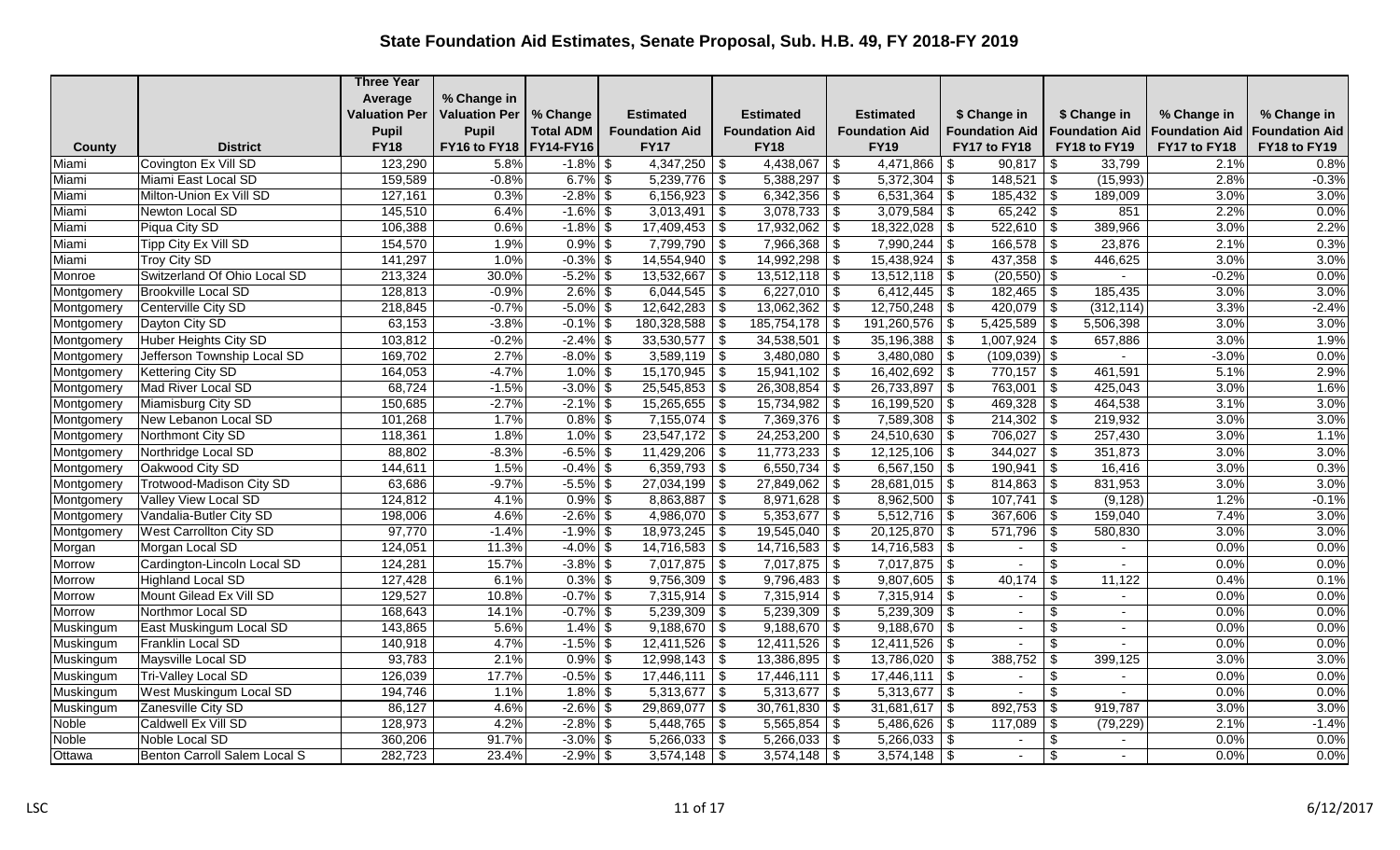|          |                              | <b>Three Year</b>    |                          |                  |                       |                         |                               |                             |                         |                       |                       |
|----------|------------------------------|----------------------|--------------------------|------------------|-----------------------|-------------------------|-------------------------------|-----------------------------|-------------------------|-----------------------|-----------------------|
|          |                              | Average              | % Change in              |                  |                       |                         |                               |                             |                         |                       |                       |
|          |                              | <b>Valuation Per</b> | <b>Valuation Per</b>     | % Change         | <b>Estimated</b>      | <b>Estimated</b>        | <b>Estimated</b>              | \$ Change in                | \$ Change in            | % Change in           | % Change in           |
|          |                              | <b>Pupil</b>         | <b>Pupil</b>             | <b>Total ADM</b> | <b>Foundation Aid</b> | <b>Foundation Aid</b>   | <b>Foundation Aid</b>         | <b>Foundation Aid</b>       | <b>Foundation Aid</b>   | <b>Foundation Aid</b> | <b>Foundation Aid</b> |
| County   | <b>District</b>              | <b>FY18</b>          | FY16 to FY18   FY14-FY16 |                  | <b>FY17</b>           | <b>FY18</b>             | <b>FY19</b>                   | FY17 to FY18                | FY18 to FY19            | FY17 to FY18          | FY18 to FY19          |
| Ottawa   | Danbury Local SD             | 832,400              | 7.9%                     | $-7.3\%$ \$      |                       | $594,805$ \$            | 594,805                       | $(13,933)$ \$<br>- \$       |                         | $-2.3%$               | 0.0%                  |
| Ottawa   | Genoa Area Local SD          | 135,452              | 14.6%                    | $-5.5\%$ \$      | $5,727,565$ \$        | $5,698,419$ \$          | $5,698,419$ \$                | $(29, 145)$ \$              | $\sim$                  | $-0.5%$               | 0.0%                  |
| Ottawa   | Port Clinton City SD         | 346,436              | 7.3%                     | $-1.2\%$ \$      | $2,755,913$ \$        | $2,755,913$ \$          | $2,755,913$ \$                | $\sim$                      | \$<br>$\sim$            | 0.0%                  | 0.0%                  |
| Ottawa   | Put-In-Bay Local SD          | 1,848,732            | $-5.9%$                  | $6.6\%$ \$       | $66,041$ \$           | $69,669$ \$             | 73,844                        | -\$                         | 4,176                   | 5.5%                  | 6.0%                  |
| Paulding | Antwerp Local SD             | 123,784              | 8.2%                     | $-0.7\%$ \$      | $4,580,738$ \$        | $4,589,425$ \$          | 4,580,738                     | \$                          | (8,687)                 | 0.2%                  | $-0.2%$               |
| Paulding | Paulding Ex Vill SD          | 132,499              | 9.9%                     | $1.8\%$ \$       | $9,097,600$ \$        | $9,097,600$ \$          | $9,097,600$ \$                | $\sim$                      | $\sqrt[6]{3}$<br>$\sim$ | 0.0%                  | 0.0%                  |
| Paulding | Wayne Trace Local SD         | 186,378              | 19.5%                    | $-1.5\%$ \$      | $5,095,823$ \$        | $5,095,823$ \$          | 5,095,823                     | -\$                         | \$                      | 0.0%                  | 0.0%                  |
| Perry    | Crooksville Ex Vill SD       | 81,980               | 8.0%                     | $-6.1\%$ \$      | $9,355,522$ \$        | $9,540,204$ \$          | 9,623,696                     | l \$                        | 83.492                  | 2.0%                  | 0.9%                  |
| Perry    | New Lexington City SD        | 82,866               | 1.6%                     | $-2.1\%$ \$      | $16,166,617$ \$       | $16,515,460$ \$         | 16,606,032                    | 348,844<br>\$               | 90,572<br>- \$          | 2.2%                  | 0.5%                  |
| Perry    | Northern Local SD            | 168,923              | 7.2%                     | $0.6\%$ \$       | $11,493,936$ \$       | $11,493,936$ \$         | $11,493,936$ \$               | $\blacksquare$              | $\frac{1}{2}$           | 0.0%                  | 0.0%                  |
| Perry    | Southern Local SD            | 74,377               | 6.7%                     | $-2.5\%$ \$      | $8,205,102$ \$        | $8,411,869$ \$          | 8,416,409                     | -\$<br>$206,767$ \ \$       | 4,540                   | 2.5%                  | 0.1%                  |
| Pickaway | Circleville City SD          | 117,565              | 0.8%                     | $2.3\%$ \$       | $11,549,357$ \\$      | $11,884,529$ \ \$       | 11,933,904                    | \$<br>$335,173$ \$          | 49,374                  | 2.9%                  | 0.4%                  |
| Pickaway | Logan Elm Local SD           | 176,574              | 12.1%                    | $-3.9\%$ \$      | $8,147,006$ \$        | $8,147,006$ \$          |                               | $\sim$                      | $\sqrt[6]{2}$           | 0.0%                  | 0.0%                  |
| Pickaway | <b>Teays Valley Local SD</b> | 128,064              | 5.0%                     | $7.8\%$ \$       | $18,976,234$ \$       | 19,056,853              | $18,982,120$ \$<br>$\vert$ \$ | $80,619$ \ \$               | (74, 733)               | 0.4%                  | $-0.4%$               |
| Pickaway | <b>Westfall Local SD</b>     | 246,816              | 14.7%                    | $-4.6\%$ \$      | $7,555,473$ \$        | $7,555,473$ \$          | $7,555,473$ \$                | $\sim$                      | -\$<br>$\sim$           | 0.0%                  | 0.0%                  |
| Pike     | Eastern Local SD             | 69,340               | 9.3%                     | $2.1\%$ \$       | $9,817,491$ \$        | $10,104,940$ \$         | 10,354,102                    | $287,449$ \ \$<br>-\$       | 249,162                 | 2.9%                  | 2.5%                  |
| Pike     | Scioto Valley Local SD       | 108,600              | 18.6%                    | $-6.3\%$ \$      | $10,863,456$ \$       | $10,718,609$ \$         | $10,718,609$ \$               | $(144, 847)$ \$             |                         | $-1.3%$               | 0.0%                  |
| Pike     | <b>Waverly City SD</b>       | 94,378               | 2.8%                     | $-0.5\%$ \$      | 13,688,082 \$         | 13,980,351              | \$<br>14,099,832              | $292,269$ \$<br>-\$         | 119,481                 | 2.1%                  | 0.9%                  |
| Pike     | Western Local SD             | 62,846               | 14.0%                    | $-4.8\%$ \$      | $9,319,620$ \$        | $9,441,315$ \$          | 9,508,864                     | $121,696$ \$<br>l \$        | 67,549                  | 1.3%                  | 0.7%                  |
| Portage  | Aurora City SD               | 214,247              | 2.9%                     | $0.8\%$ \$       | $4,788,196$ \$        | $4,798,853$ \$          | $4,788,196$ \$                | $10,657$ \$                 | (10, 657)               | 0.2%                  | $-0.2%$               |
| Portage  | <b>Crestwood Local SD</b>    | 170,206              | 10.4%                    | $-7.6\%$ \$      | $10,490,124$ \\$      | $10,216,790$ \$         | $10,216,790$ \\$              | $(273, 335)$ \$             | $\sim$                  | $-2.6%$               | 0.0%                  |
| Portage  | Field Local SD               | 171,826              | 7.2%                     | $-5.3\%$ \$      | 6,880,761   \$        | 6,861,731               | $\vert$ \$<br>6,861,731       | $\vert$ \$<br>$(19,030)$ \$ |                         | $-0.3%$               | 0.0%                  |
| Portage  | James A Garfield Local SD    | 129,363              | 9.6%                     | $-0.6\%$ \$      | $6,269,664$ \$        | 6,269,664               | 6,269,664<br>  \$             | -\$<br>$\sim$               | $\frac{1}{2}$           | 0.0%                  | 0.0%                  |
| Portage  | Kent City SD                 | 177,440              | 5.1%                     | $-2.5\%$ \$      | $13,078,451$ \$       | 13,078,451              | 13,078,451<br>l \$            | $\vert$ \$<br>$\omega$      | $\sqrt[6]{3}$<br>$\sim$ | 0.0%                  | 0.0%                  |
| Portage  | Ravenna City SD              | 111,491              | 4.5%                     | $-6.7\%$ \$      | $16,114,686$ \ \$     | $16,594,080$ \$         | $16,705,980$   \$             | 479,394                     | \$<br>111,900           | 3.0%                  | 0.7%                  |
| Portage  | Rootstown Local SD           | 147,679              | 8.1%                     | $0.7\%$ \$       | $4,963,705$ \$        | $4,963,705$ \$          | $4,963,705$ \$                | $\sim$                      | \$<br>$\sim$            | 0.0%                  | 0.0%                  |
| Portage  | Southeast Local SD           | 129,862              | 8.6%                     | $-5.3\%$ \$      | $10,174,512$ \$       | 10,144,055              | $\sqrt{s}$<br>10,144,055      | $(30, 457)$ \$<br>-\$       |                         | $-0.3%$               | 0.0%                  |
| Portage  | Streetsboro City SD          | 192,711              | 3.9%                     | $-1.6\%$ \$      | $5,037,371$ \$        | $5,308,723$ \$          | $5,467,030$ \$                | $271,352$ \$                | 158,307                 | 5.4%                  | 3.0%                  |
| Portage  | Waterloo Local SD            | 135,468              | 5.6%                     | $-5.5\%$ \$      | $5,800,453$ \$        | 5,768,771               | $\vert$ \$<br>$5,768,771$ \\$ | $(31,682)$ \$               |                         | $-0.5%$               | 0.0%                  |
| Portage  | Windham Ex Vill SD           | 74,638               | 9.5%                     | $-6.8\%$ \$      | $5,767,310$ \$        | $5,896,616$ \$          | $5,945,168$ \$                |                             | 48,552                  | 2.2%                  | 0.8%                  |
| Preble   | College Corner Local SD      | 159,361              | 18.6%                    | $-5.6\%$ \$      | 587,841               | \$                      | 584,462                       | $(3,379)$ \$<br>\$          |                         | $-0.6%$               | 0.0%                  |
| Preble   | Eaton Community Schools City | 142,453              | 15.2%                    | $0.1\%$ \$       | $10,257,429$ \$       | $10,257,429$ \$         | $10,257,429$ \$               | $\sim$                      | $\frac{1}{2}$<br>$\sim$ | 0.0%                  | 0.0%                  |
| Preble   | National Trail Local SD      | 153,759              | 18.7%                    | $-2.0\%$ \$      | 6,489,472 $\vert$ \$  | 6,489,472 $\frac{1}{9}$ | 6,489,472                     | \$<br>$\sim$                | \$<br>$\overline{a}$    | 0.0%                  | 0.0%                  |
| Preble   | Preble-Shawnee Local SD      | 127,238              | 10.5%                    | $-4.2\%$ \$      | $8,160,435$ \$        | $8,160,435$ \$          | 8,160,435                     | -\$<br>$\sim$               | \$                      | 0.0%                  | 0.0%                  |
| Preble   | Tri-County North Local SD    | 148,326              | 15.8%                    | $-4.7\%$ \$      | $4,455,160$ \$        | $4,455,160$ \$          | $4,455,160$ \$                | $\sim$                      | \$<br>$\sim$            | 0.0%                  | 0.0%                  |
| Preble   | Twin Valley Community Local  | 147,092              | 13.3%                    | $1.8\%$ \$       | $4,890,635$ \$        | $4,890,635$ \$          | $4,890,635$ \$                | $\sim$                      | \$                      | 0.0%                  | 0.0%                  |
| Putnam   | Columbus Grove Local SD      | 142,224              | 18.0%                    | $2.7\%$ \$       | $5,652,417$ \$        | $5,652,417$ \$          | $5,652,417$ \$                | $\sim$                      | \$<br>$\sim$            | 0.0%                  | 0.0%                  |
| Putnam   | Continental Local SD         | 160,064              | 29.8%                    | $-2.3\%$ \$      | $3,776,796$ \$        | $3,776,796$ \$          | 3,776,796                     | - \$                        | \$                      | 0.0%                  | 0.0%                  |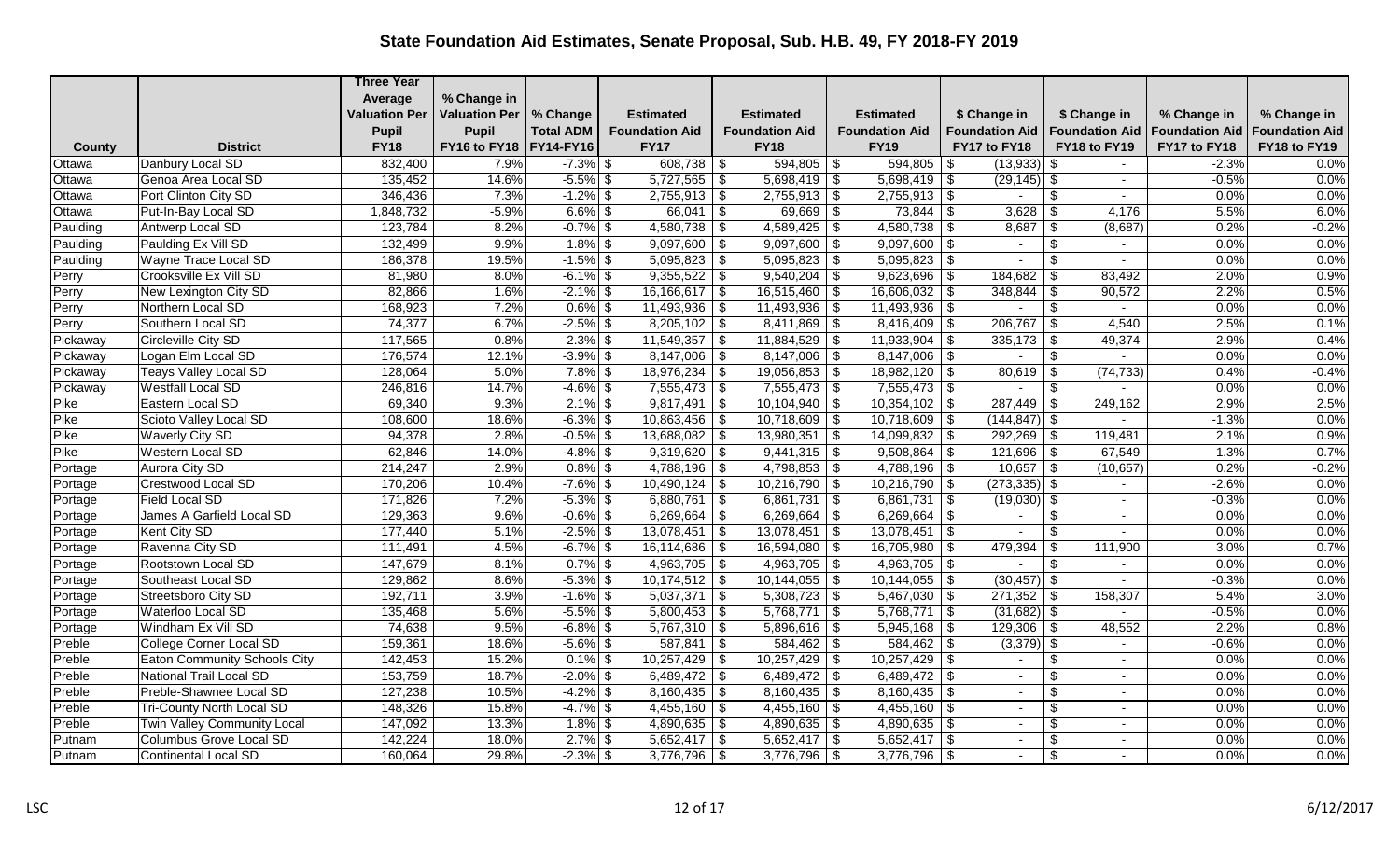|          |                                   | <b>Three Year</b>    |                          |                  |                       |                                         |                                |                          |                           |                       |                       |
|----------|-----------------------------------|----------------------|--------------------------|------------------|-----------------------|-----------------------------------------|--------------------------------|--------------------------|---------------------------|-----------------------|-----------------------|
|          |                                   | Average              | % Change in              |                  |                       |                                         |                                |                          |                           |                       |                       |
|          |                                   | <b>Valuation Per</b> | <b>Valuation Per</b>     | % Change         | <b>Estimated</b>      | <b>Estimated</b>                        | <b>Estimated</b>               | \$ Change in             | \$ Change in              | % Change in           | % Change in           |
|          |                                   | <b>Pupil</b>         | <b>Pupil</b>             | <b>Total ADM</b> | <b>Foundation Aid</b> | <b>Foundation Aid</b>                   | <b>Foundation Aid</b>          | <b>Foundation Aid</b>    | <b>Foundation Aid</b>     | <b>Foundation Aid</b> | <b>Foundation Aid</b> |
| County   | <b>District</b>                   | <b>FY18</b>          | FY16 to FY18   FY14-FY16 |                  | <b>FY17</b>           | <b>FY18</b>                             | <b>FY19</b>                    | FY17 to FY18             | FY18 to FY19              | FY17 to FY18          | FY18 to FY19          |
| Putnam   | Jennings Local SD                 | 155,424              | 11.9%                    | $-1.2\%$ \$      | $2,252,891$ \$        |                                         | 2,307,731                      | 63,794<br>\$             | (8,955)<br>\$             | 2.8%                  | $-0.4%$               |
| Putnam   | Kalida Local SD                   | 167,886              | 20.1%                    | $0.3\%$ \$       | $2,968,328$ \$        | $2,968,328$ \$                          | 2,968,328                      | -\$<br>$\sim$            | \$                        | 0.0%                  | 0.0%                  |
| Putnam   | Leipsic Local SD                  | 155,318              | 16.6%                    | $5.4\%$ \$       | $4,379,816$ \$        | $4,379,816$ \$                          | $4,379,816$ \$                 | $\overline{\phantom{a}}$ | \$                        | 0.0%                  | 0.0%                  |
| Putnam   | Miller City-New Cleveland Lo      | 160,187              | 20.5%                    | $-0.2\%$ \$      | $2,959,042$ \$        | $2,959,042$ \$                          | $2,959,042$ \$                 | $\sim$                   | $\frac{1}{2}$<br>$\sim$   | 0.0%                  | 0.0%                  |
| Putnam   | Ottawa-Glandorf Local SD          | 147,551              | 4.9%                     | $6.6\%$ \$       | $6,182,100$ \$        | $6,182,100$ \$                          | 6,182,100                      | -\$<br>$\sim$            | \$                        | 0.0%                  | 0.0%                  |
| Putnam   | Ottoville Local SD                | 195,004              | 12.2%                    | $-1.1\%$ \$      | $2,424,049$ \$        | $2,424,049$ \$                          | $2,424,049$ \$                 | $\sim$                   | \$<br>$\sim$              | 0.0%                  | 0.0%                  |
| Putnam   | Pandora-Gilboa Local SD           | 190,041              | 23.4%                    | $-1.6\%$ \$      | $3,316,365$ \$        | 3,316,365                               | $\sqrt{S}$<br>3,316,365        | -\$                      | \$                        | 0.0%                  | 0.0%                  |
| Richland | <b>Clear Fork Valley Local SD</b> | 140,224              | 10.8%                    | $-5.4\%$ \$      | $8,262,194$ \$        | 8,225,417                               | $\sqrt{3}$<br>$8,225,417$ \\$  | $(36,776)$ \$            |                           | $-0.4%$               | 0.0%                  |
| Richland | <b>Crestview Local SD</b>         | 126,775              | 18.2%                    | $-0.8\%$ \$      | $7,564,626$ \$        | $7,564,626$ \$                          | $7,564,626$ \\$                |                          | $\boldsymbol{\mathsf{S}}$ | 0.0%                  | 0.0%                  |
| Richland | Lexington Local SD                | 132,162              | 0.8%                     | $-2.1\%$ \$      | $9,731,716$ \$        | $10,023,959$ \$                         | $10,115,766$ \\$               | $\sqrt{292,242}$ \$      | 91,808                    | 3.0%                  | 0.9%                  |
| Richland | Lucas Local SD                    | 159,051              | 16.2%                    | $-0.5\%$ \$      | $2,788,704$ \$        | $2,788,704$ \$                          | $2,788,704$ \$                 |                          | \$                        | 0.0%                  | 0.0%                  |
| Richland | Madison Local SD                  | 95,970               | 0.6%                     | $0.5\%$ \$       | $17,979,452$ \$       | 18,516,539                              | $19,050,635$ \$<br>$\vert$ \$  | 537,087                  | 534,096<br>  \$           | 3.0%                  | 2.9%                  |
| Richland | Mansfield City SD                 | 80,305               | $-0.2%$                  | $-6.4\%$ \$      | $35,064,665$ \$       | $36,039,478$ \$                         | $36,318,577$ \\$               | $974,813$ \$             | 279,099                   | 2.8%                  | 0.8%                  |
| Richland | Ontario Local SD                  | 158,449              | 0.4%                     | $0.7\%$ \$       | $3,073,321$ \$        | $3,250,237$ \$                          | $3,346,235$ \$                 | $176,917$ \$             | 95,998                    | 5.8%                  | 3.0%                  |
| Richland | Plymouth-Shiloh Local SD          | 122,702              | 26.8%                    | $-9.0\%$ \$      | $5,593,239$ \$        | $5,369,355$ \$                          | $5,369,355$ \$                 | $(223, 884)$ \$          | $\sim$                    | $-4.0%$               | 0.0%                  |
| Richland | Shelby City SD                    | 107,801              | 4.1%                     | $0.4\%$ \$       | 10,125,411            | $\overline{\mathfrak{s}}$<br>10,284,297 | 10,342,223<br>  \$             | $158,886$ \$<br>\$       | 57,926                    | 1.6%                  | 0.6%                  |
| Ross     | Adena Local SD                    | 107,096              | 3.5%                     | $-0.8\%$ \$      | $8,407,980$ \$        | $8,504,677$ \\$                         |                                | $96,697$ \$              | (47, 232)                 | 1.2%                  | $-0.6%$               |
| Ross     | Chillicothe City SD               | 116,694              | 3.1%                     | $0.0\%$ \$       | $14,542,495$ \$       | $14,977,554$ \\$                        | 15,425,302                     | $435,059$ \$<br>- \$     | 447,748                   | 3.0%                  | 3.0%                  |
| Ross     | Huntington Local SD               | 59,836               | 10.3%                    | $-4.3\%$ \$      | $13,116,061$ \$       | $13,349,966$ \ \$                       | 13,415,337                     | \$<br>$233,904$ \ \$     | 65,371                    | 1.8%                  | 0.5%                  |
| Ross     | Paint Valley Local SD             | 105,941              | 10.3%                    | $-4.2\%$ \$      | $7,099,413$ \$        | $7,099,413$ \$                          | $7,099,413$ \$                 | $\blacksquare$           | $\boldsymbol{\mathsf{S}}$ | 0.0%                  | 0.0%                  |
| Ross     | Southeastern Local SD             | 91,385               | 11.5%                    | $-2.4\%$ \$      | $9,050,294$ \$        | $9,050,294$ \$                          | 9,050,294                      | -\$<br>$\blacksquare$    | Ŝ.<br>$\sim$              | 0.0%                  | 0.0%                  |
| Ross     | Union Scioto Local SD             | 103,228              | 4.0%                     | $0.3\%$ \$       | $10,389,145$ \$       | 10,484,321                              | l \$<br>10,516,198             | $95,176$ \$<br>-\$       | 31,877                    | 0.9%                  | 0.3%                  |
| Ross     | Zane Trace Local SD               | 143,430              | 10.2%                    | $-10.1\%$ \$     | $6,552,312$ \$        | 6,224,697                               | l \$<br>6,224,697              | -\$<br>$(327, 616)$ \$   |                           | $-5.0%$               | 0.0%                  |
| Sandusky | Clyde-Green Springs Ex Vill       | 105,430              | 6.8%                     | $3.0\%$ \$       | $12,321,900$ \$       | $12,321,900$ \$                         | $12,383,572$ \$                | $\sim$                   | \$<br>61,671              | 0.0%                  | 0.5%                  |
| Sandusky | Fremont City SD                   | 136,828              | 5.5%                     | $-1.0\%$ \$      | $16,709,640$ \$       | $17,206,772$ \$                         | $17,718,917$ \$                | $497,131$ \$             | 512,145                   | 3.0%                  | 3.0%                  |
| Sandusky | Gibsonburg Ex Vill SD             | 127,567              | 23.9%                    | $-8.4\%$ \$      | $5,555,402$ \$        | $5,368,419$ \$                          | $5,368,419$ \$                 | $(186,983)$ \$           |                           | $-3.4%$               | 0.0%                  |
| Sandusky | Lakota Local SD                   | 172,137              | 19.3%                    | $-2.1\%$ \$      | $5,630,667$ \$        | 5,630,667                               | $\sqrt{3}$<br>5,630,667        | \$<br>$\sim$             | \$                        | 0.0%                  | 0.0%                  |
| Sandusky | <b>Woodmore Local SD</b>          | 150,057              | 14.5%                    | $-1.5\%$ \$      | $4,821,390$ \$        | $4,821,390$ \$                          | $4,821,390$ \$                 | $\sim$                   | \$<br>$\sim$              | 0.0%                  | 0.0%                  |
| Scioto   | Bloom-Vernon Local SD             | 81,477               | 10.4%                    | $-2.3\%$ \$      | $8,597,616$ \$        | $8,597,616$ \$                          | $8,597,616$ \$                 |                          | \$                        | 0.0%                  | 0.0%                  |
| Scioto   | Clay Local SD                     | 113,319              | 3.5%                     | $-4.9\%$ \$      | $3,770,464$ \\$       | $3,883,259$ \$                          | $3,971,425$ \\$                | 112,795                  | \$<br>88,166              | 3.0%                  | 2.3%                  |
| Scioto   | <b>Green Local SD</b>             | 117,565              | 8.2%                     | $3.0\%$ \$       | $4,674,465$ \$        | $4,674,465$ \$                          | $4,674,465$ \\$                |                          | $\boldsymbol{\mathsf{S}}$ | 0.0%                  | 0.0%                  |
| Scioto   | Minford Local SD                  | 81,724               | 8.2%                     | $-5.5\%$ \$      | $10,942,710$ \$       | 10,973,081                              | 10,976,944<br>  \$             | 30,371<br>-\$            | 3,863<br>  \$             | 0.3%                  | 0.0%                  |
| Scioto   | New Boston Local SD               | 95,817               | 20.8%                    | $5.0\%$ \$       | $3,099,129$ \$        | $3,251,674$ \$                          | 3,412,751                      | $152,545$ \$<br>-\$      | 161,077                   | 4.9%                  | 5.0%                  |
| Scioto   | Northwest Local SD                | 69,859               | 14.0%                    | $-2.8\%$ \$      | $15,971,341$ \\$      | 15,971,341                              | \$<br>15,971,341               | -\$<br>$\sim$            | \$                        | 0.0%                  | 0.0%                  |
| Scioto   | Portsmouth City SD                | 87,041               | 11.1%                    | $-1.0\%$ \$      | $20,850,405$ \$       | $20,850,405$ \$                         | $20,850,405$ \$                | $\sim$                   | $\mathbf{\$}$<br>$\sim$   | 0.0%                  | 0.0%                  |
| Scioto   | Valley Local SD                   | 90,184               | 17.2%                    | $-8.4\%$ \$      | $8,617,901$ \$        | 8,794,541                               | $\sqrt{S}$<br>8,790,994        | $176,640$ \$<br>-\$      | (3, 546)                  | 2.0%                  | 0.0%                  |
| Scioto   | Washington-Nile Local SD          | 62,153               | 2.3%                     | $2.6\%$ \$       | $13,828,019$ \$       | 14, 151, 771                            | $\vert$ \$<br>$14,163,721$ \\$ | $323,751$ \$             | 11,950                    | 2.3%                  | 0.1%                  |
| Scioto   | Wheelersburg Local SD             | 117,961              | 5.3%                     | $-0.6\%$ \$      | 7,242,704             | \$<br>$7,247,778$ \$                    | 7,243,842                      | $5,075$ \\$<br>- \$      | (3,936)                   | 0.1%                  | $-0.1%$               |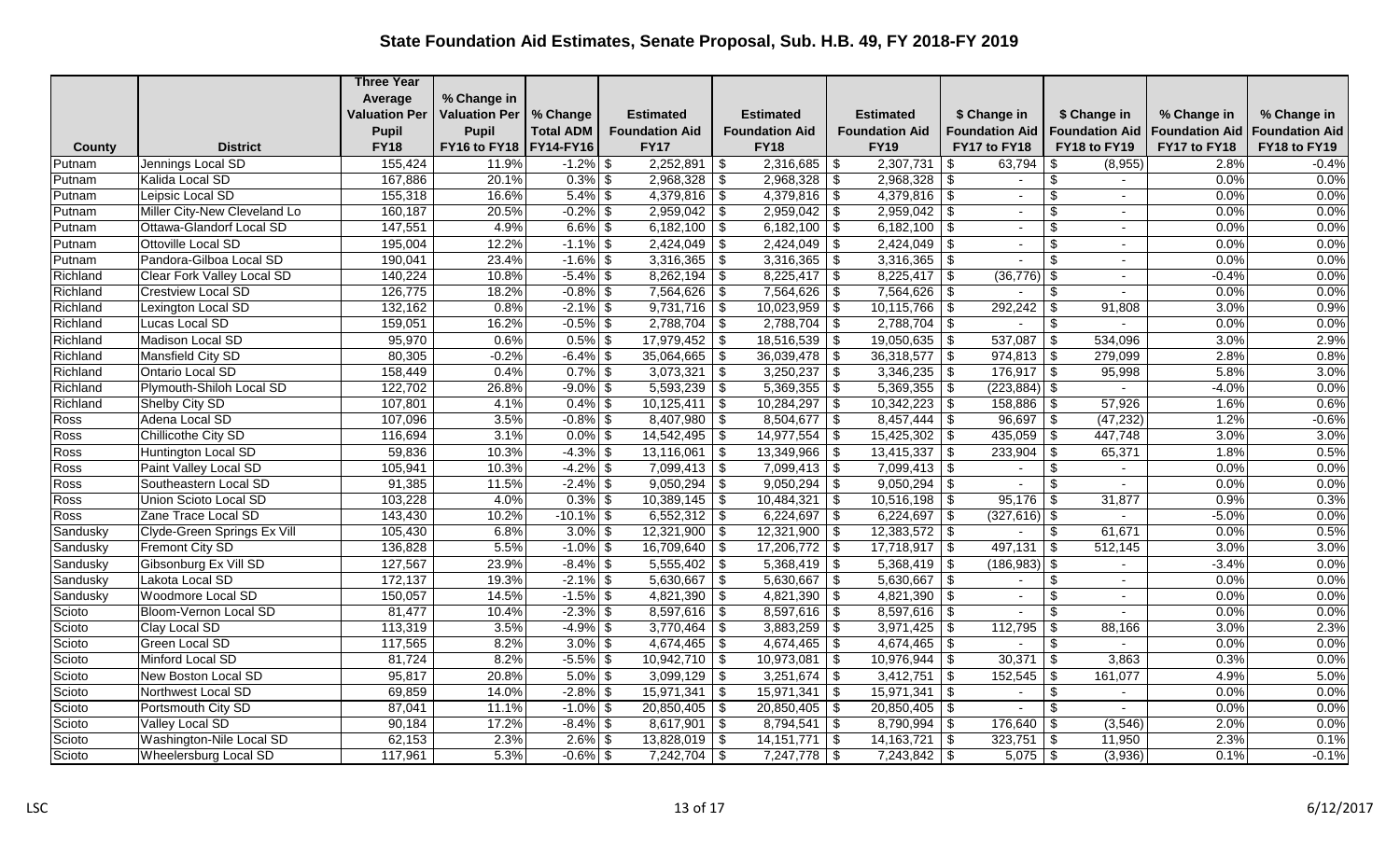|              |                          | <b>Three Year</b>    |                          |                  |                       |                          |                           |                          |                                  |                       |                       |
|--------------|--------------------------|----------------------|--------------------------|------------------|-----------------------|--------------------------|---------------------------|--------------------------|----------------------------------|-----------------------|-----------------------|
|              |                          | Average              | % Change in              |                  |                       |                          |                           |                          |                                  |                       |                       |
|              |                          | <b>Valuation Per</b> | <b>Valuation Per</b>     | % Change         | <b>Estimated</b>      | <b>Estimated</b>         | <b>Estimated</b>          | \$ Change in             | \$ Change in                     | % Change in           | % Change in           |
|              |                          | <b>Pupil</b>         | <b>Pupil</b>             | <b>Total ADM</b> | <b>Foundation Aid</b> | <b>Foundation Aid</b>    | <b>Foundation Aid</b>     | <b>Foundation Aid</b>    | <b>Foundation Aid</b>            | <b>Foundation Aid</b> | <b>Foundation Aid</b> |
| County       | <b>District</b>          | <b>FY18</b>          | FY16 to FY18   FY14-FY16 |                  | <b>FY17</b>           | <b>FY18</b>              | <b>FY19</b>               | FY17 to FY18             | FY18 to FY19                     | FY17 to FY18          | FY18 to FY19          |
| Seneca       | <b>Fostoria City SD</b>  | 74,627               | $-3.1%$                  | $2.0\%$ \$       | $14,337,856$ \ \$     | $14,768,937$ \\$         | 15,208,438                | 431,081<br>- \$          | 439,502<br>\$                    | 3.0%                  | 3.0%                  |
| Seneca       | Hopewell-Loudon Local SD | 191,906              | 9.8%                     | $0.8\%$ \$       | $3,124,568$ \$        | 3,126,761                | 3,146,926<br>$\vert$ \$   | $2,193$ \$<br>\$         | 20,165                           | 0.1%                  | 0.6%                  |
| Seneca       | New Riegel Local SD      | 168,640              | 22.4%                    | $-3.0\%$ \$      | $2,312,468$ \$        | $\sqrt{2,312,468}$ \ \$  |                           | $\blacksquare$           | \$<br>$\sim$                     | 0.0%                  | 0.0%                  |
| Seneca       | Old Fort Local SD        | 199,085              | 31.6%                    | $-4.8\%$ \$      | $2,996,712$ \$        | $2,996,712$ \$           | $2,996,712$ \$            | $\sim$                   | \$<br>$\sim$                     | 0.0%                  | 0.0%                  |
| Seneca       | Seneca East Local SD     | 192,912              | 25.3%                    | $-3.4\%$ \$      | $4,789,542$ \$        | $4,789,542$ \$           | 4,789,542                 | \$                       | $\overline{\mathcal{S}}$         | 0.0%                  | 0.0%                  |
| Seneca       | <b>Tiffin City SD</b>    | 122,275              | 5.0%                     | $-2.2\%$ \$      | $13,150,055$ \$       | $13,180,455$ \$          | 13,204,766                | 30,399<br>\$             | 24,311<br>-\$                    | 0.2%                  | 0.2%                  |
| Shelby       | Anna Local SD            | 145,896              | 11.3%                    | $-0.3\%$ \$      | $5,721,726$ \$        | $5,721,726$ \\$          | 5,721,726                 | -\$<br>$\sim$            | \$<br>$\sim$                     | 0.0%                  | 0.0%                  |
| Shelby       | <b>Botkins Local SD</b>  | 161,061              | 15.6%                    | $-2.8\%$ \$      | $2,629,920$ \$        | $2,629,920$ \$           | $2,629,920$ \$            | $\sim$                   | $\boldsymbol{\mathsf{S}}$        | 0.0%                  | 0.0%                  |
| Shelby       | Fairlawn Local SD        | 189,928              | 24.7%                    | $-5.2\%$ \$      | $2,549,049$ \$        | $2,542,732$ \$           | 2,542,732                 | \$<br>$(6,317)$ \$       |                                  | $-0.2%$               | 0.0%                  |
| Shelby       | Fort Loramie Local SD    | 140,338              | 21.4%                    | $1.4\%$ \$       | $4,463,103$ \$        | $4,463,103$ \$           | $4,463,103$ \$            | $\sim$                   | \$<br>$\sim$                     | 0.0%                  | 0.0%                  |
| Shelby       | Hardin-Houston Local SD  | 137,473              | 15.0%                    | $-1.8\%$ \$      | $5,319,014$ \$        | $5,319,014$ \$           | 5,319,014                 | \$<br>$\sim$             | \$<br>$\overline{a}$             | 0.0%                  | 0.0%                  |
| Shelby       | Jackson Center Local SD  | 164,983              | 23.3%                    | $-0.9\%$ \$      | $3,055,601$ \$        | 3,055,601                | $3,055,601$ \$<br>  \$    | $\blacksquare$           | $\boldsymbol{\mathsf{S}}$        | 0.0%                  | 0.0%                  |
| Shelby       | Russia Local SD          | 146,530              | 28.8%                    | $-12.1\%$ \$     | $2,430,417$ \$        | $2,308,896$ \$           | 2,308,896                 | $(121, 521)$ \$<br>\$    |                                  | $-5.0%$               | 0.0%                  |
| Shelby       | Sidney City SD           | 116,448              | 4.5%                     | $-2.1\%$ \$      | $19,258,696$ \$       | 19,329,527               | $\vert$ \$<br>19,464,848  | 70,831<br>\$             | 135,321<br>l \$                  | 0.4%                  | 0.7%                  |
| <b>Stark</b> | <b>Alliance City SD</b>  | 73,418               | 6.0%                     | $1.5\%$ \$       | $24,302,265$ \$       | $25,018,734$ \$          | 25,759,394                | $716,469$ \ \$<br>\$     | 740,661                          | 2.9%                  | 3.0%                  |
| <b>Stark</b> | Canton City SD           | 54,357               | 3.8%                     | $-1.5\%$ \$      | $92,131,187$ \$       | $94,851,979$ \$          | 97,653,271                | 2,720,791<br>- \$        | -\$<br>2,801,292                 | 3.0%                  | 3.0%                  |
| Stark        | Canton Local SD          | 170,341              | 24.8%                    | $-6.3\%$ \$      | $9,103,922$ \$        | $8,988,731$ \$           | 8,988,731                 | $(115, 191)$ \$<br>l \$  | $\sim$                           | $-1.3%$               | 0.0%                  |
| <b>Stark</b> | Fairless Local SD        | 125,661              | 18.4%                    | $-0.8\%$ \$      | $8,576,411$ \$        | 8,576,411                | 8,576,411<br>$\vert$ \$   | -\$                      | \$                               | 0.0%                  | 0.0%                  |
| <b>Stark</b> | Jackson Local SD         | 213,496              | 9.2%                     | $0.4\%$ \$       | $7,131,221$ \$        | $7,324,742$ \\$          | 7,539,258                 | \$<br>193,522            | \$<br>214,516                    | 2.7%                  | 2.9%                  |
| Stark        | Lake Local SD            | 122,160              | 9.2%                     | $-2.2\%$ \$      | $16,749,831$ \$       | 16,749,831               | $\sqrt{s}$<br>16,749,831  | \$<br>$\blacksquare$     | $\boldsymbol{\mathsf{S}}$        | 0.0%                  | 0.0%                  |
| <b>Stark</b> | Louisville City SD       | 121,717              | 13.9%                    | $-3.0\%$ \$      | $14,128,193$ \$       | $14,128,193$ \$          | $14,128,193$ \$           | $\blacksquare$           | \$<br>$\sim$                     | 0.0%                  | 0.0%                  |
| <b>Stark</b> | Marlington Local SD      | 155,814              | 18.1%                    | $-6.7\%$ \$      | $9,378,753$ \$        | $9,220,732$ \$           | 9,220,732                 | \$<br>$(158,021)$ \$     |                                  | $-1.7%$               | 0.0%                  |
| <b>Stark</b> | Massillon City SD        | 93,129               | 5.3%                     | $0.2\%$ \$       | $28,004,486$ \$       | $28,815,529$ \$          | 29,656,609                | -\$                      | 841,081                          | 2.9%                  | 2.9%                  |
| <b>Stark</b> | Minerva Local SD         | 112,078              | 10.7%                    | $1.1\%$ \$       | $10,929,416$ \$       | $10,929,416$ \$          | $10,929,416$ \$           | $\sim$                   | \$<br>$\sim$                     | 0.0%                  | 0.0%                  |
| <b>Stark</b> | North Canton City SD     | 154,285              | 10.9%                    | $-4.3\%$ \$      | $15,921,845$ \\$      | $15,921,845$ \ \$        | $15,921,845$ \\$          |                          | \$                               | 0.0%                  | 0.0%                  |
| <b>Stark</b> | Northwest Local SD       | 134,160              | 12.3%                    | $-5.4\%$ \$      | $8,526,355$ \$        | $8,494,575$ \\$          | $8,494,575$ \\$           | $(31,780)$ \$            | $\sim$                           | $-0.4%$               | 0.0%                  |
| Stark        | Osnaburg Local SD        | 114,707              | 6.9%                     | $-0.8\%$ \$      | $5,576,381$ \$        | $5,585,500$ \$           | 5,576,381                 | \$<br>$9,119$ \\$        | (9, 119)                         | 0.2%                  | $-0.2%$               |
| <b>Stark</b> | Perry Local SD           | 134,373              | 8.6%                     | $-1.0\%$ \$      | $19,575,503$ \$       | $19,575,503$ \$          | $19,575,503$ \$           | $\overline{\phantom{a}}$ | $\boldsymbol{\mathsf{S}}$        | 0.0%                  | 0.0%                  |
| <b>Stark</b> | Plain Local SD           | 151,471              | 3.8%                     | $-1.1\%$ \$      | $21,832,674$ \$       | $22,473,128$ \$          | 23,111,694                | 640,454                  | \$<br>638,566                    | 2.9%                  | 2.8%                  |
| Stark        | Sandy Valley Local SD    | 109,740              | 16.7%                    | $0.4\%$ \$       | $10,043,707$ \$       | $10,043,707$ \$          | $10,043,707$ \$           | $\sim$                   | $\,$<br>$\sim$                   | 0.0%                  | 0.0%                  |
| <b>Stark</b> | Tuslaw Local SD          | 136,916              | 7.7%                     | $6.1\%$ \$       | $5,757,497$ \$        | $5,757,497$ \$           | $5,757,497$ \$            | $\blacksquare$           | $\overline{\boldsymbol{\theta}}$ | 0.0%                  | 0.0%                  |
| Summit       | Akron City SD            | 85,467               | $-2.2%$                  | $-1.5\%$ \$      | 192,433,928   \$      | 198,246,038              | $\vert$ \$<br>200,942,617 | $5,812,110$ \ \$<br>- \$ | 2,696,579                        | 3.0%                  | 1.4%                  |
| Summit       | Barberton City SD        | 82,917               | $-2.1%$                  | $-0.2\%$ \$      | $28,490,551$ \$       | $\sqrt{29,349,149}$ \ \$ | 30,215,026                | $858,599$ \$<br>\$       | 865,877                          | 3.0%                  | 3.0%                  |
| Summit       | Copley-Fairlawn City SD  | 273,715              | 7.6%                     | $-4.9\%$ \$      | $2,312,311$ \$        | $2,460,922$ \$           | 2,312,311                 | 148,611<br>-\$           | $\vert$ \$<br>(148, 611)         | 6.4%                  | $-6.0%$               |
| Summit       | Coventry Local SD        | 193,502              | 3.7%                     | $-2.9\%$ \$      | $4,259,393$ \$        | $4,259,393$ \$           | $4,259,393$ \$            | $\blacksquare$           | $\sqrt[6]{3}$<br>$\sim$          | 0.0%                  | 0.0%                  |
| Summit       | Cuyahoga Falls City SD   | 152,728              | 2.4%                     | $-1.7\%$ \$      | $15,355,832$ \$       | $15,814,726$ \$          | 16,281,102                | $458,895$ \$<br>\$       | 466,376                          | 3.0%                  | 2.9%                  |
| Summit       | Green Local SD           | 167,236              | 4.1%                     | $-0.6\sqrt{3}$   | $12,464,088$ \$       |                          |                           | $\sim$                   | \$                               | 0.0%                  | 0.0%                  |
| Summit       | Hudson City SD           | 206,962              | 2.7%                     | $-0.6\%$ \$      | $10,704,598$ \$       |                          |                           | $\blacksquare$           | \$                               | 0.0%                  | 0.0%                  |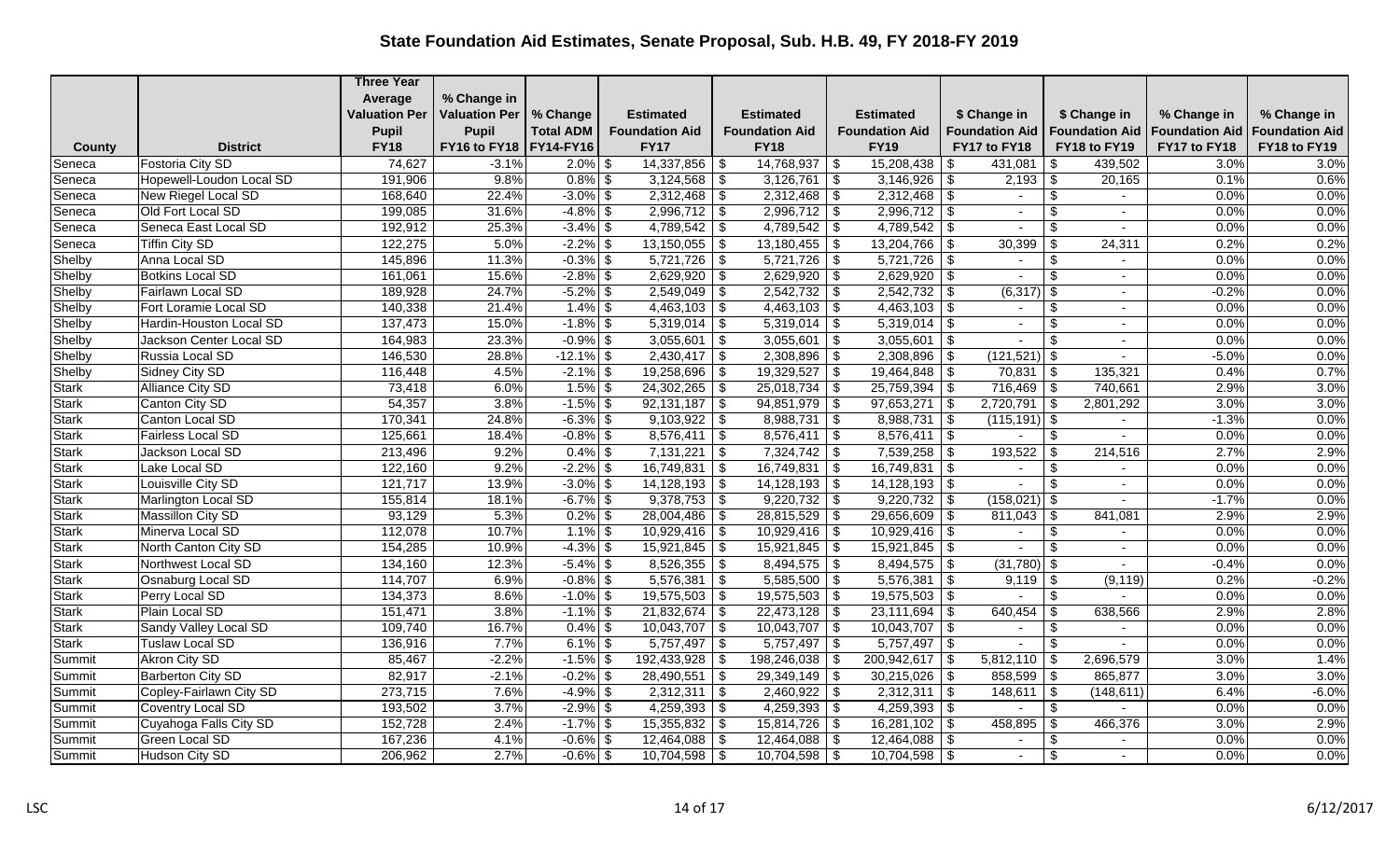|            |                                   | <b>Three Year</b>    |                      |                  |                       |                            |                                 |                            |                       |                       |                       |
|------------|-----------------------------------|----------------------|----------------------|------------------|-----------------------|----------------------------|---------------------------------|----------------------------|-----------------------|-----------------------|-----------------------|
|            |                                   | Average              | % Change in          |                  |                       |                            |                                 |                            |                       |                       |                       |
|            |                                   | <b>Valuation Per</b> | <b>Valuation Per</b> | % Change         | <b>Estimated</b>      | <b>Estimated</b>           | <b>Estimated</b>                | \$ Change in               | \$ Change in          | % Change in           | % Change in           |
|            |                                   | <b>Pupil</b>         | <b>Pupil</b>         | <b>Total ADM</b> | <b>Foundation Aid</b> | <b>Foundation Aid</b>      | <b>Foundation Aid</b>           | <b>Foundation Aid</b>      | <b>Foundation Aid</b> | <b>Foundation Aid</b> | <b>Foundation Aid</b> |
| County     | <b>District</b>                   | <b>FY18</b>          | FY16 to FY18         | <b>FY14-FY16</b> | <b>FY17</b>           | <b>FY18</b>                | <b>FY19</b>                     | FY17 to FY18               | FY18 to FY19          | FY17 to FY18          | FY18 to FY19          |
| Summit     | Manchester Local SD               | 146,216              | 4.0%                 | $-4.4\%$ \$      | $5,010,941$ \$        | $5,060,539$ \\$            | 5,112,985                       | 49,598<br>- \$             | 52,446<br>-\$         | 1.0%                  | 1.0%                  |
| Summit     | Mogadore Local SD                 | 129,347              | 3.5%                 | $-5.7\%$ \$      | $3,565,924$ \$        | $3,672,194$ \$             | 3,781,319                       | 106,270<br>\$              | 109,125<br>  \$       | 3.0%                  | 3.0%                  |
| Summit     | Nordonia Hills City SD            | 254,866              | 2.8%                 | $-2.2\%$ \$      | $4,574,558$ \\$       |                            |                                 |                            | $\frac{1}{2}$         | 0.0%                  | 0.0%                  |
| Summit     | Norton City SD                    | 142,286              | 2.2%                 | $-4.6\%$ \$      | $7,791,116$ \$        | $7,947,014$ \\$            | 7,989,794                       | $155,898$ \$<br>\$         | 42,780                | 2.0%                  | 0.5%                  |
| Summit     | Revere Local SD                   | 338,419              | $-0.2%$              | $0.6\%$ \$       | $2,186,921$ \$        | 2,186,921                  | 2,186,921<br>$\vert$ \$         | \$                         | \$                    | 0.0%                  | 0.0%                  |
| Summit     | Springfield Local SD              | 158,051              | 7.6%                 | $-4.9\%$ \$      | $9,447,549$ \$        | $9,447,549$ \$             | $9,447,549$ \$                  | $\sim$                     | \$<br>$\sim$          | 0.0%                  | 0.0%                  |
| Summit     | Stow-Munroe Falls City SD         | 179,802              | 0.6%                 | $-2.2\%$ \$      | $13,535,134$ \$       | 13,535,134                 | 13,535,134<br>$\vert$ \$        | \$                         | \$                    | 0.0%                  | 0.0%                  |
| Summit     | Tallmadge City SD                 | 153,609              | 2.3%                 | $-1.9\%$ \$      | $8,642,133$ \$        | 8,779,221                  | $\vert$ \$<br>$8,807,022$ \$    |                            | 27,801                | 1.6%                  | 0.3%                  |
| Summit     | Twinsburg City SD                 | 194,873              | 1.7%                 | $-2.2\%$ \$      | $5,258,375$ \$        | $5,758,356$ \$             | 5,929,227                       | $499,980$ \$<br>\$         | 170,872               | 9.5%                  | 3.0%                  |
| Summit     | Woodridge Local SD                | 230,084              | 4.1%                 | $-0.6\%$ \$      | $1,444,132$ \$        | $1,622,899$ \$             | $1,670,284$ \$                  | $178,767$ \$               | 47,385                | 12.4%                 | 2.9%                  |
| Trumbull   | Bloomfield-Mespo Local SD         | 217,781              | 20.7%                | $-10.5\%$ \$     | $1,688,477$ \$        | $1,622,275$ \$             | 1,605,219                       | -\$<br>$(66,202)$ \$       | (17,055)              | $-3.9%$               | $-1.1%$               |
| Trumbull   | <b>Bristol Local SD</b>           | 140,937              | 19.4%                | $-11.8\%$ \$     | 4,027,577 $\vert$ \$  | 3,893,741                  | \$<br>3,947,806                 | $(133,836)$ \$<br>-\$      | 54,065                | $-3.3%$               | 1.4%                  |
| Trumbull   | <b>Brookfield Local SD</b>        | 118,827              | 4.6%                 | $-6.4\%$ \$      | $5,860,496$ \$        | 6,033,331                  | $6,108,963$ \$<br>$\frac{1}{3}$ |                            | 75,632                | 2.9%                  | 1.3%                  |
| Trumbull   | Champion Local SD                 | 115,304              | 2.7%                 | $-3.4\%$ \$      | $7,081,681$ \$        | $7,293,652$ \$             | $7,456,412$ \\$                 | $211,971$ \$               | 162,760               | 3.0%                  | 2.2%                  |
| Trumbull   | <b>Girard City SD</b>             | 81,812               | 4.8%                 | $-7.6\%$ \$      | $11,626,843$ \$       | $11,859,135$ \$            | 11,989,316                      | $232,292$ \$<br>\$         | 130,180               | 2.0%                  | 1.1%                  |
| Trumbull   | Howland Local SD                  | 186,910              | 2.1%                 | $-3.3\%$ \$      | $6,417,084$ \$        | $6,745,643$ \$             | 6,945,965                       | $328,559$ \ \$<br>-\$      | 200,321               | 5.1%                  | 3.0%                  |
| Trumbull   | Hubbard Ex Vill SD                | 113,481              | 4.0%                 | $-1.3\%$ \$      | $8,781,669$ \$        | $8,874,917$ \$             | $8,911,482$ \$                  | $93,248$ \$                | 36,565                | 1.1%                  | 0.4%                  |
| Trumbull   | Joseph Badger Local SD            | 155,710              | 18.6%                | $-1.3\%$ \$      | $4,653,114$ \$        | $4,653,114$ \$             | 4,653,114                       | \$                         | \$                    | 0.0%                  | 0.0%                  |
| Trumbull   | La Brae Local SD                  | 98,533               | 8.3%                 | $-9.9\%$ \$      | $8,186,909$ \$        | $8,288,522$ \$             | 8,383,305                       | - \$<br>$101,613$ \$       | 94,783                | 1.2%                  | 1.1%                  |
| Trumbull   | Lakeview Local SD                 | 148,198              | 2.3%                 | $-4.2\%$ \$      | $6,438,272$ \$        | $6,438,272$ \$             | 6,438,272                       | \$<br>$\blacksquare$       | \$                    | 0.0%                  | 0.0%                  |
| Trumbull   | Liberty Local SD                  | 157,668              | $-0.8%$              | $-2.6\%$ \$      | $4,952,973$ \$        | $4,952,973$ \$             | $4,952,973$ \$                  | $\blacksquare$             | \$<br>$\sim$          | 0.0%                  | 0.0%                  |
| Trumbull   | Lordstown Local SD                | 206,299              | 3.0%                 | $-4.4\%$ \$      | $1,044,531$ \$        | $1,108,033$ \$             | 1,140,980                       | 63,502 $\frac{1}{9}$<br>\$ | 32,947                | 6.1%                  | 3.0%                  |
| Trumbull   | Maplewood Local SD                | 137,149              | 11.3%                | $-6.5\%$ \$      | $5,024,815$ \$        | $4,950,472$ \$             | 4,950,472                       | $(74, 343)$ \$<br>-\$      | $\sim$                | $-1.5%$               | 0.0%                  |
| Trumbull   | Mathews Local SD                  | 192,800              | 3.3%                 | $-3.1\%$ \$      | $2,452,393$ \$        | $2,526,552$ \$             | $2,543,809$ \$                  | $74,159$ \\$               | 17,257                | 3.0%                  | 0.7%                  |
| Trumbull   | McDonald Local SD                 | 76,971               | 4.1%                 | $-1.6\%$ \$      | $5,410,612$ \$        | $5,572,081$ \$             | $5,669,438$ \$                  | $161,469$ \$               | 97,357                | 3.0%                  | 1.7%                  |
| Trumbull   | Newton Falls Ex Vill SD           | 102,942              | 6.8%                 | $-4.8\%$ \$      | $7,397,838$ \$        |                            | 7,606,054                       | $90,330$ \$<br>-\$         | 117,886               | 1.2%                  | 1.6%                  |
| Trumbull   | Niles City SD                     | 83,449               | $-2.3%$              | $-2.7\%$ \$      | $17,014,761$ \$       | $17,525,860$ \$            | 18,036,994                      | $511,099$ \ \$<br>\$       | 511,134               | 3.0%                  | 2.9%                  |
| Trumbull   | Southington Local SD              | 124,954              | 7.2%                 | $-3.8\%$ \$      | $3,643,648$ \$        | $3,751,952$ \$             | 3,794,689                       | -\$                        | 42,737                | 3.0%                  | 1.1%                  |
| Trumbull   | Warren City SD                    | 50,464               | $-4.7%$              | $-3.6\%$ \$      | $55,408,731$ \$       | $57,069,684$ \$            | 58,016,562                      | $1,660,953$ \$             | 946,879               | 3.0%                  | 1.7%                  |
| Trumbull   | Weathersfield Local SD            | 116,126              | 1.5%                 | $-2.6\%$ \$      | $4,383,035$ \$        | $4,514,518$ \$             | 4,649,319                       | l \$                       | 134,801               | 3.0%                  | 3.0%                  |
| Tuscarawas | Claymont City SD                  | 78,350               | 7.0%                 | $-1.5\%$ \$      | $15,548,468$ \$       | $15,552,965$ \$            | 15,602,535                      | \$                         | 49,570                | 0.0%                  | 0.3%                  |
| Tuscarawas | Dover City SD                     | 123,948              | 2.3%                 | $1.7\%$ \$       | $8,096,830$ \$        | 8,339,081                  | 8,586,214<br>$\vert$ \$         | $242,251$ \$<br>-\$        | 247,134               | 3.0%                  | 3.0%                  |
| Tuscarawas | Garaway Local SD                  | 187,574              | 10.8%                | $-2.7%$ \$       | $4,115,616$ \$        | 4,198,605   \$             | 4,158,591                       | $82,989$ \$<br>\$          | (40, 014)             | 2.0%                  | $-1.0%$               |
| Tuscarawas | Indian Valley Local SD            | 106,140              | 10.3%                | $-4.0\%$ \$      | $11,130,768$ \ \$     | $11,130,768$ \ \$          | 11,130,768                      | -\$                        | \$                    | 0.0%                  | 0.0%                  |
| Tuscarawas | New Philadelphia City SD          | 134,499              | 0.2%                 | $-0.7\%$ \$      | $11,934,513$ \$       | $\overline{12,291,964}$ \$ | 12,657,733                      | $357,450$ \ \$<br>\$       | 365,769               | 3.0%                  | 3.0%                  |
| Tuscarawas | Newcomerstown Ex Vill SD          | 104,743              | 7.3%                 | $-2.9\%$ \$      | $7,648,068$ \$        | $7,732,637$ \$             | $7,735,022$ \$                  | $84,569$ \$                | 2,385                 | 1.1%                  | 0.0%                  |
| Tuscarawas | Strasburg-Franklin Local SD       | 156,027              | 11.2%                | $-2.6\%$ \$      | $2,829,357$ \$        | $2,829,357$ \$             | $2,829,357$ \$                  | $\sim$                     | -\$<br>$\sim$         | 0.0%                  | 0.0%                  |
| Tuscarawas | <b>Tuscarawas Valley Local SD</b> | 153,105              | 13.4%                | $-6.1\%$ \$      | $6,021,046$ \$        | $5,956,727$ \$             | 5,956,727                       | $(64,319)$ \$<br>-\$       |                       | $-1.1%$               | 0.0%                  |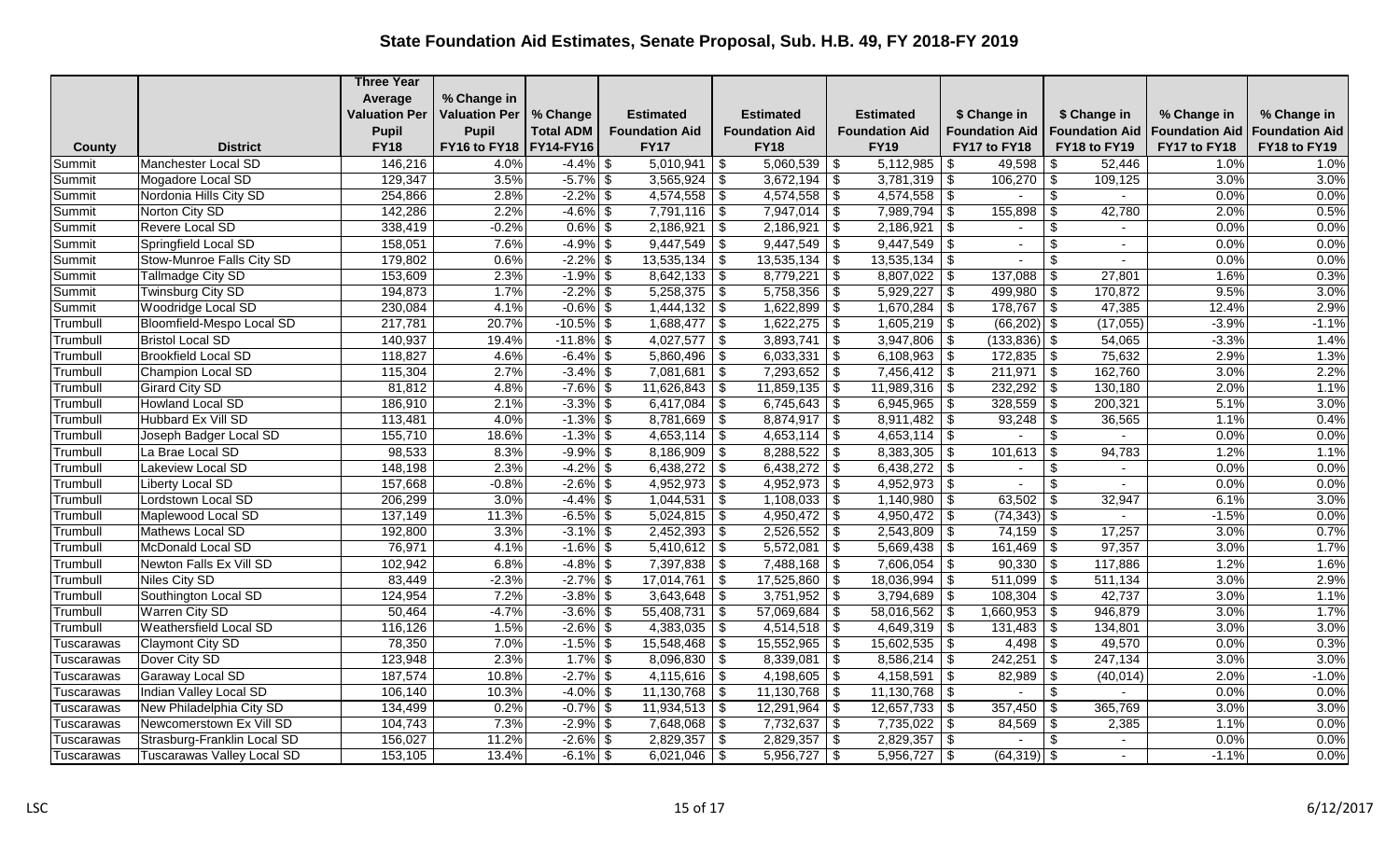|            |                              | <b>Three Year</b>    |                          |                  |                       |                                                     |                                   |                         |                                                  |                       |                       |
|------------|------------------------------|----------------------|--------------------------|------------------|-----------------------|-----------------------------------------------------|-----------------------------------|-------------------------|--------------------------------------------------|-----------------------|-----------------------|
|            |                              | Average              | % Change in              |                  |                       |                                                     |                                   |                         |                                                  |                       |                       |
|            |                              | <b>Valuation Per</b> | <b>Valuation Per</b>     | % Change         | <b>Estimated</b>      | <b>Estimated</b>                                    | <b>Estimated</b>                  | \$ Change in            | \$ Change in                                     | % Change in           | % Change in           |
|            |                              | <b>Pupil</b>         | <b>Pupil</b>             | <b>Total ADM</b> | <b>Foundation Aid</b> | <b>Foundation Aid</b>                               | <b>Foundation Aid</b>             | <b>Foundation Aid</b>   | <b>Foundation Aid</b>                            | <b>Foundation Aid</b> | <b>Foundation Aid</b> |
| County     | <b>District</b>              | <b>FY18</b>          | FY16 to FY18   FY14-FY16 |                  | <b>FY17</b>           | <b>FY18</b>                                         | <b>FY19</b>                       | FY17 to FY18            | FY18 to FY19                                     | FY17 to FY18          | FY18 to FY19          |
| Union      | <b>Fairbanks Local SD</b>    | 229,304              | 3.0%                     | $13.6\%$ \$      | 2,371,523             | \$                                                  | 2,650,747                         | $130,913$ \$<br>\$      | 148,311                                          | 5.5%                  | 5.9%                  |
| Union      | Marysville Ex Vill SD        | 135,430              | 4.5%                     | $2.7\%$ \$       | $20,967,401$ \$       | $21,588,700$ \$                                     | 22,229,200                        | \$<br>$621,299$ \$      | 640,500                                          | 3.0%                  | 3.0%                  |
| Union      | North Union Local SD         | 149,991              | 11.9%                    | $-2.0\%$ \$      | $7,868,849$ \$        | $7,868,849$ \$                                      | $7,868,849$ \$                    |                         | \$                                               | 0.0%                  | 0.0%                  |
| Van Wert   | <b>Crestview Local SD</b>    | 233,643              | 34.5%                    | $-5.2\%$ \$      | $4,379,298$ \$        | $4,368,893$ \$                                      | 4,368,893                         | $(10,405)$ \$<br>- \$   | $\sim$                                           | $-0.2%$               | 0.0%                  |
| Van Wert   | Lincolnview Local SD         | 229,313              | 30.2%                    | $-1.8\%$ \$      | 4,015,401             | \$<br>4,015,401                                     | 4,015,401<br>  \$                 | \$                      | \$                                               | 0.0%                  | 0.0%                  |
| Van Wert   | Van Wert City SD             | 111,988              | 11.6%                    | $-2.2\%$ \$      | $12,459,392$ \$       | $12,459,392$ \$                                     | $12,459,392$ \$                   | $\sim$                  | $\boldsymbol{\mathsf{S}}$<br>$\sim$              | 0.0%                  | 0.0%                  |
| Vinton     | Vinton County Local SD       | 133,827              | 35.7%                    | $-5.6\%$ \$      | $17,586,139$ \$       | 17,475,423                                          | $\vert$ \$<br>17,475,423          | $(110, 716)$ \$<br>- \$ |                                                  | $-0.6%$               | 0.0%                  |
| Warren     | Carlisle Local SD            | 105,387              | 1.4%                     | $-0.9\%$ \$      | $8,336,835$ \$        | $8,680,276$ \$                                      | 8,759,307                         | \$<br>343,441           | 79,031<br>$\vert$ \$                             | 4.1%                  | 0.9%                  |
| Warren     | Franklin City SD             | 133,137              | $-0.2%$                  | $2.0\%$ \$       | $11,732,266$ \$       | 12,084,494                                          | $\sqrt{s}$<br>12,444,974          | l \$                    | 360,479                                          | 3.0%                  | 3.0%                  |
| Warren     | Kings Local SD               | 170,474              | 1.9%                     | $3.5\%$ \$       | $8,679,653$ \$        | $9,140,320$ \$                                      | $9,460,900$ \$                    | $460,667$ \$            | 320,580                                          | 5.3%                  | 3.5%                  |
| Warren     | Lebanon City SD              | 148,313              | 9.2%                     | $-0.5\%$ \$      | $21,082,182$ \$       | $21,082,182$ \$                                     | 21,082,182                        | -\$<br>$\blacksquare$   | $\boldsymbol{\mathsf{S}}$                        | 0.0%                  | 0.0%                  |
| Warren     | Little Miami Local SD        | 177,969              | 2.4%                     | $8.0\%$ \$       | $12,491,638$ \$       |                                                     | 12,491,638                        | -\$                     | \$                                               | 0.0%                  | 0.0%                  |
| Warren     | Mason City SD                | 158,375              | 8.2%                     | $0.7\%$ \$       | $34,451,830$ \$       | $34,451,830$ \$                                     | $34,451,830$ \ \$                 | $\sim$                  | \$<br>$\sim$                                     | 0.0%                  | 0.0%                  |
| Warren     | Springboro Community City SD | 170,784              | 9.7%                     | $0.7\%$ \$       | $14,787,364$ \$       | $15,217,837$ \$                                     | 15,671,047                        | $430,473$ \$<br>-\$     | 453,210                                          | 2.9%                  | 3.0%                  |
| Warren     | <b>Wayne Local SD</b>        | 181,524              | 9.6%                     | $-0.4\%$ \$      | $4,046,927$ \$        | 4,046,927                                           | $\sqrt{s}$<br>$4,046,927$ \$      | $\sim$                  | $\overline{\boldsymbol{\mathfrak{s}}}$<br>$\sim$ | 0.0%                  | 0.0%                  |
| Washington | <b>Belpre City SD</b>        | 145,931              | 3.9%                     | $-1.6\%$ \$      | 3,839,394             | $\overline{\boldsymbol{\mathfrak{s}}}$<br>3,953,271 | $\overline{\bullet}$<br>4,071,209 | 113,877<br>\$           | $\overline{\mathbf{3}}$<br>117,938               | 3.0%                  | 3.0%                  |
| Washington | Fort Frye Local SD           | 225,862              | 25.8%                    | $-1.0\%$ \$      | $4,191,569$ \$        | $4,191,569$ \$                                      | $\sqrt{4,191,569}$ \ \$           | $\sim$                  | $\sqrt[6]{3}$<br>$\sim$                          | 0.0%                  | 0.0%                  |
| Washington | Frontier Local SD            | 109,907              | 18.7%                    | $-6.1\%$ \$      | $5,635,153$ \$        | $5,575,130$ \$                                      | 5,575,130                         | $(60,023)$ \$<br>-\$    | $\sim$                                           | $-1.1%$               | 0.0%                  |
| Washington | Marietta City SD             | 172,416              | 7.4%                     | $-4.8\%$ \$      | $8,937,444$ \\$       | 8,937,444                                           | $\vert$ \$<br>8,937,444           | -\$<br>$\sim$           | $\frac{1}{2}$<br>$\overline{\phantom{0}}$        | 0.0%                  | 0.0%                  |
| Washington | Warren Local SD              | 127,498              | 17.9%                    | $-4.3\%$ \$      | $12,136,343$ \$       | 12,136,343                                          | 12,136,343<br>$\vert$ \$          | -\$                     | \$<br>$\sim$                                     | 0.0%                  | 0.0%                  |
| Washington | <b>Wolf Creek Local SD</b>   | 273,764              | 10.8%                    | $-7.1\%$ \$      | $1,807,039$ \$        | $1,769,839$ \$                                      | 1,769,839                         | $(37,200)$ \$<br>  \$   | $\sim$                                           | $-2.1%$               | 0.0%                  |
| Wayne      | Chippewa Local SD            | 156,325              | 11.0%                    | $-4.6\%$ \$      | $5,027,478$ \$        | $5,027,478$ \$                                      | 5,027,478                         | \$<br>$\blacksquare$    | \$                                               | 0.0%                  | 0.0%                  |
| Wayne      | Dalton Local SD              | 192,191              | 12.6%                    | 2.2%             | \$<br>3,097,994       | \$<br>3,097,994                                     | 3,097,994<br>  \$                 | \$                      | \$                                               | 0.0%                  | 0.0%                  |
| Wayne      | <b>Green Local SD</b>        | 142,178              | 6.4%                     | $-5.0\%$ \$      | $5,085,684$ \$        | 5,085,684                                           | 5,085,684<br>$\sqrt{3}$           | -\$<br>$\sim$           | \$<br>$\sim$                                     | 0.0%                  | 0.0%                  |
| Wayne      | North Central Local SD       | 132,146              | 6.5%                     | $0.0\%$ \$       | $6,640,111$ \$        | 6,640,111                                           | $6,640,111$ \$<br>$\vert$ \$      | $\blacksquare$          | \$                                               | 0.0%                  | 0.0%                  |
| Wayne      | Northwestern Local SD        | 135,376              | 14.5%                    | $-3.5\%$ \$      | $7,004,254$ \$        | $7,004,254$ \$                                      | $7,004,254$ \$                    | $\sim$                  | \$                                               | 0.0%                  | 0.0%                  |
| Wayne      | <b>Orrville City SD</b>      | 141,390              | 3.3%                     | $0.9\%$ \$       | 6,547,771             | $\overline{\boldsymbol{\mathfrak{s}}}$<br>6,605,267 | $6,636,172$ \$<br>  \$            | $57,496$ \$             | 30,905                                           | 0.9%                  | 0.5%                  |
| Wayne      | Rittman Ex Vill SD           | 93,759               | 3.3%                     | $-3.1\%$ \$      | $7,124,519$ \$        | $7,337,640$ \$                                      | 7,556,967                         | 213,121<br>-\$          | \$<br>219,327                                    | 3.0%                  | 3.0%                  |
| Wayne      | Southeast Local SD           | 221,314              | 15.7%                    | $-2.7\%$ \$      | $5,191,248$ \$        |                                                     | $5,191,248$ \\$                   | $\sim$                  | \$<br>$\sim$                                     | 0.0%                  | 0.0%                  |
| Wayne      | <b>Triway Local SD</b>       | 164,297              | 11.3%                    | $-5.2\%$ \$      | $7,010,286$ \\$       | $6,996,330$ \$                                      | 6,996,330 $\frac{1}{9}$           | $(13,957)$ \$           |                                                  | $-0.2%$               | 0.0%                  |
| Wayne      | <b>Wooster City SD</b>       | 168,686              | 7.2%                     | $-2.6\%$ \$      | 9,996,274             | 10,392,093<br>\$                                    | $\sqrt{s}$<br>10,700,021          | - \$<br>$395,818$ \\$   | 307,928                                          | 4.0%                  | 3.0%                  |
| Williams   | Bryan City SD                | 130,518              | $-0.3%$                  | $-2.0\%$ \$      | $7,147,250$ \$        | 7,362,094                                           | $7,581,258$ \ \\$<br>$\vert$ \$   |                         | 219,164                                          | 3.0%                  | 3.0%                  |
| Williams   | Edgerton Local SD            | 146,454              | 24.4%                    | $-0.5\%$ \$      | $3,655,045$ \$        | $3,655,045$ \$                                      | 3,655,045                         | -\$<br>$\sim$           | $\boldsymbol{\mathsf{S}}$                        | 0.0%                  | 0.0%                  |
| Williams   | Edon-Northwest Local SD      | 148,036              | 18.5%                    | $-2.8\%$ \$      | $3,942,832$ \$        | $3,942,832$ \$                                      | $3,942,832$ \$                    |                         | \$                                               | 0.0%                  | 0.0%                  |
| Williams   | Millcreek-West Unity Local S | 131,910              | 18.0%                    | $-5.0\%$ \$      | $4,018,947$ \$        | $4,017,015$ \$                                      | $4,017,015$ \$                    | $(1,932)$ \$            | $\sim$                                           | 0.0%                  | 0.0%                  |
| Williams   | Montpelier Ex Vill SD        | 90,650               | 7.8%                     | $-0.4\%$ \$      | $7,918,632$ \$        | $8,016,240$ \$                                      | $8,043,480$ \$                    | $97,608$ \ \$           | 27,240                                           | 1.2%                  | 0.3%                  |
| Williams   | North Central Local SD       | 156,075              | 14.5%                    | $-1.4\%$ \$      | $3,879,960$ \$        | $3,879,960$ \$                                      | $3,879,960$ \\$                   | $\sim$                  | \$                                               | 0.0%                  | 0.0%                  |
| Williams   | Stryker Local SD             | 141,962              | 19.7%                    | $-4.1\%$ \$      | 3,320,006             | \$<br>$3,320,006$ \$                                | 3,320,006                         | - \$                    | $\overline{\mathcal{S}}$                         | 0.0%                  | 0.0%                  |